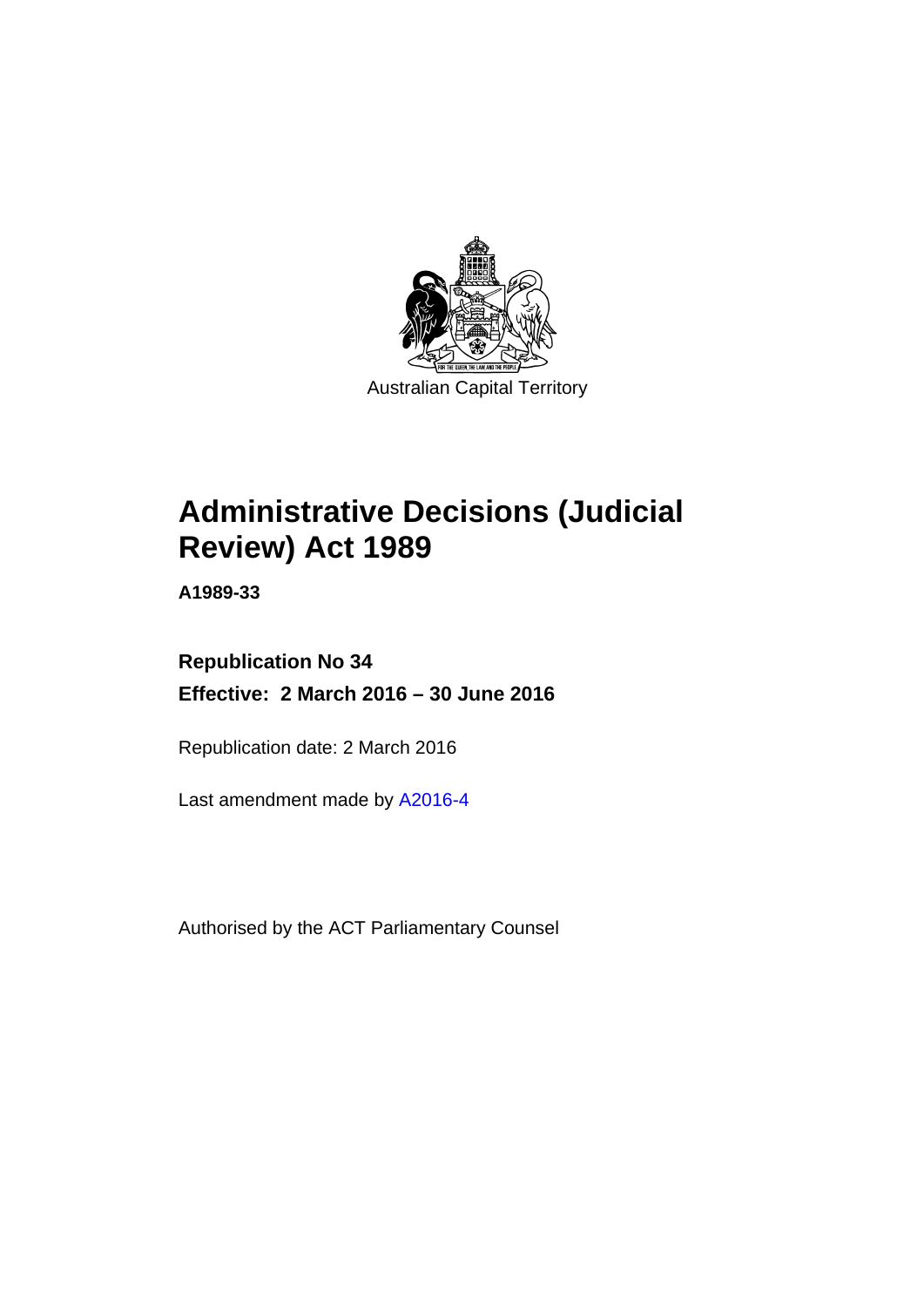### **About this republication**

#### **The republished law**

This is a republication of the *Administrative Decisions (Judicial Review) Act 1989* (including any amendment made under the *[Legislation Act 2001](http://www.legislation.act.gov.au/a/2001-14)*, part 11.3 (Editorial changes)) as in force on 2 March 2016*.* It also includes any commencement, amendment, repeal or expiry affecting this republished law to 2 March 2016.

The legislation history and amendment history of the republished law are set out in endnotes 3 and 4.

#### **Kinds of republications**

The Parliamentary Counsel's Office prepares 2 kinds of republications of ACT laws (see the ACT legislation register at [www.legislation.act.gov.au](http://www.legislation.act.gov.au/)):

- authorised republications to which the *[Legislation Act 2001](http://www.legislation.act.gov.au/a/2001-14)* applies
- unauthorised republications.

The status of this republication appears on the bottom of each page.

#### **Editorial changes**

The *[Legislation Act 2001](http://www.legislation.act.gov.au/a/2001-14)*, part 11.3 authorises the Parliamentary Counsel to make editorial amendments and other changes of a formal nature when preparing a law for republication. Editorial changes do not change the effect of the law, but have effect as if they had been made by an Act commencing on the republication date (see *[Legislation Act 2001](http://www.legislation.act.gov.au/a/2001-14)*, s 115 and s 117). The changes are made if the Parliamentary Counsel considers they are desirable to bring the law into line, or more closely into line, with current legislative drafting practice.

This republication does not include amendments made under part 11.3 (see endnote 1).

#### **Uncommenced provisions and amendments**

If a provision of the republished law has not commenced, the symbol  $\mathbf{U}$  appears immediately before the provision heading. Any uncommenced amendments that affect this republished law are accessible on the ACT legislation register [\(www.legislation.act.gov.au\)](http://www.legislation.act.gov.au/). For more information, see the home page for this law on the register.

#### **Modifications**

If a provision of the republished law is affected by a current modification, the symbol  $\mathbf{M}$ appears immediately before the provision heading. The text of the modifying provision appears in the endnotes. For the legal status of modifications, see the *[Legislation Act 2001](http://www.legislation.act.gov.au/a/2001-14)*, section 95.

#### **Penalties**

At the republication date, the value of a penalty unit for an offence against this law is \$150 for an individual and \$750 for a corporation (see *[Legislation Act 2001](http://www.legislation.act.gov.au/a/2001-14)*, s 133).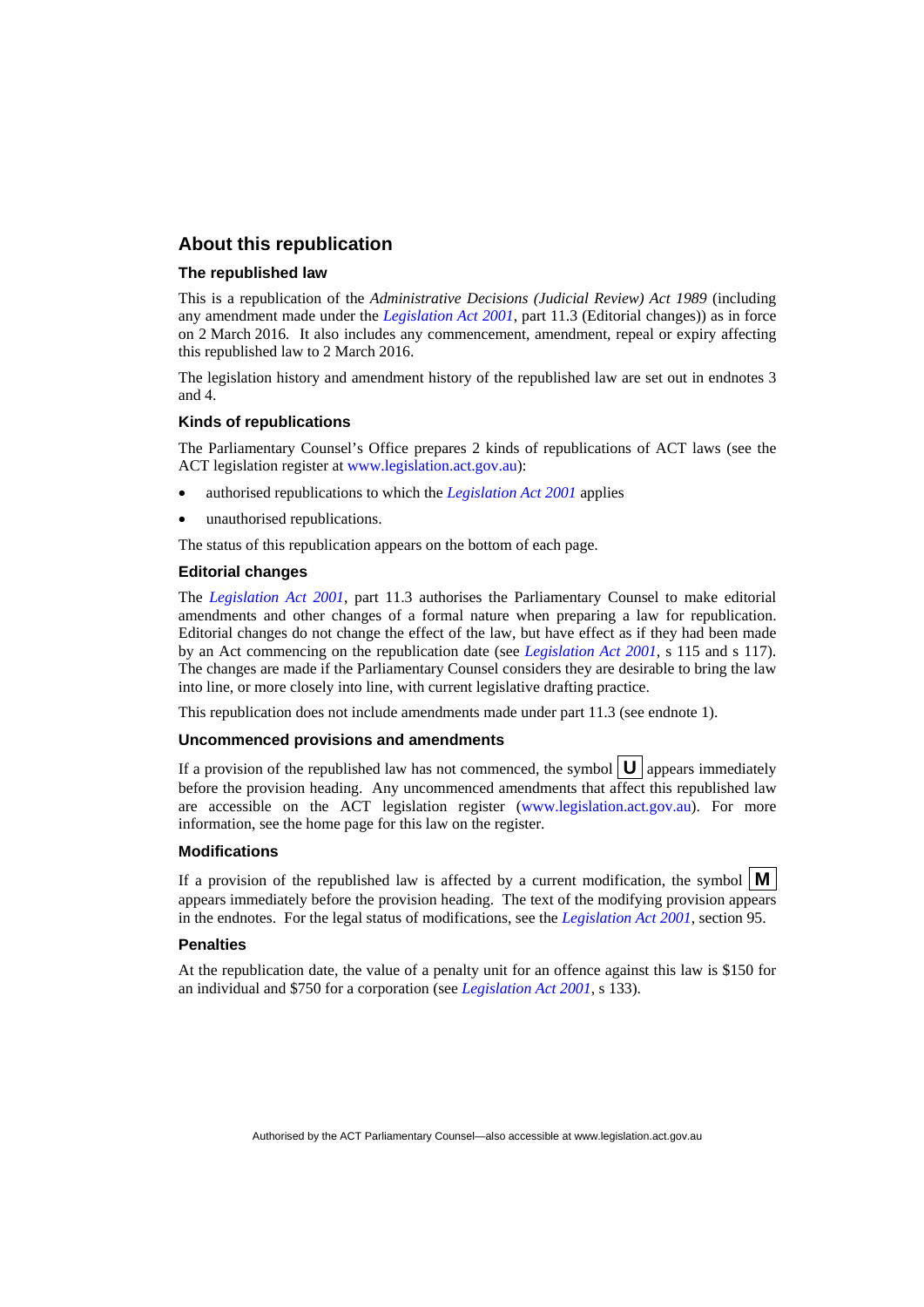

# **Administrative Decisions (Judicial Review) Act 1989**

## **Contents**

|                 |                                                                                     | Page       |
|-----------------|-------------------------------------------------------------------------------------|------------|
| 1               | Name of Act                                                                         | 2          |
| 2               | Dictionary                                                                          | 2          |
| 3               | <b>Notes</b>                                                                        | 2          |
| 3A              | Meaning of <i>making</i> and <i>failure to make</i> a decision                      | 2          |
| ЗC              | Meaning of <i>conduct engaged in</i> for purpose of making decision                 | 3          |
| 4               | Act to operate despite anything in existing laws                                    | 3          |
| 4A              | Who may make an application under this Act                                          | 3          |
| 5               | Applications for review of decisions                                                | 5          |
| 6               | Applications for review of conduct related to making of decisions                   |            |
| 7               | Applications for failures to make decisions                                         | 9          |
| 8               | Effect of Act on other rights                                                       | 10         |
| 9               | Applications for order of review must set out grounds                               | 11         |
| 10              | Period in which application for order of review must be made                        | 11         |
| 11              | Application for order of review not limited to grounds in application               | 14         |
| R34<br>02/03/16 | Administrative Decisions (Judicial Review) Act 1989<br>Effective: 02/03/16-30/06/16 | contents 1 |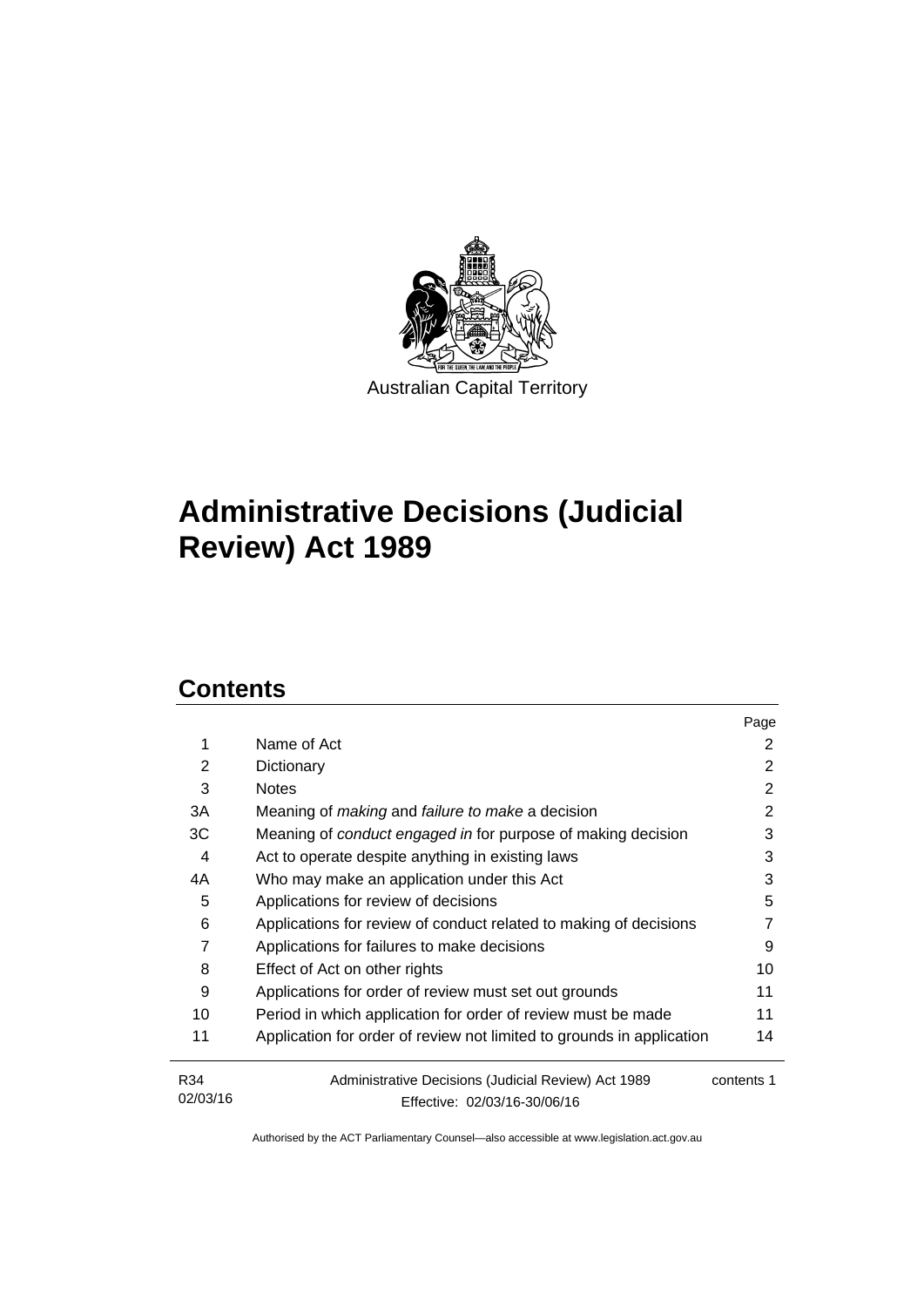#### **Contents**

|                   |                                                                         | Page |
|-------------------|-------------------------------------------------------------------------|------|
| 12                | Application to be made a party to a proceeding                          | 14   |
| 13                | Reasons for decision may be obtained                                    | 14   |
| 14                | Certain information not required to be disclosed                        | 17   |
| 15                | Ministerial certificate about disclosure of information                 | 18   |
| 16                | Stay of proceedings                                                     | 19   |
| 17                | Powers of Supreme Court in relation to applications for order of review | 20   |
| 18                | Change in person holding, or performing the duties of, an office        | 21   |
| 19                | Intervention by Minister                                                | 21   |
| 19A               | Intervention by other people                                            |      |
| 20                | Act not to apply to certain decisions                                   | 22   |
| 21                | Regulation-making power                                                 | 23   |
| <b>Schedule 1</b> | Decisions to which this Act does not apply                              | 24   |
| <b>Schedule 2</b> | Decisions to which s 13 does not apply                                  | 29   |
| 2.1               | Administration of criminal justice                                      | 29   |

| $\sim$ | Authinistration of chimital justice                              | ້  |
|--------|------------------------------------------------------------------|----|
| 2.2    | Civil proceedings                                                | 29 |
| 2.3    | Decisions relating to territory finance                          | 30 |
| 2.4    | Decisions relating to administration of the public service       | 30 |
| 2.5    | Certain other appointment decisions                              | 31 |
| 2.6    | Certain decisions under the Crimes (Sentence Administration) Act | 31 |
| 2.7    | Decisions of the ACAT                                            | 32 |
|        |                                                                  |    |

## **[Dictionary](#page-36-0)** [33](#page-36-0)

## **[Endnotes](#page-38-0)** 1 [About the endnotes 35](#page-38-1) 2 [Abbreviation key 35](#page-38-2) 3 [Legislation history 36](#page-39-0) 4 Amendment history **43** 5 [Earlier republications 46](#page-49-0)

| contents 2 | Administrative Decisions (Judicial Review) Act 1989 | R34.     |
|------------|-----------------------------------------------------|----------|
|            | Effective: 02/03/16-30/06/16                        | 02/03/16 |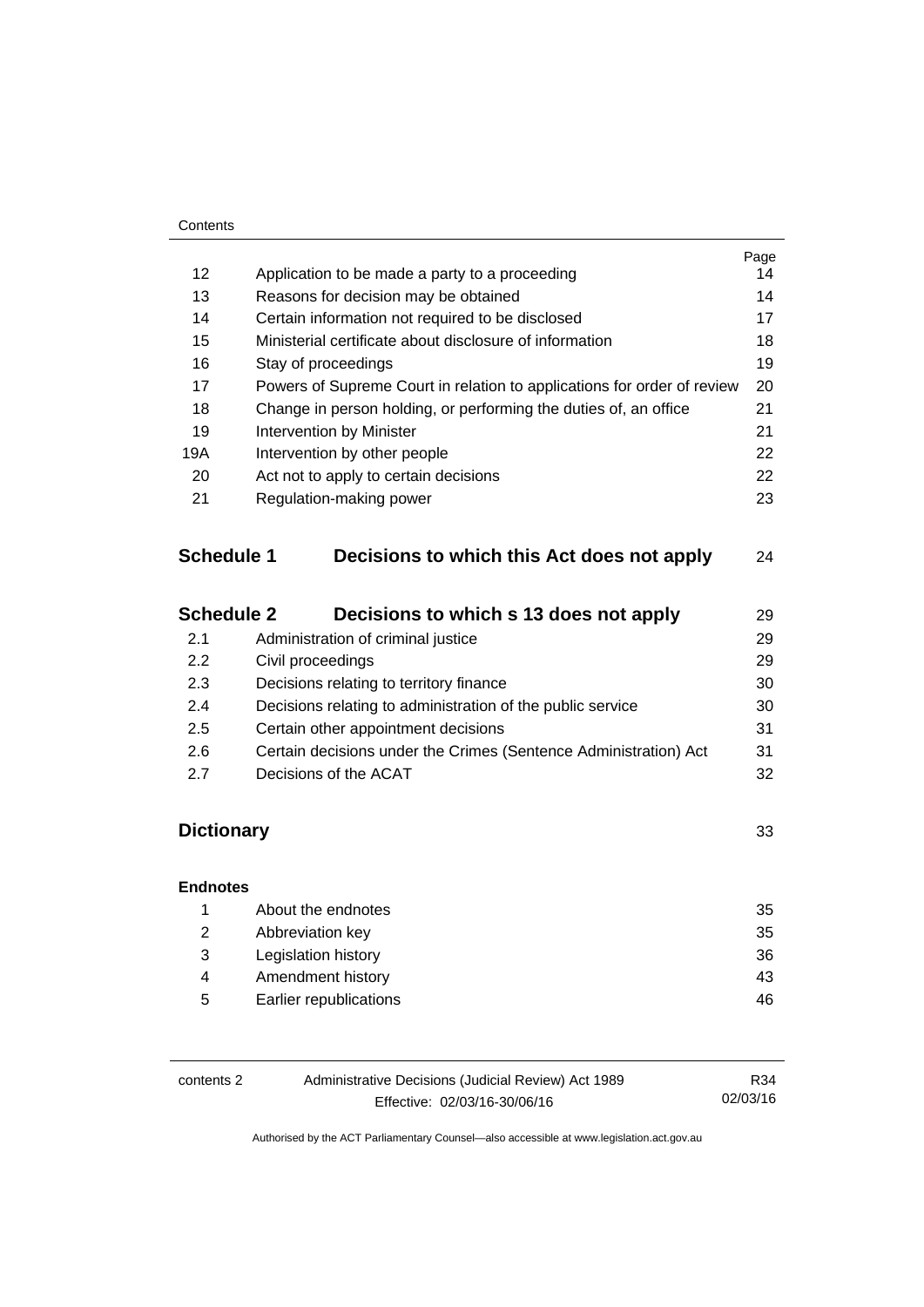

# **Administrative Decisions (Judicial Review) Act 1989**

An Act relating to the review on questions of law of certain administrative decisions

R34 02/03/16

l

Administrative Decisions (Judicial Review) Act 1989 Effective: 02/03/16-30/06/16

page 1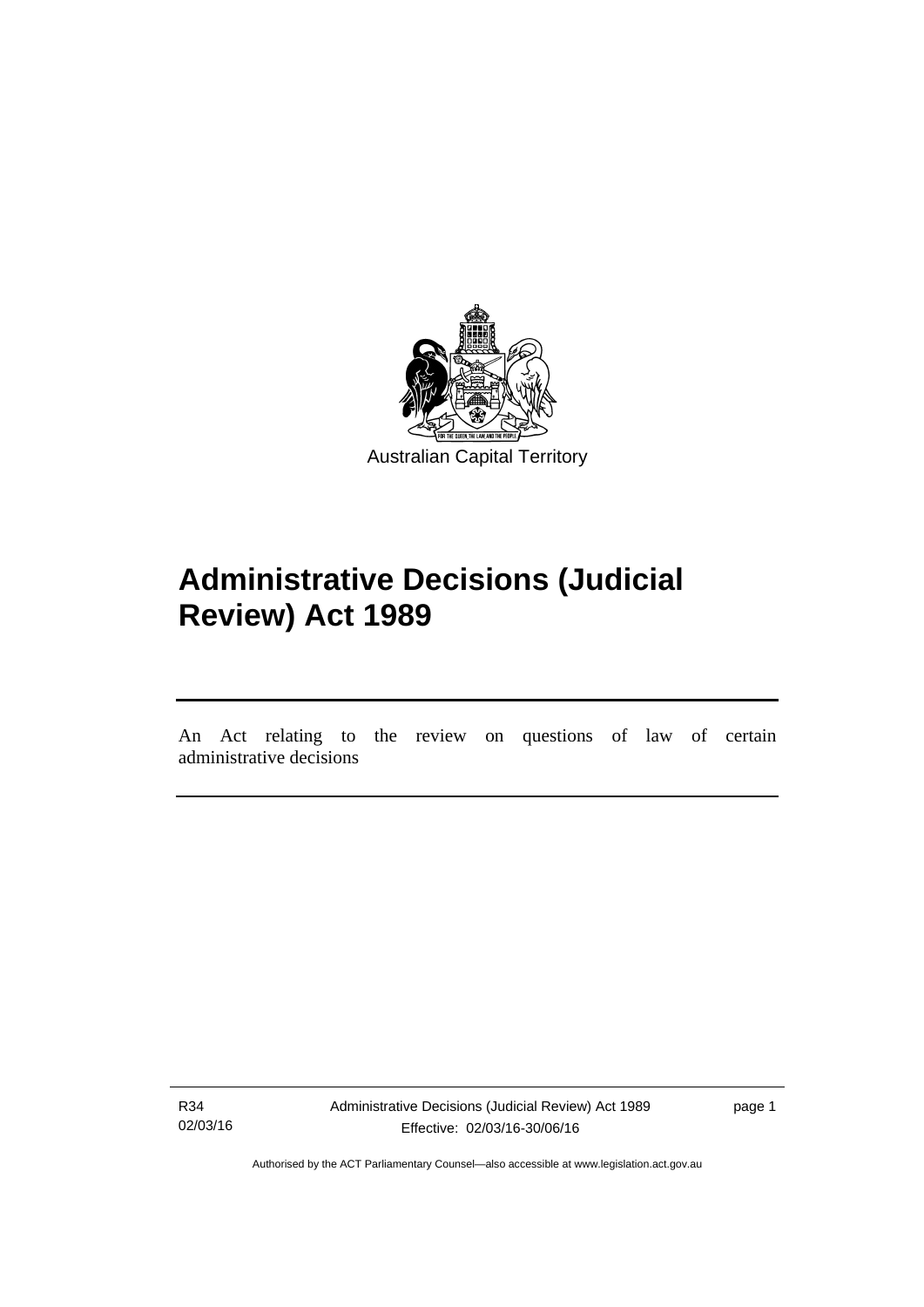## <span id="page-5-0"></span>**1 Name of Act**

This Act is the *Administrative Decisions (Judicial Review) Act 1989*.

## <span id="page-5-1"></span>**2 Dictionary**

The dictionary at the end of this Act is part of this Act.

*Note 1* The dictionary at the end of this Act defines certain terms used in this Act, and includes references (*signpost definitions*) to other terms defined elsewhere.

> For example, the signpost definition '*conduct engaged in* for the purpose of making a decision—see section 3C.' means that the term 'conduct engaged in' is defined in that section.

*Note 2* A definition in the dictionary (including a signpost definition) applies to the entire Act unless the definition, or another provision of the Act, provides otherwise or the contrary intention otherwise appears (see [Legislation Act,](http://www.legislation.act.gov.au/a/2001-14) s  $155$  and s  $156$  (1)).

### <span id="page-5-2"></span>**3 Notes**

A note included in this Act is explanatory and is not part of this Act.

*Note* See the [Legislation Act,](http://www.legislation.act.gov.au/a/2001-14) s 127 (1), (4) and (5) for the legal status of notes.

### <span id="page-5-3"></span>**3A Meaning of** *making* **and** *failure to make* **a decision**

- (1) For this Act, a reference to the *making* of a decision includes a reference to—
	- (a) making, suspending, revoking or refusing to make an order, award or determination; or
	- (b) giving, suspending, revoking or refusing to give a certificate, direction, approval, consent or permission; or
	- (c) issuing, suspending, revoking or refusing to issue a licence, authority or other instrument; or
	- (d) imposing a condition or restriction; or

| page 2 | Administrative Decisions (Judicial Review) Act 1989 | R34      |
|--------|-----------------------------------------------------|----------|
|        | Effective: 02/03/16-30/06/16                        | 02/03/16 |

Authorised by the ACT Parliamentary Counsel—also accessible at www.legislation.act.gov.au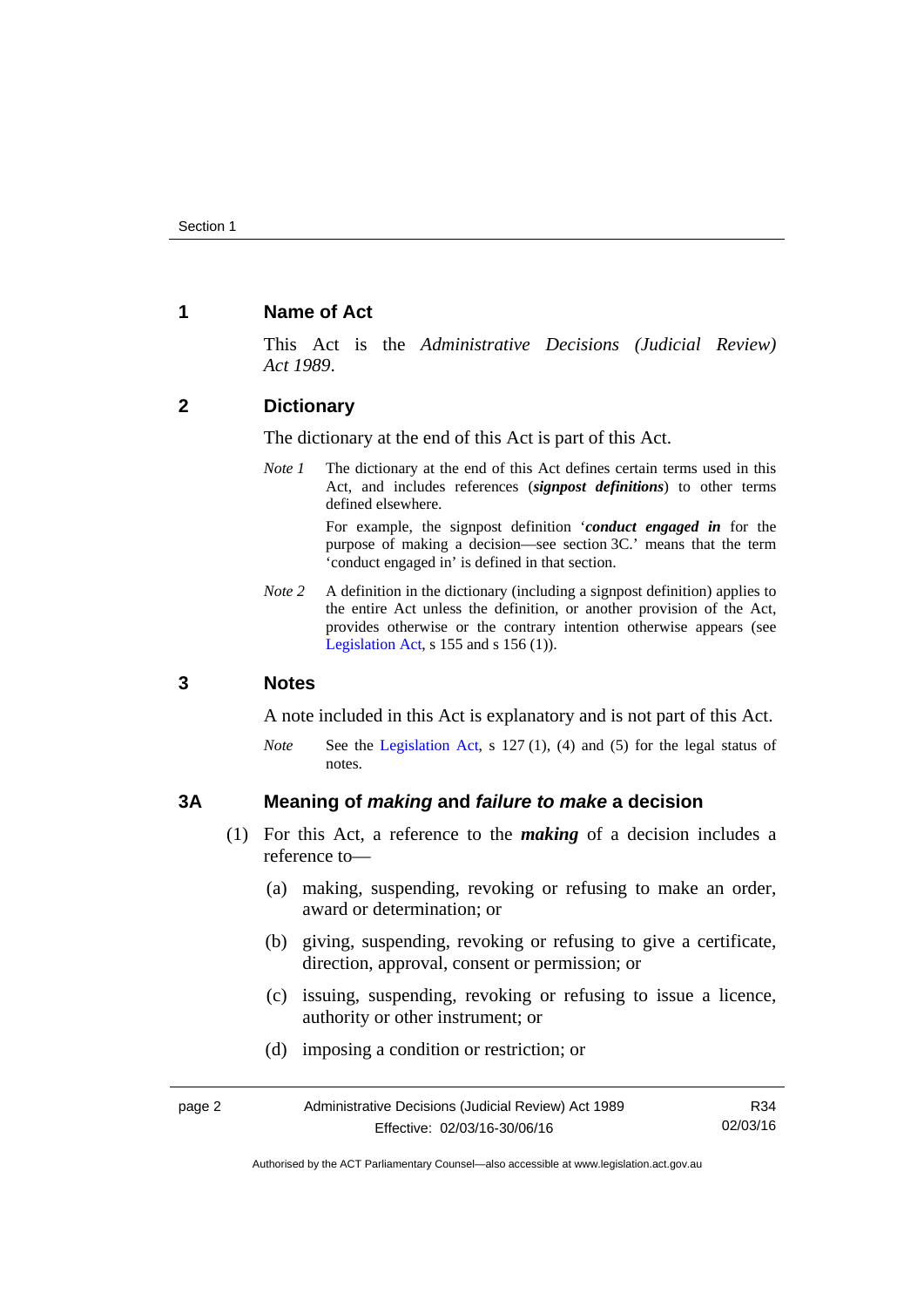- (e) making a declaration, demand or requirement; or
- (f) keeping, or refusing to give up, an article; or
- (g) doing or refusing to do anything else;
- (2) If provision is made by an enactment for the making of a report or recommendation before a decision is made, the making of the report or recommendation is itself taken, for this Act, to be the *making* of a decision.
- (3) A reference to a *failure to make* a decision includes a reference to a failure to make—
	- (a) a decision mentioned in subsection  $(1)$  (a) to  $(g)$ ; or
	- (b) a report or recommendation mentioned in subsection (2).
	- *Note Fail* is defined in the [Legislation Act](http://www.legislation.act.gov.au/a/2001-14), dict, pt 1, to include refuse.

## <span id="page-6-0"></span>**3C Meaning of** *conduct engaged in* **for purpose of making decision**

For this Act, a reference to *conduct engaged in* for the purpose of making a decision includes a reference to the doing of anything preparatory to the making of the decision, including—

- (a) the taking of evidence; or
- (b) the holding of an inquiry or investigation.

## <span id="page-6-1"></span>**4 Act to operate despite anything in existing laws**

This Act has effect despite anything contained in any enactment in force at the commencement of this Act.

## <span id="page-6-2"></span>**4A Who may make an application under this Act**

(1) An eligible person may make an application under this Act, subject to subsections (2) and (3).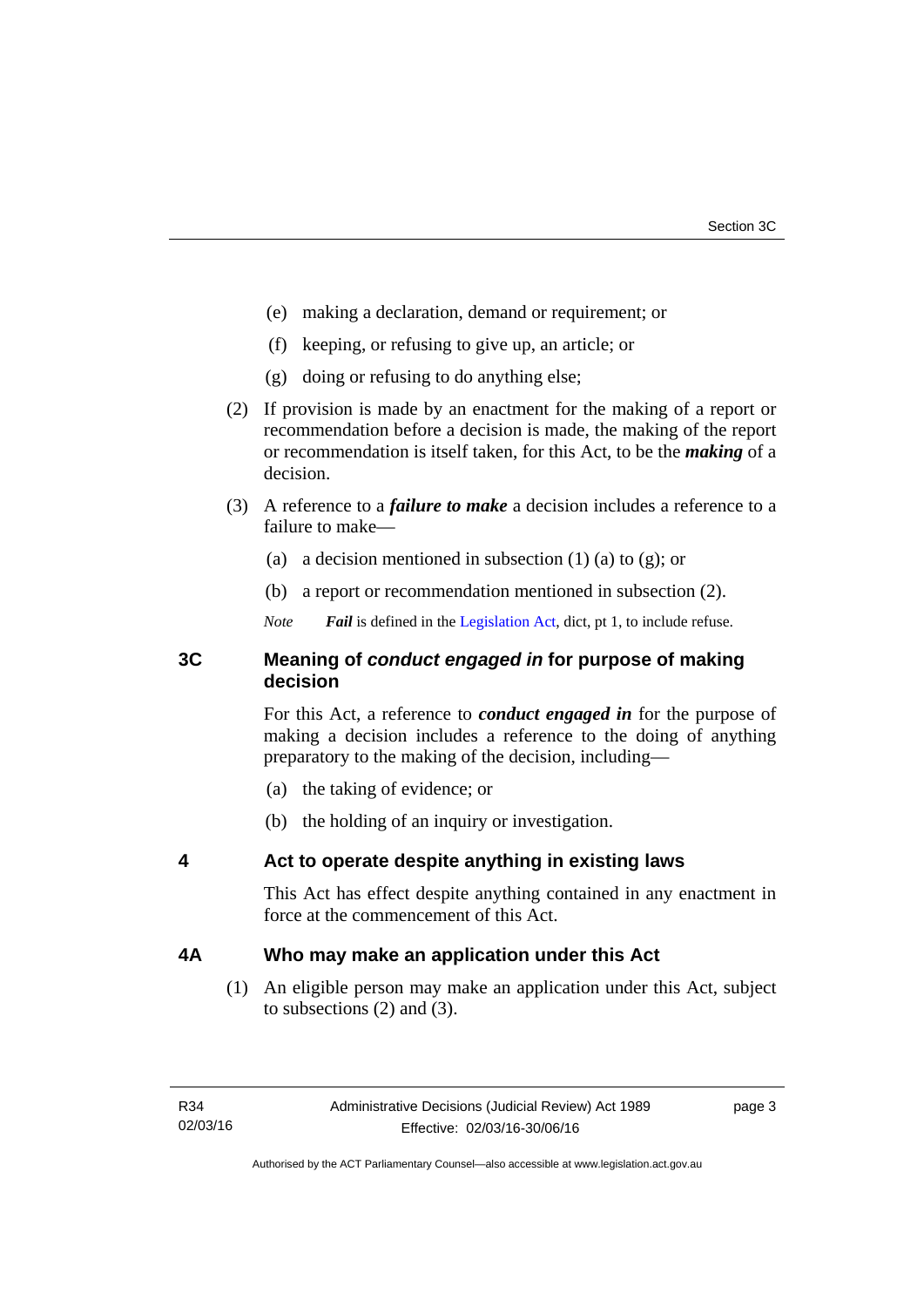- (2) If the application relates to a category A decision, or conduct engaged in for the purpose of making the decision, the person may make the application only if—
	- (a) the person's interests are, or would be, adversely affected by the decision, failure to make the decision, or conduct engaged in for the purpose of making the decision; or
	- (b) if the decision is of a kind that is proposed in a report or recommendation—the person's interests are, or would be, adversely affected if the decision were, or were not, made in accordance with the report or recommendation.
- (3) If the application relates to a category B decision, or conduct engaged in for the purpose of making the decision, the person may make the application unless—
	- (a) an enactment does not allow the person to make the application; or
	- (b) each of the following apply:
		- (i) the interests of the eligible person are not adversely affected by the decision or conduct;
		- (ii) the application fails to raise a significant issue of public importance.
- (4) The Supreme Court may at any time, on application by a party, refuse to hear the application or dismiss the application if satisfied that the applicant is not an eligible person.
- (5) In this section:

*category A decision* means a decision of an administrative character made, proposed to be made, or required to be made (whether in the exercise of a discretion or not) under—

(a) the *[Heritage Act 2004](http://www.legislation.act.gov.au/a/2004-57/default.asp)*; or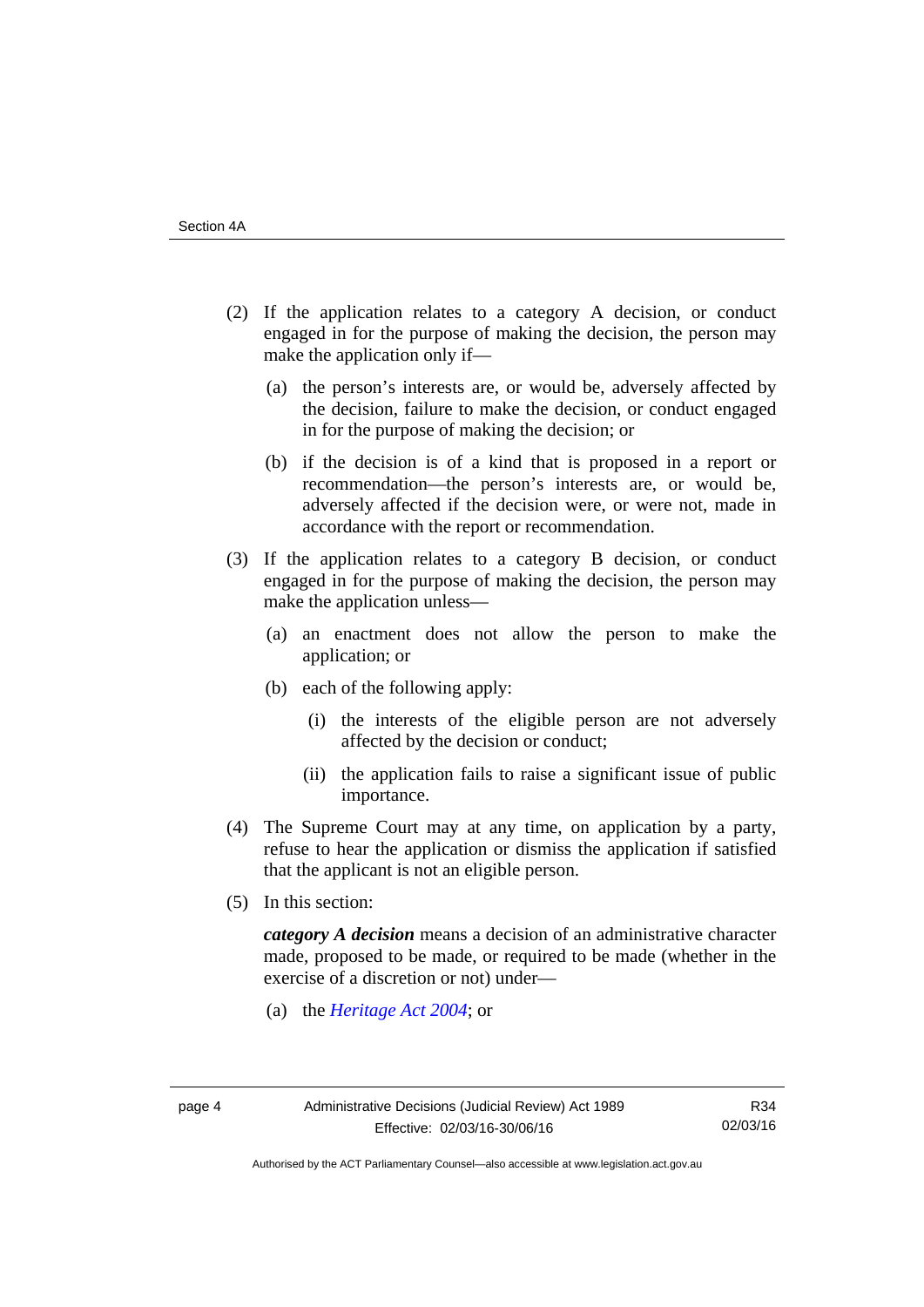(b) the *[Planning and Development Act 2007](http://www.legislation.act.gov.au/a/2007-24/default.asp)*, other than a decision under that Act mentioned in schedule 1.

*category B decision* means a decision to which this Act applies, other than a category A decision.

### <span id="page-8-0"></span>**5 Applications for review of decisions**

- (1) An eligible person may apply to the Supreme Court for an order of review in relation to a decision to which this Act applies on 1 or more of the following grounds:
	- (a) that a breach of the rules of natural justice happened in relation to the making of the decision;
	- (b) that procedures that were required by law to be observed in relation to the making of the decision were not observed;
	- (c) that the person who purported to make the decision did not have jurisdiction to make the decision;
	- (d) that the decision was not authorised by the enactment under which it was purported to be made;
	- (e) that the making of the decision was an improper exercise of the power given by the enactment under which it was purported to be made;
	- (f) that the decision involved an error of law, whether or not the error appears on the record of the decision;
	- (g) that the decision was induced or affected by fraud;
	- (h) that there was no evidence or other material to justify the making of the decision;
	- (i) that the decision was otherwise contrary to law.
	- *Note* The *[Human Rights Act 2004](http://www.legislation.act.gov.au/a/2004-5)*, s 40B (1) (b) makes it unlawful for a public authority to fail to give proper consideration to a relevant human right when making a decision.

R34 02/03/16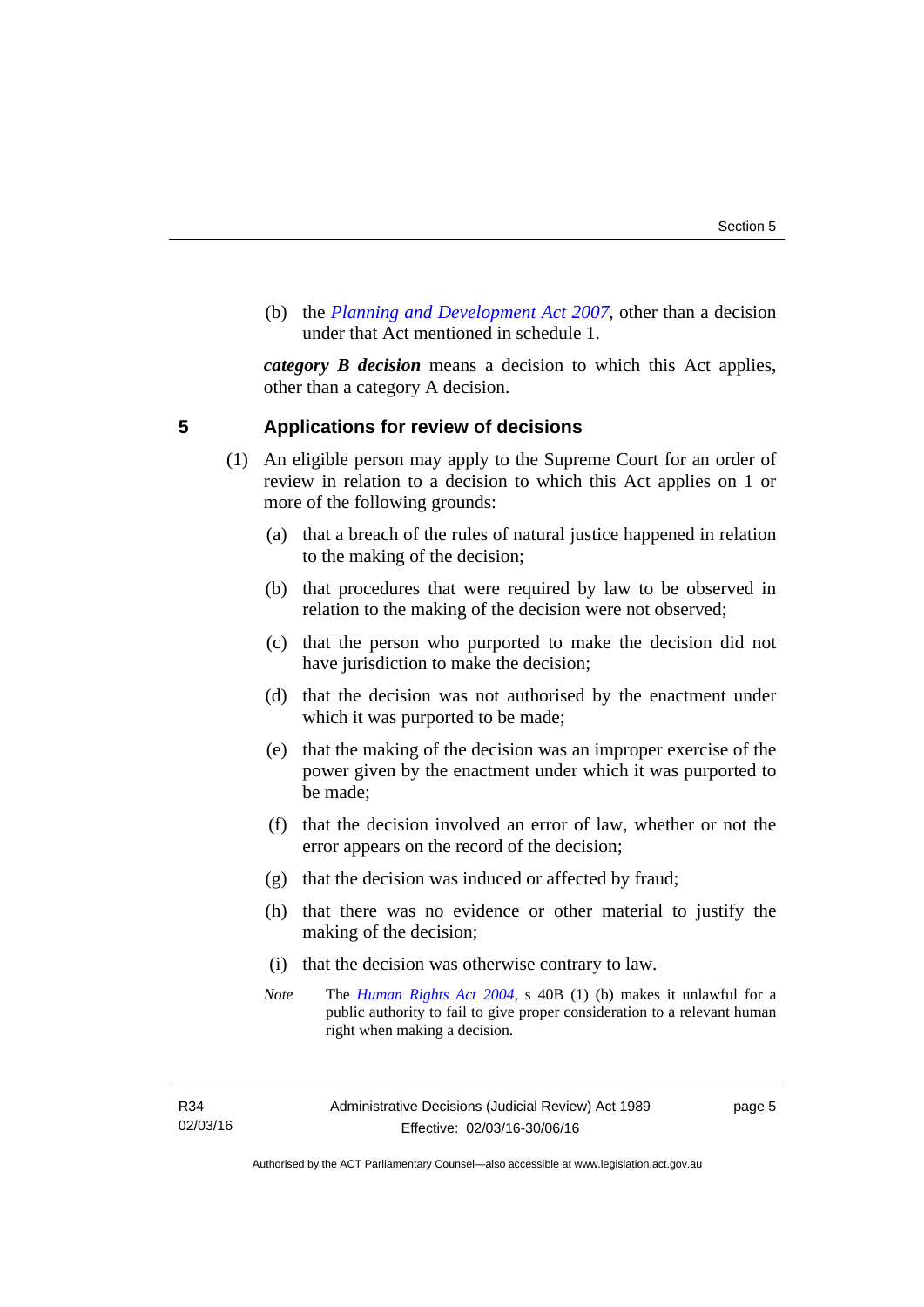- (2) The reference in subsection (1) (e) to an *improper exercise* of a power includes a reference to—
	- (a) taking an irrelevant consideration into account in the exercise of a power; and
	- (b) failing to take a relevant consideration into account in the exercise of a power; and
	- (c) an exercise of a power for a purpose other than a purpose for which the power is given; and
	- (d) an exercise of a discretionary power in bad faith; and
	- (e) an exercise of a personal discretionary power at the direction or behest of another person; and
	- (f) an exercise of a discretionary power in accordance with a rule or policy without regard to the merits of the particular case; and
	- (g) an exercise of a power that is so unreasonable that no reasonable person could have so exercised the power; and
	- (h) an exercise of a power in such a way that the result of the exercise of the power is uncertain; and
	- (i) any other exercise of a power in a way that is abuse of the power.
- (3) The ground mentioned in subsection (1) (h) is not taken to be made out unless—
	- (a) the person who made the decision was required by law to reach that decision only if a particular matter was established, and there was no evidence or other material (including facts of which the person was entitled to take notice) from which the person could reasonably be satisfied that the matter was established; or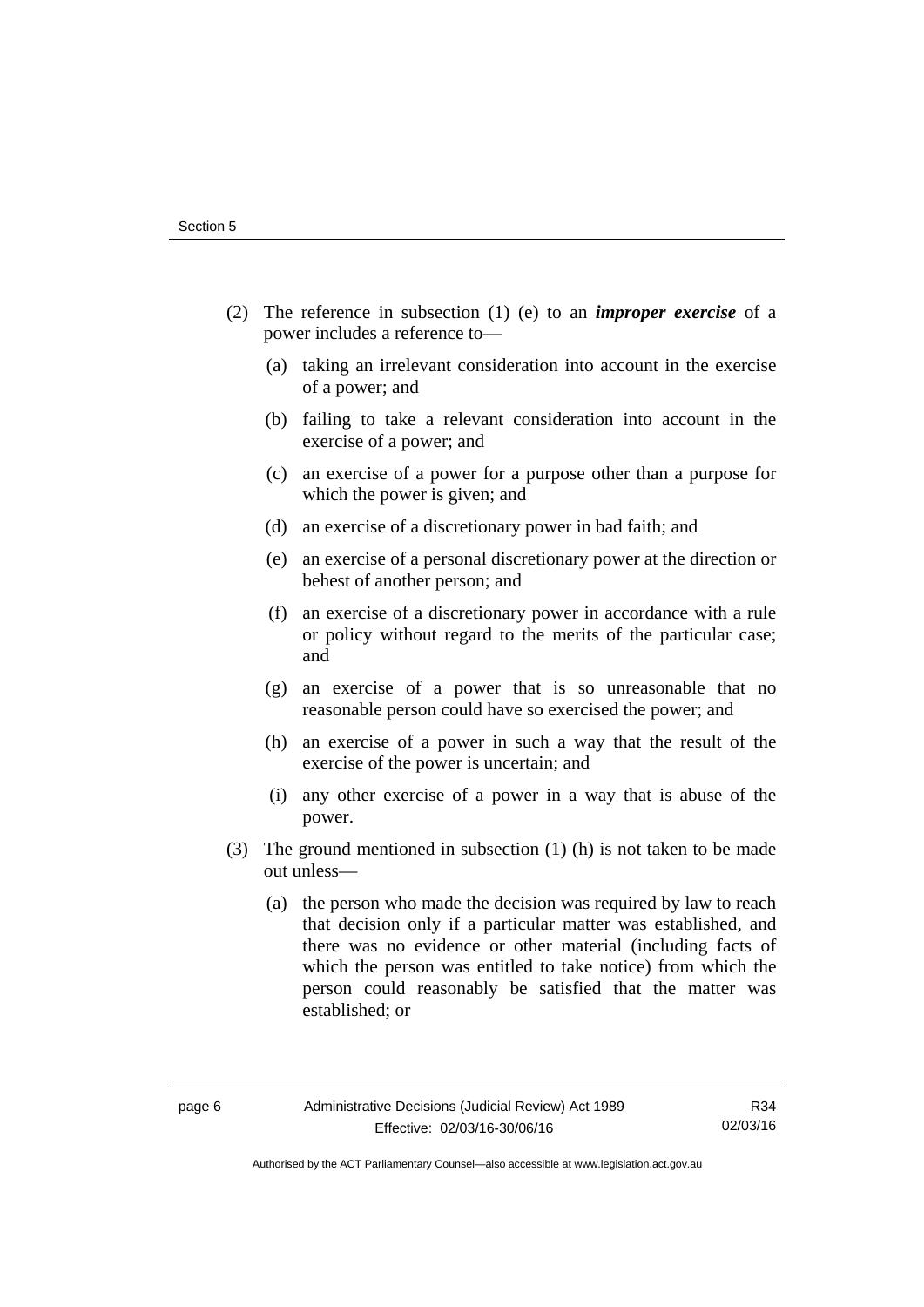(b) the person who made the decision based the decision on the existence of a particular fact, and that fact did not exist.

## <span id="page-10-0"></span>**6 Applications for review of conduct related to making of decisions**

- (1) If a person has engaged, is engaging, or proposes to engage, in conduct for the purpose of making a decision to which this Act applies, an eligible person may apply to the Supreme Court for an order of review in relation to the conduct on any 1 or more of the following grounds:
	- (a) that a breach of the rules of natural justice has happened, is happening, or is likely to happen, in relation to the conduct;
	- (b) that procedures that are required by law to be observed in relation to the conduct have not been, are not being, or are likely not to be, observed;
	- (c) that the person who has engaged, is engaging, or proposes to engage, in the conduct does not have jurisdiction to make the proposed decision;
	- (d) that the enactment under which the decision is proposed to be made does not authorise the making of the proposed decision;
	- (e) that the making of the proposed decision would be an improper exercise of the power given by the enactment under which the decision is proposed to be made;
	- (f) that an error of law—
		- (i) has been, is being, or is likely to be, committed in the course of the conduct in the making of the proposed decision; or
		- (ii) is likely to be committed in the making of the proposed decision.

page 7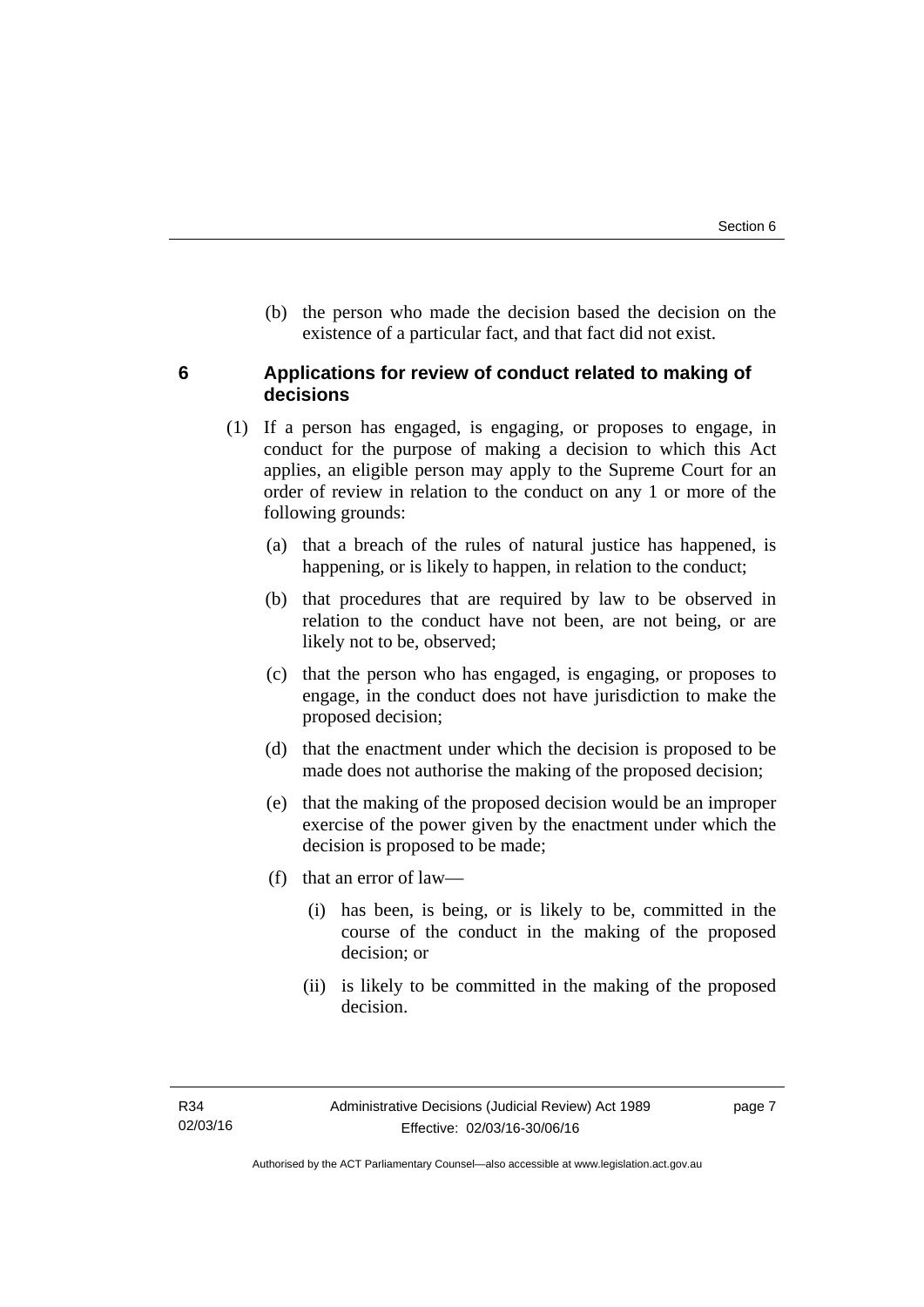- (g) that fraud has taken place, is taking place, or is likely to take place, in the course of the conduct;
- (h) that there is no evidence or other material to justify the making of the proposed decision;
- (i) that the making of the proposed decision would be otherwise contrary to law.
- (2) The reference in subsection (1) (e) to an *improper exercise* of a power includes a reference to—
	- (a) taking an irrelevant consideration into account in the exercise of a power; and
	- (b) failing to take a relevant consideration into account in the exercise of a power; and
	- (c) an exercise of a power for a purpose other than a purpose for which the power is given; and
	- (d) an exercise of a discretionary power in bad faith; and
	- (e) an exercise of a personal discretionary power at the direction or behest of another person; and
	- (f) an exercise of a discretionary power in accordance with a rule or policy without regard to the merits of the particular case; and
	- (g) an exercise of a power that is so unreasonable that no reasonable person could have so exercised the power; and
	- (h) an exercise of a power in such a way that the result of the exercise of the power is uncertain; and
	- (i) any other exercise of a power in a way that is abuse of the power.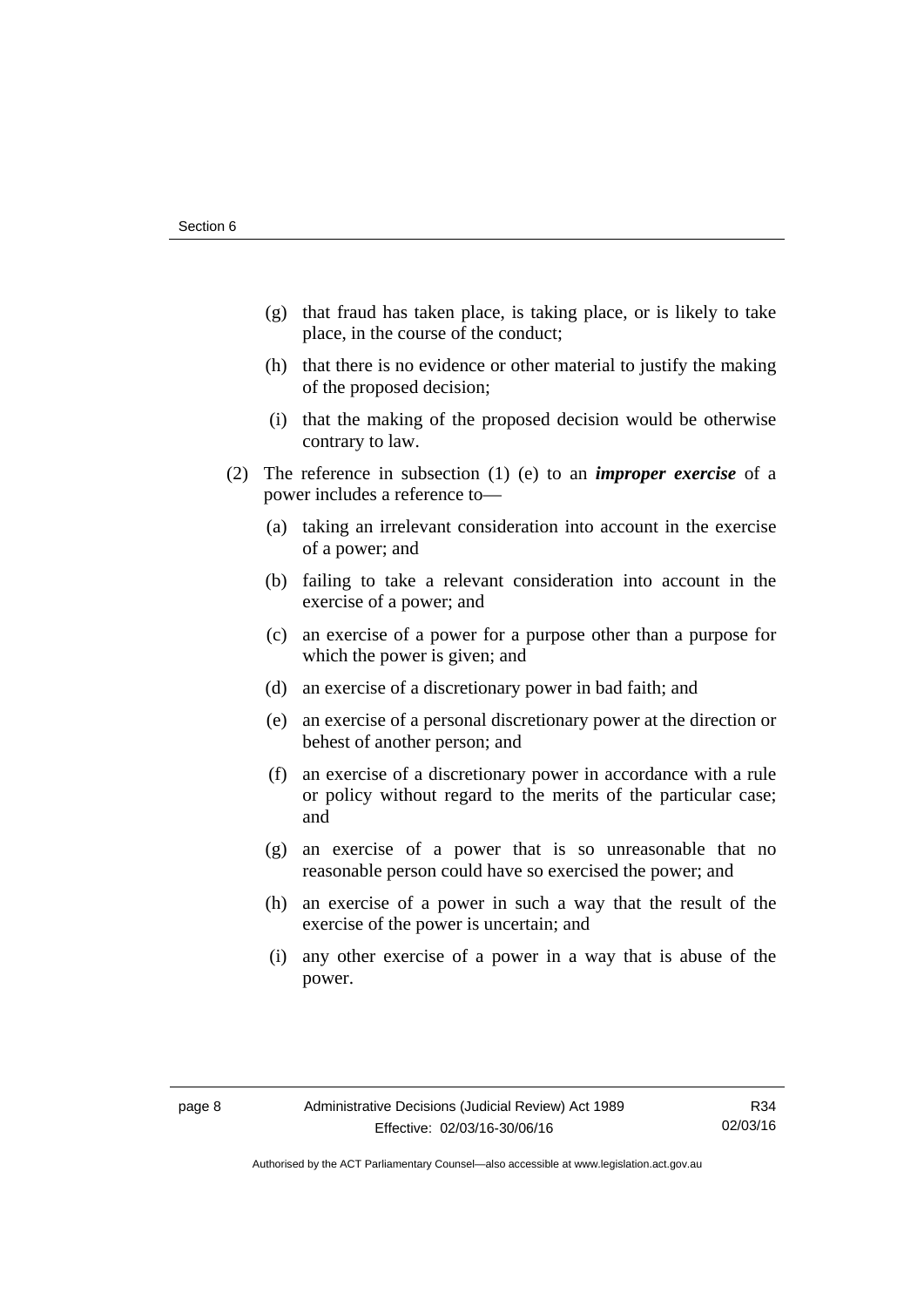- (3) The ground mentioned in subsection (1) (h) is not taken to be made out unless—
	- (a) the person who proposes to make the decision is required by law to reach that decision only if a particular matter is established, and there is no evidence or other material (including facts of which the person was entitled to take notice) from which the person can reasonably be satisfied that the matter is established; or
	- (b) the person proposed to make the decision on the basis of the existence of a particular fact, and that fact does not exist.

## <span id="page-12-0"></span>**7 Applications for failures to make decisions**

- $(1)$  If—
	- (a) a person has a duty to make a decision to which this Act applies; and
	- (b) there is no law that prescribes a period within which the person is required to make that decision; and
	- (c) the person has failed to make that decision;

an eligible person may apply to the Supreme Court for an order of review in relation to the failure to make the decision on the ground that there has been unreasonable delay in making the decision.

- $(2)$  If—
	- (a) a person has a duty to make a decision to which this Act applies; and
	- (b) a law prescribes a period within which the person is required to make that decision; and

page 9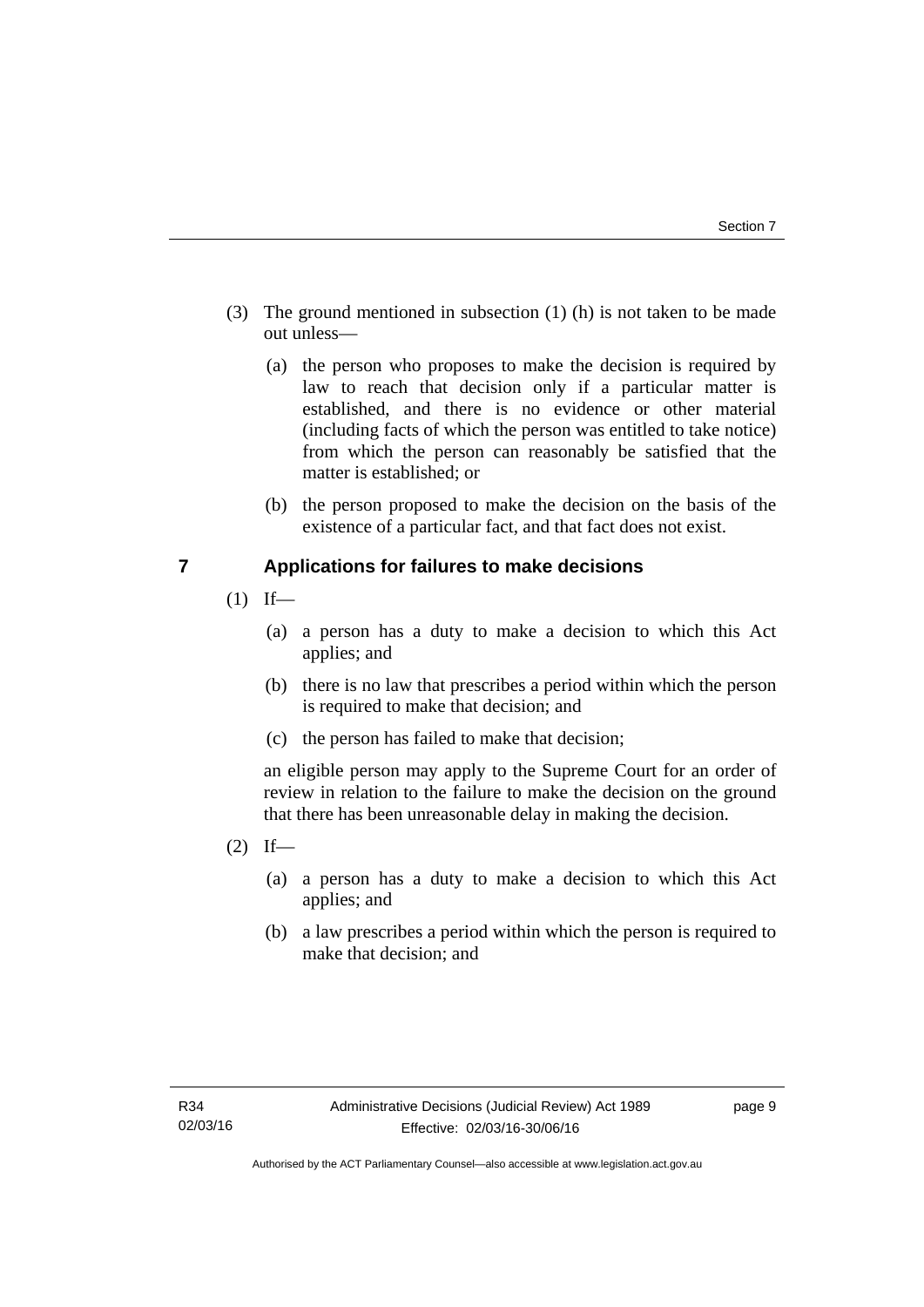(c) the person has failed to make that decision before the end of that period;

an eligible person may apply to the Supreme Court for an order of review in relation to the failure to make the decision within that period on the ground that the person has a duty to make the decision even though the period has ended.

## <span id="page-13-0"></span>**8 Effect of Act on other rights**

- (1) The rights given by section 5, section 6 and section 7 to a person to seek an order for review—
	- (a) are additional to the rights of the person to seek a review in another way; and
	- (b) must be disregarded for the *[Ombudsman Act 1989](http://www.legislation.act.gov.au/a/alt_a1989-45co)*, section 6 (6).
- (2) However—
	- (a) the Supreme Court or any other court may, in a proceeding brought otherwise than under this Act, refuse to grant an application for review in relation to a matter if an application for review of that matter has been made to the Supreme Court under section 5, section 6 or section 7; and
	- (b) the Supreme Court may, in its discretion, refuse to grant an application for review of a matter under section 5, section 6 or section 7 if—
		- (i) the applicant has sought a review by a court including the Supreme Court of the matter otherwise than under this Act; or
		- (ii) adequate provision is made by a law other than this Act under which the applicant is entitled to seek a review of that matter; or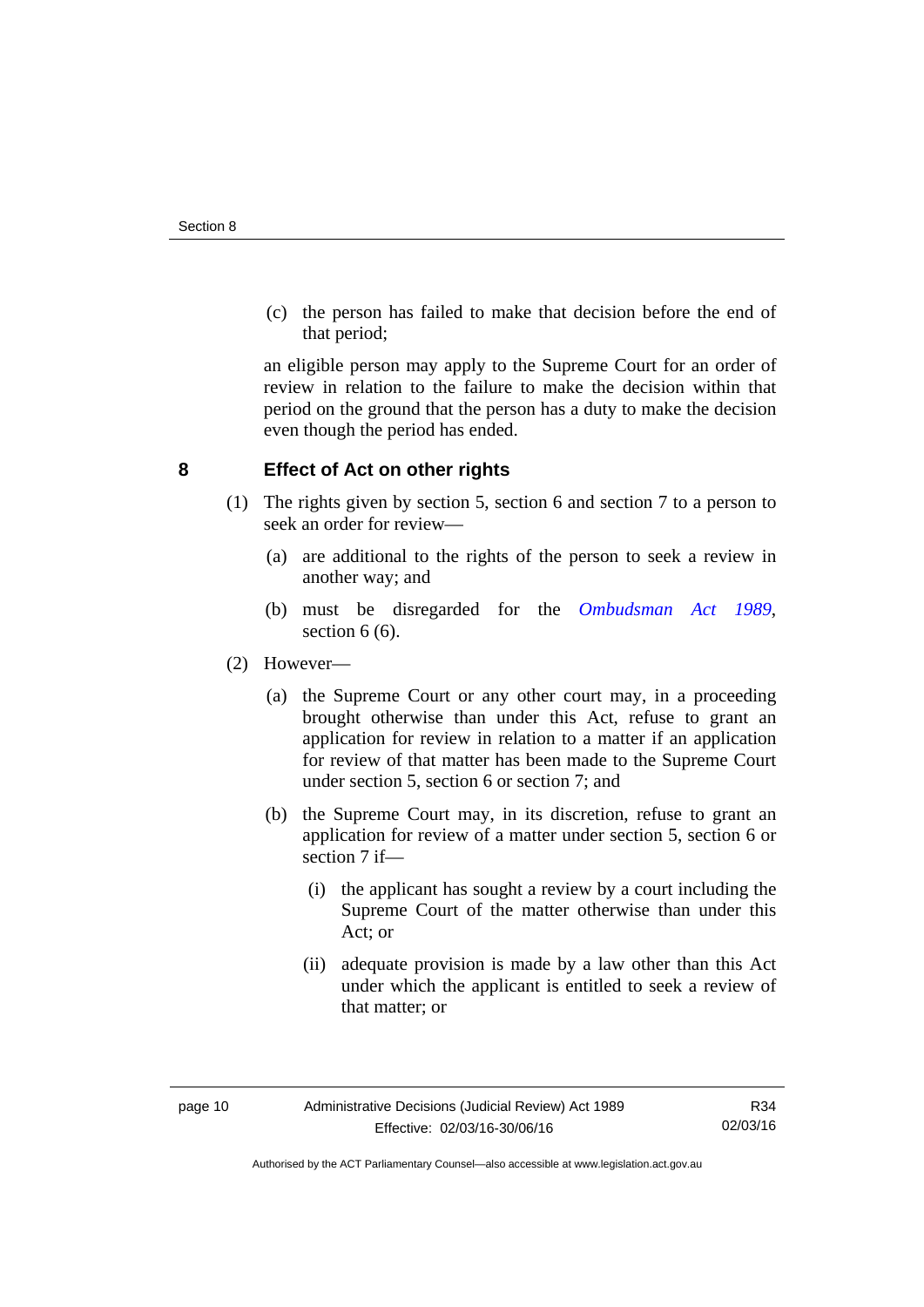(iii) the matter to which the application relates arises under the *[Planning and Development Act 2007](http://www.legislation.act.gov.au/a/2007-24)* or the *[Heritage](http://www.legislation.act.gov.au/a/2004-57)  [Act 2004](http://www.legislation.act.gov.au/a/2004-57)* and is a matter being reviewed, or for which application has been made for review, under a law other than this Act, whether on the application of the person who has made application to the Supreme Court for review of the matter under this Act or anyone else.

### (3) In this section:

*review* includes—

- (a) a review by way of reconsideration, rehearing or appeal; and
- (b) the grant of an injunction; and
- (c) the making of a prerogative order, declaration or other order.

## <span id="page-14-0"></span>**9 Applications for order of review must set out grounds**

An application to the Supreme Court for an order of review must set out the grounds of the application.

### <span id="page-14-1"></span>**10 Period in which application for order of review must be made**

- (1) An application to the Supreme Court for an order of review in relation to a decision that has been made (including a decision made after the end of the period within which it was required to be made) must be made within the period required by subsection (2) (or any further time allowed by the court) if the terms of the decision were—
	- (a) recorded in writing; and
	- (b) set out in a document that was given to the applicant.
	- *Note* The court may allow further time after the end of the period required by s (2) (see [Legislation Act](http://www.legislation.act.gov.au/a/2001-14), s 151C).

page 11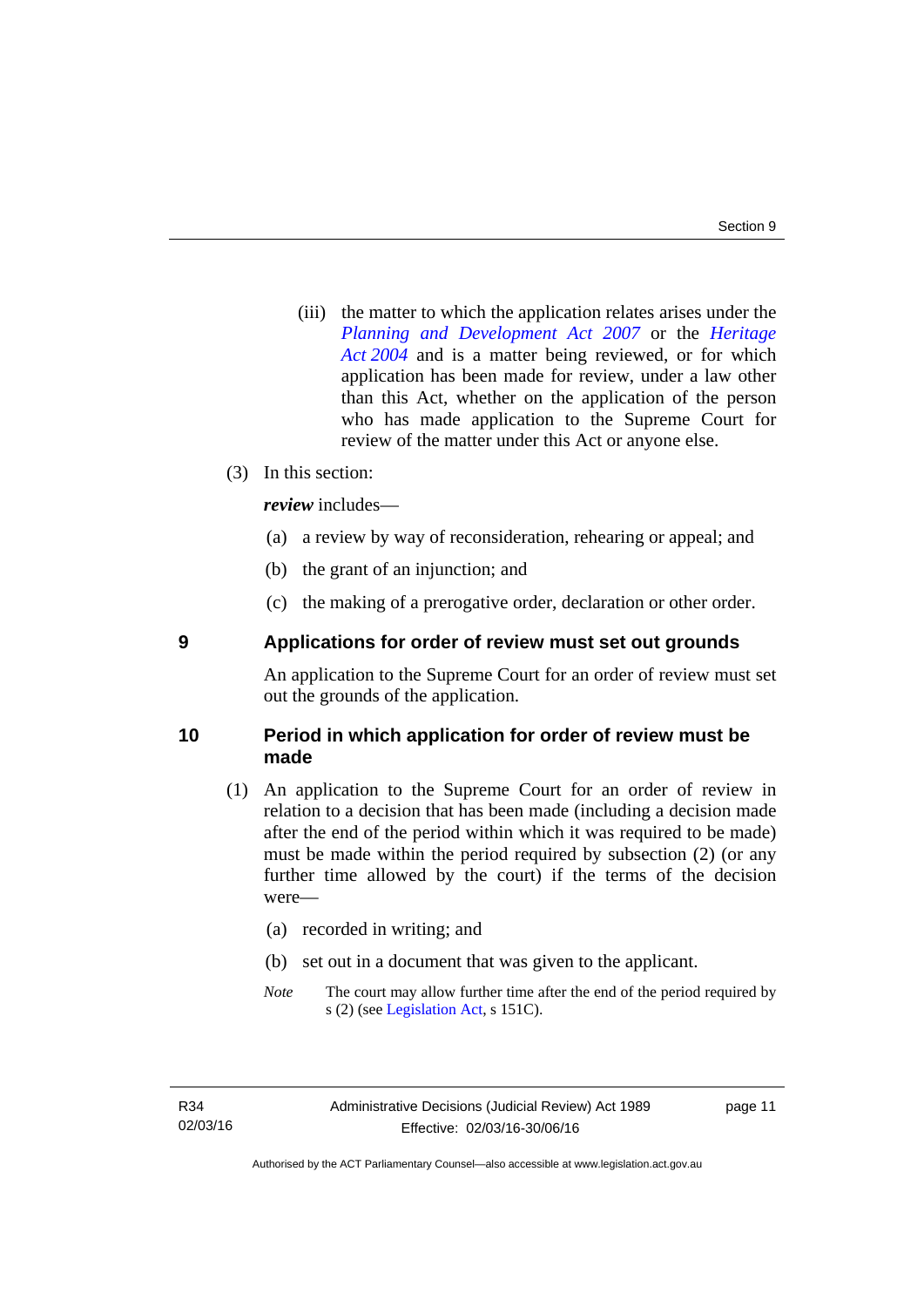- (2) For subsection (1), the period within which an application for an order of review is required to be made is the period beginning on the day the decision is made and ending 28 days after the relevant day.
- (3) If there is no period prescribed for making an application for an order for review in relation to a particular decision, the Supreme Court may refuse to consider an application for an order for review in relation to the decision if it is of the opinion that the application was not made within a reasonable time after the decision was made.
- (4) If there is no period prescribed for making an application by a particular person for an order for review in relation to a particular decision, the Supreme Court may refuse to consider an application by the person for an order for review in relation to the decision if it is of the opinion that the application was not made within a reasonable time after the decision was made.
- (5) In forming an opinion for subsection (3) or (4), the Supreme Court—
	- (a) must have regard to—
		- (i) the time when the applicant became aware of the decision; and
		- (ii) if subsection (4) applies—the period prescribed for the making of an application by anyone else for an order of review in relation to the decision; and
	- (b) may have regard to anything else it considers relevant.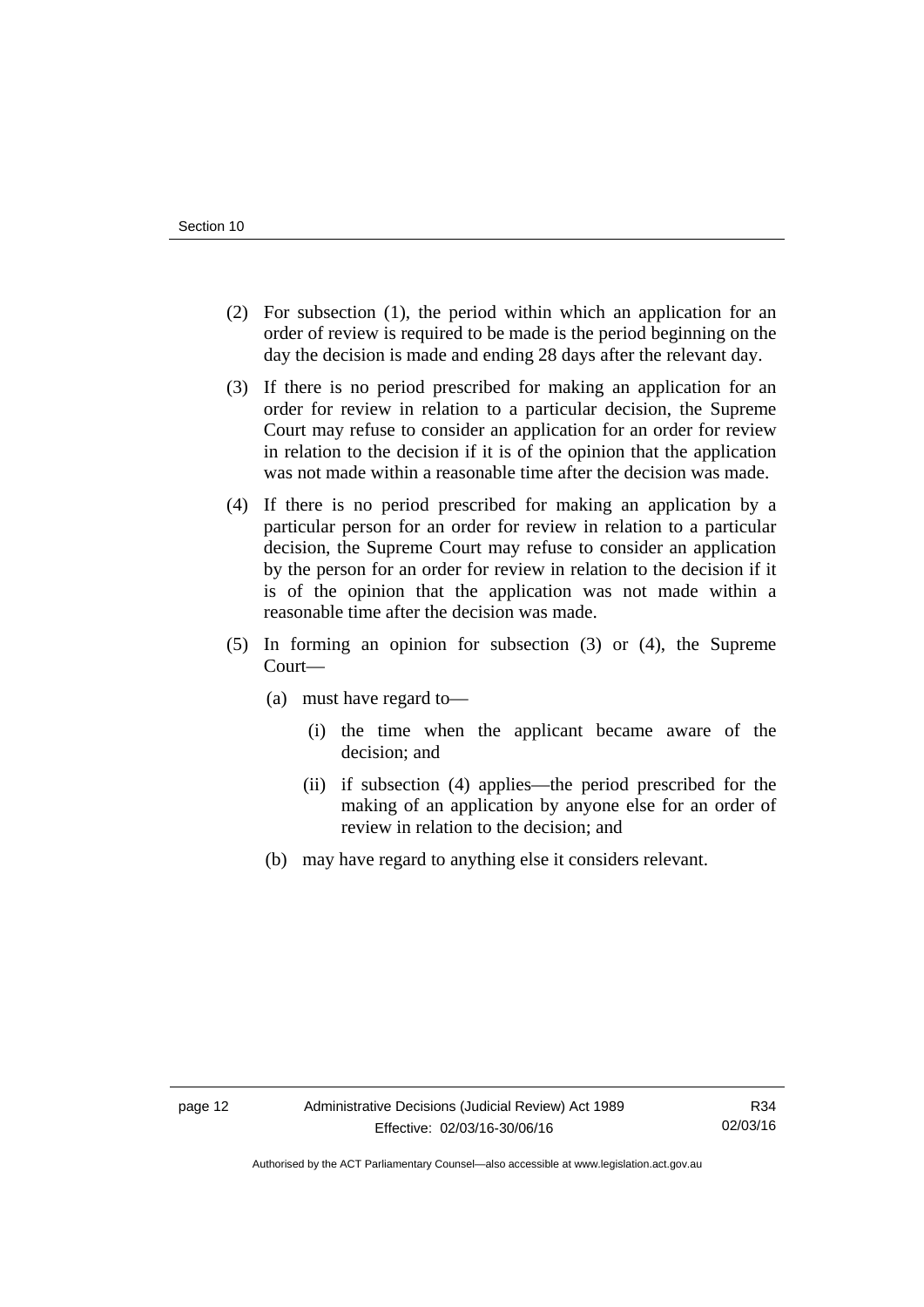(6) In subsection (2):

*relevant day* means—

 (a) if the decision includes, or is accompanied by, a written statement of reasons for the decision—the day a document setting out the terms of the decision is given to the applicant; or

*Note* For the meaning of *statement of reasons*, see the dict.

- (b) if paragraph (a) does not apply and a written statement of reasons for the decision is given to the applicant (otherwise than because of a request under section 13 (1)) not later than 28 days after the day a document setting out the terms of the decision is given to the applicant—the day the statement is given to the applicant; or
- (c) if paragraph (a) does not apply and the applicant requests the person who made the decision to give a statement under section 13 $(1)$ —
	- (i) the day the statement is given to the applicant; or
	- (ii) the day the applicant is told under section 13 (3) that the applicant was not entitled to make the request; or
	- (iii) the day the Supreme Court makes an order under section 13 (6) declaring that the applicant was not entitled to make the request; or
	- (iv) the day the applicant is told under section 14 (3) or section 15 (3) that the statement will not be given to the applicant.
- (d) in any other case—the day a document setting out the terms of the decision is given to the applicant.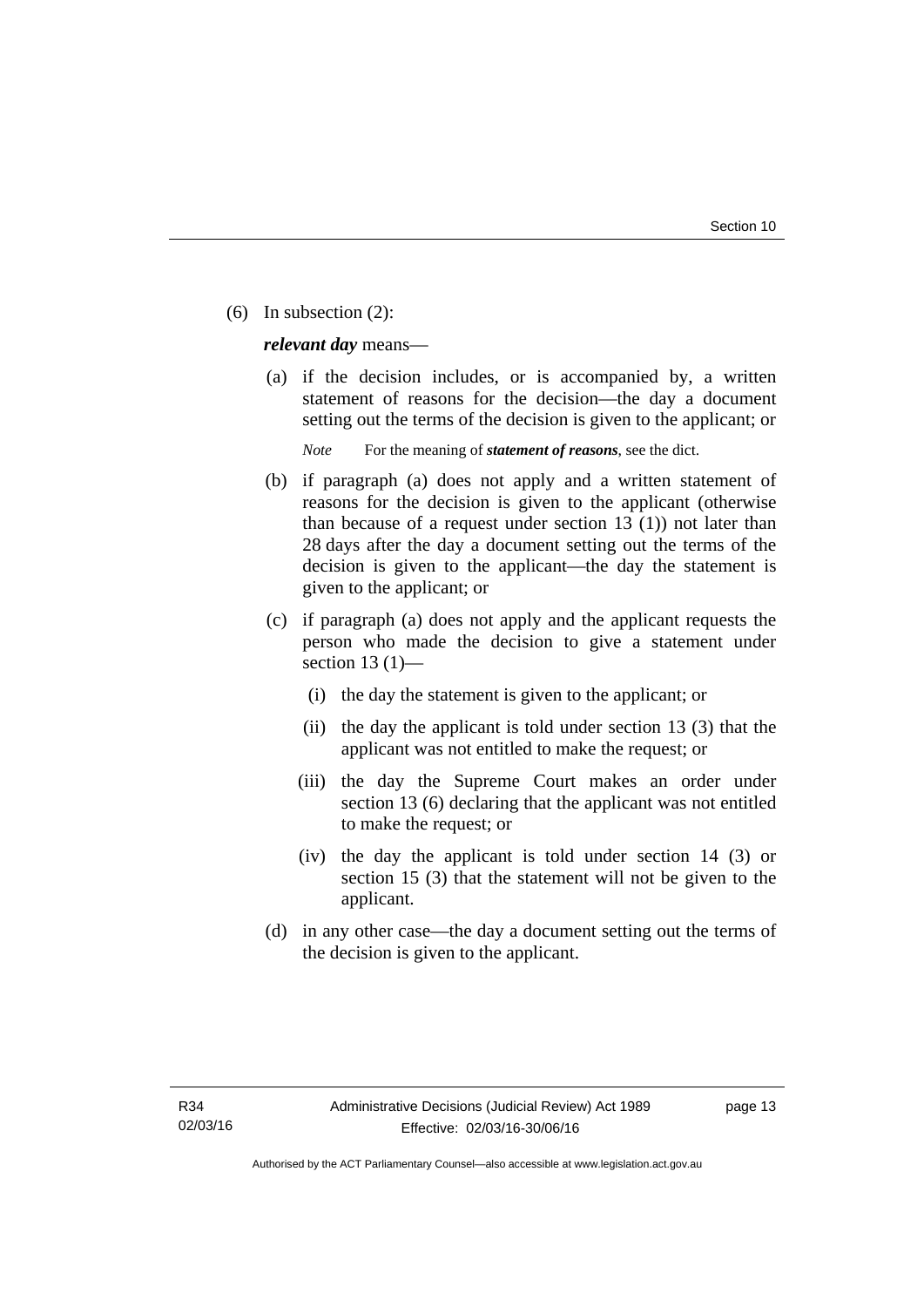## <span id="page-17-0"></span>**11 Application for order of review not limited to grounds in application**

The applicant for an order of review is not limited to the grounds set out in the application but, if the applicant wishes to rely on a ground not set out in the application, the Supreme Court may direct the application be amended to state the ground.

## <span id="page-17-1"></span>**12 Application to be made a party to a proceeding**

- (1) An eligible person may apply to the Supreme Court to be made a party to an application made under this Act.
- (2) The Supreme Court may, in its discretion—
	- (a) grant the application either unconditionally or subject to the conditions that it considers appropriate; or
	- (b) refuse the application.

## <span id="page-17-2"></span>**13 Reasons for decision may be obtained**

(1) If a person (the *decision-maker*) makes a decision to which this section applies, a person (the *requester*) who is entitled to make an application to the Supreme Court under section 5 in relation to the decision may, in writing, request the decision-maker to provide a written statement of reasons in relation to the decision.

*Note* For the meaning of *statement of reasons*, see the dict.

- (2) The decision-maker must, as soon as practicable and in any event not later than 28 days after the day the decision-maker receives the request (the *request day*), prepare the statement and give it to the requester.
- (3) If the decision-maker is of the opinion that the requester was not entitled to make the request, the decision-maker may, not later than 28 days after the request day—
	- (a) give to the requester written notice of the decision-maker's opinion; or

| page 14 | Administrative Decisions (Judicial Review) Act 1989 | R34      |
|---------|-----------------------------------------------------|----------|
|         | Effective: 02/03/16-30/06/16                        | 02/03/16 |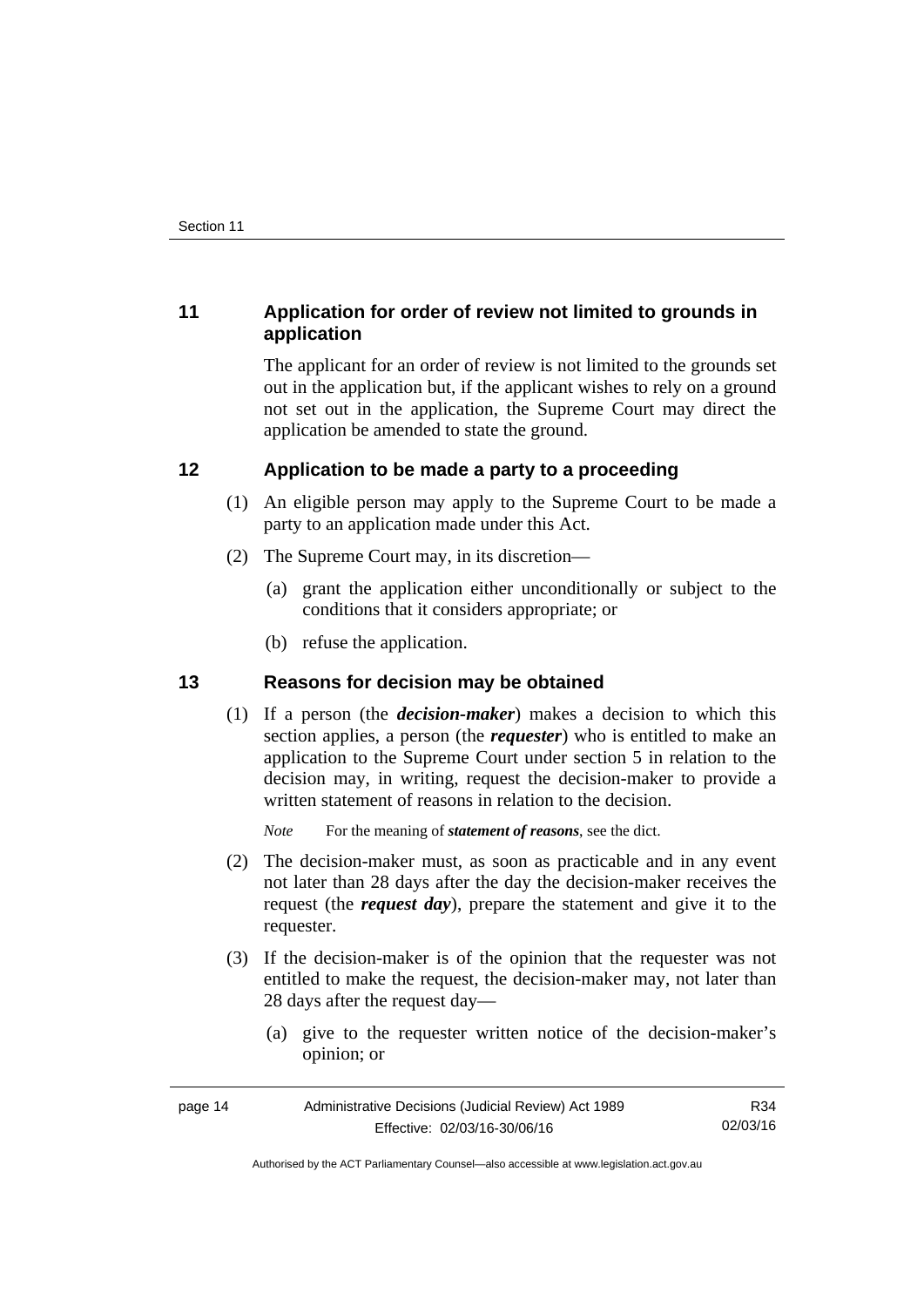- (b) apply to the Supreme Court under subsection (6) for an order declaring that the requester was not entitled to make the request.
- (4) Despite subsection (2), if the decision-maker gives notice under subsection (3) or applies to the Supreme Court under subsection (6), the decision-maker is not required to comply with the request unless—
	- (a) the court, on an application under subsection (6), orders the decision-maker to give the statement; or
	- (b) the decision-maker has applied to the court under subsection (6) for an order declaring that the requester was not entitled to make the request and the court refuses the application.
- (5) If subsection (4) (a) or (b) applies, the decision-maker must prepare the statement and give it to the requester not later than 28 days after the day of the Supreme Court's decision.
- (6) On the application of either the decision-maker or requester under this subsection, the Supreme Court may make an order declaring that the requester was, or was not, entitled to make the request.
- (7) Despite subsection (2), the decision-maker may refuse to prepare and give the statement to the requester if—
	- (a) for a decision the terms of which were recorded in writing and set out in a document that was given to the requester—the request was made later than 28 days after the day the document was given to the requester; or
	- (b) in any other case—the relevant request was not made within a reasonable time after the decision was made.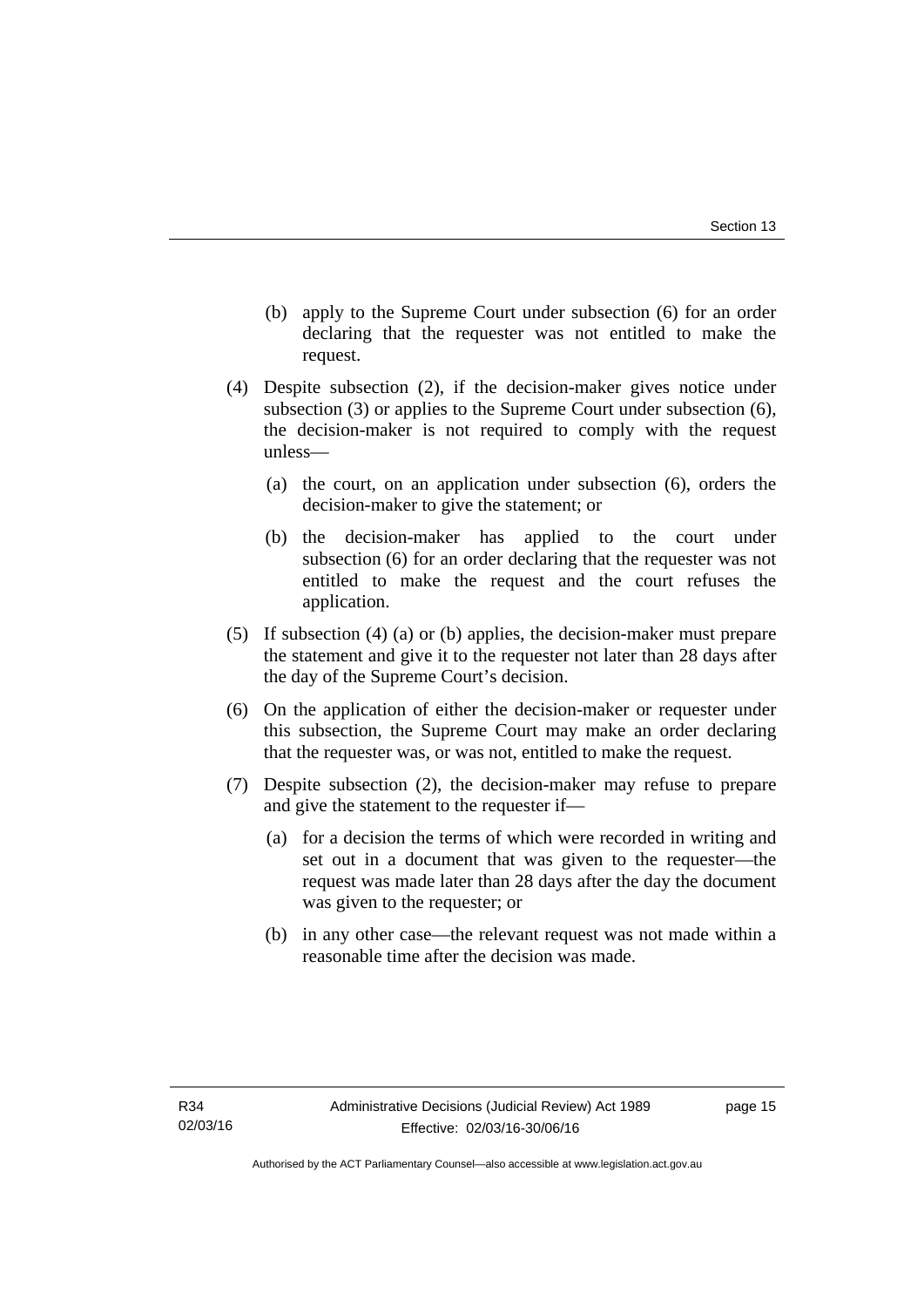- (8) If subsection (7) (a) or (b) applies, the decision maker must give to the requester, not later than 14 days after the request day, written notice stating—
	- (a) that the statement will not be given to the requestor; and
	- (b) the reasons why it will not be given.
- (9) For subsection (7) (b), a request for a statement in relation to a decision is taken to have been made within a reasonable time after the decision was made if the Supreme Court, on application by the requester, declares that the request was made within a reasonable time after the decision was made.
- (10) On application by the requester under this subsection, the Supreme Court may order the decision-maker to give the requester, within a stated period, an additional statement containing better particulars in relation to stated matters if the court considers that the statement given to the requester does not contain adequate particulars, in relation to the decision.
- (11) A regulation may declare decisions not to be decisions to which this section applies.
- (12) A regulation made under subsection (11) applies only in relation to decisions made after the regulation takes effect.
- (13) In this section:

*decision to which this section applies* means a decision to which this Act applies, other than—

- (a) a decision to which the *[ACT Civil and Administrative Tribunal](http://www.legislation.act.gov.au/a/2008-35)  [Act 2008](http://www.legislation.act.gov.au/a/2008-35)*, section 22B (Requirement to give reasons statement) applies; or
- (b) a decision that includes, or is accompanied by, a statement of reasons; or
- (c) a decision mentioned in schedule 2.

Authorised by the ACT Parliamentary Counsel—also accessible at www.legislation.act.gov.au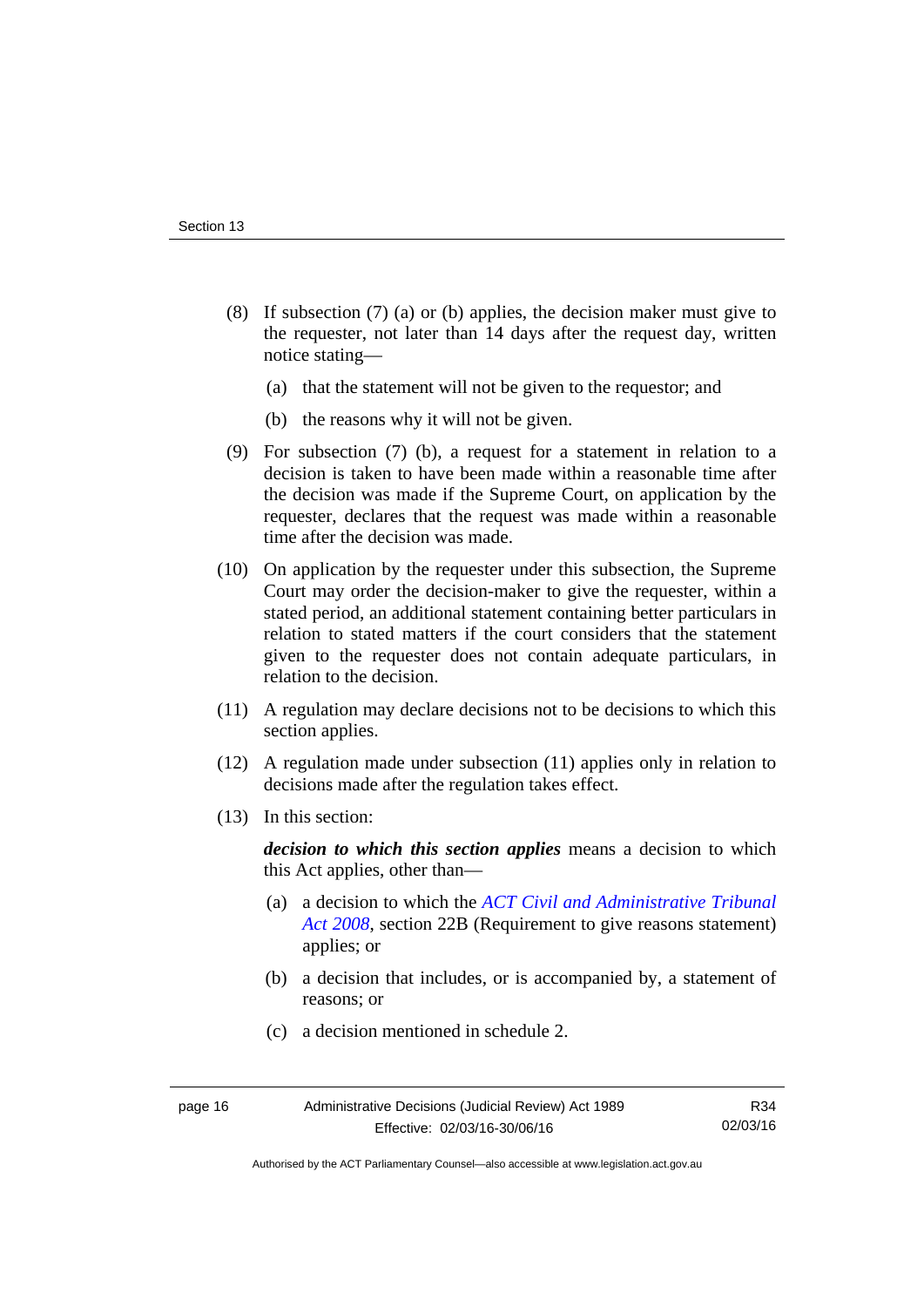## <span id="page-20-0"></span>**14 Certain information not required to be disclosed**

- (1) This section applies in relation to any information to which a request made to a person under section 13 (1) relates if the information—
	- (a) relates to the personal affairs or business affairs of a person other than the person making the request; and
	- (b) is information—
		- (i) that was supplied in confidence; or
		- (ii) the publication of which would reveal a trade secret; or
		- (iii) that was provided in compliance with a duty imposed by an enactment; or
		- (iv) the giving of which in accordance with the request would be in contravention of an enactment that expressly imposes on the person to whom the request is made a duty not to divulge or communicate information of that kind—
			- (A) to anyone; or
			- (B) to anyone, other than a particular person; or
			- (C) except in particular circumstances.
- (2) If a person has been requested under section 13 (1) to give a statement to a person—
	- (a) the person to whom the request is made is not required to include in the statement any information in relation to which this section applies; and
	- (b) if the statement would be false or misleading if it did not include the information—the person is not required to give the statement.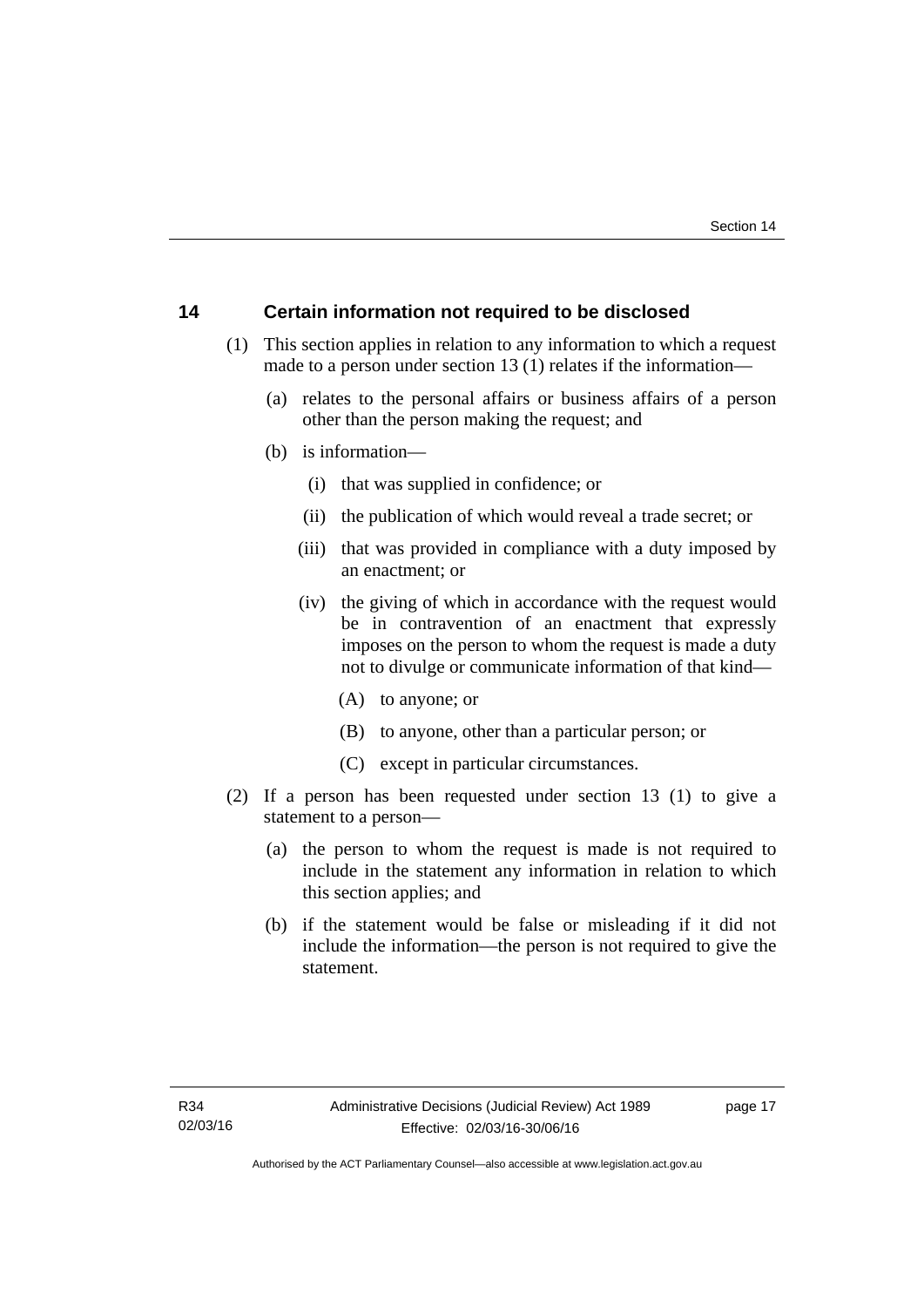- (3) If, under subsection (2), information is not included in a statement provided by a person or a statement is not provided by a person, the person must provide written notice to the person who requested the statement—
	- (a) if information is not included in a statement—stating that the information is not so included and giving the reason for not including the information; or
	- (b) if a statement is not provided—stating that the statement will not be provided and giving the reason for not providing the statement.
- (4) This section does not affect the power of the Supreme Court to make an order for the discovery of documents or to require the giving of evidence or the production of documents to the court.

## <span id="page-21-0"></span>**15 Ministerial certificate about disclosure of information**

- (1) This section applies to information relating to a matter if the Minister certifies, in writing, that the disclosure of information relating to the matter would be contrary to the public interest—
	- (a) because it would involve the disclosure of deliberations or a decision of the Executive or of a committee of the Executive; or
	- (b) for any other stated reason that could form the basis for a claim in a judicial proceeding that the information should not be disclosed.
- (2) If a person has been requested under section 13 to give a statement to a person—
	- (a) the person to whom the request is made is not required to include in the statement any information in relation to which this section applies; and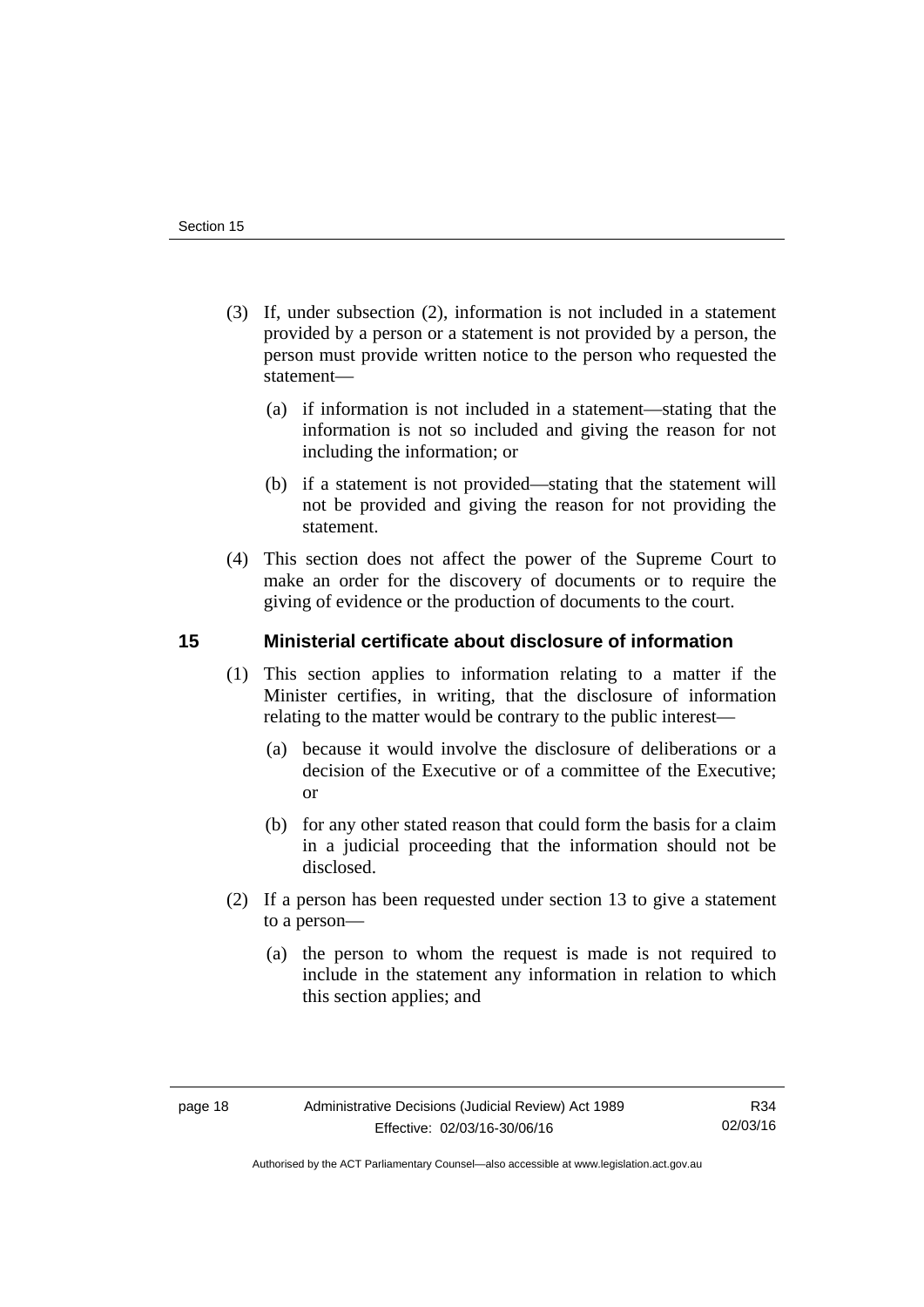- (b) if the statement would be false or misleading if it did not include the information—the person is not required to give the statement.
- (3) If, under subsection (2), information is not included in a statement provided by a person or a statement is not provided by a person, the person must give a written notice to the person who requested the statement—
	- (a) if information is not included in a statement—stating that the information is not so included and giving the reason for not including the information; or
	- (b) if a statement is not provided—stating that the statement will not be provided and giving the reason for not providing the statement.
- (4) This section does not affect the power of the Supreme Court to make an order for the discovery of documents or to require the giving of evidence or the production of documents to the court.

## <span id="page-22-0"></span>**16 Stay of proceedings**

- (1) The making of an application to the Supreme Court under section 5 in relation to a decision does not affect the operation of the decision or prevent the implementation of the decision, but—
	- (a) the Supreme Court may, by order, on the conditions (if any) that the court decides, suspend the operation of the decision; and
	- (b) the Supreme Court may order, on the conditions (if any) that the court decides, a stay of all or any proceedings under the decision.
- (2) The Supreme Court may make an order under subsection (1) on its own initiative or on the application of the person who made the application under section 5.

page 19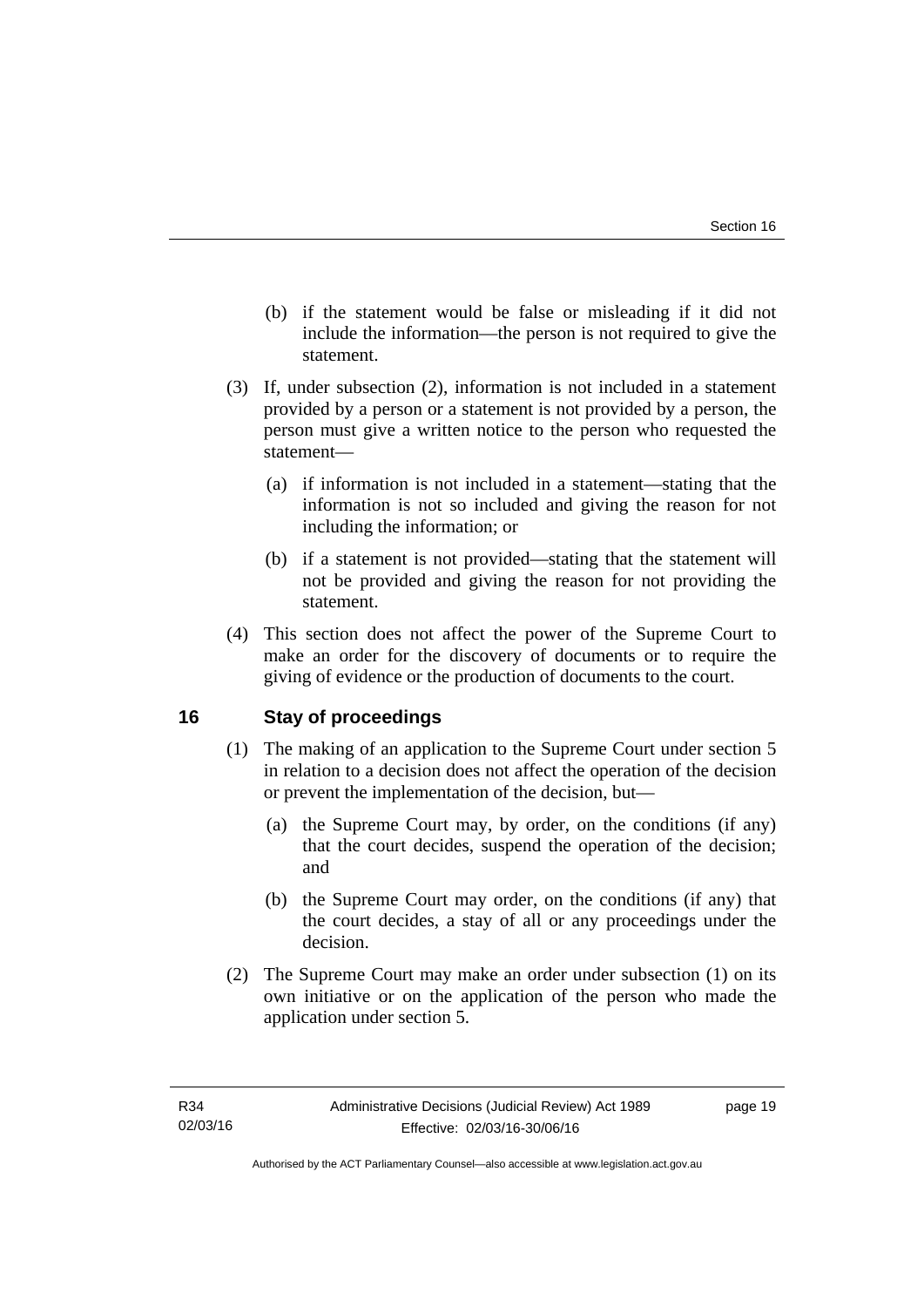## <span id="page-23-0"></span>**17 Powers of Supreme Court in relation to applications for order of review**

- (1) On an application for an order of review in relation to a decision, the Supreme Court may, in its discretion, make all or any of the following orders:
	- (a) an order quashing or setting aside the decision, or a part of the decision, with effect from the date of the order or from the earlier or later date that the court specifies;
	- (b) an order referring the matter to which the decision relates to the person who made the decision for further consideration, subject to the directions that the court considers appropriate;
	- (c) an order declaring the rights of the parties in relation to any matter to which the decision relates;
	- (d) an order directing any of the parties to do, or to refrain from doing, anything to do justice between the parties.
- (2) On an application for an order of review in relation to conduct that has been, is being, or is proposed to be, engaged in for the purpose of the making of a decision, the Supreme Court may, in its discretion, make either or both of the following orders:
	- (a) an order declaring the rights of the parties in relation to any matter to which the conduct relates;
	- (b) an order directing any of the parties to do, or to refrain from doing, anything to do justice between the parties.
- (3) On an application for an order of review in relation to a failure to make a decision, or in relation to a failure to make a decision within the period within which the decision was required to be made, the Supreme Court may, in its discretion, make all or any of the following orders:
	- (a) an order directing the making of the decision;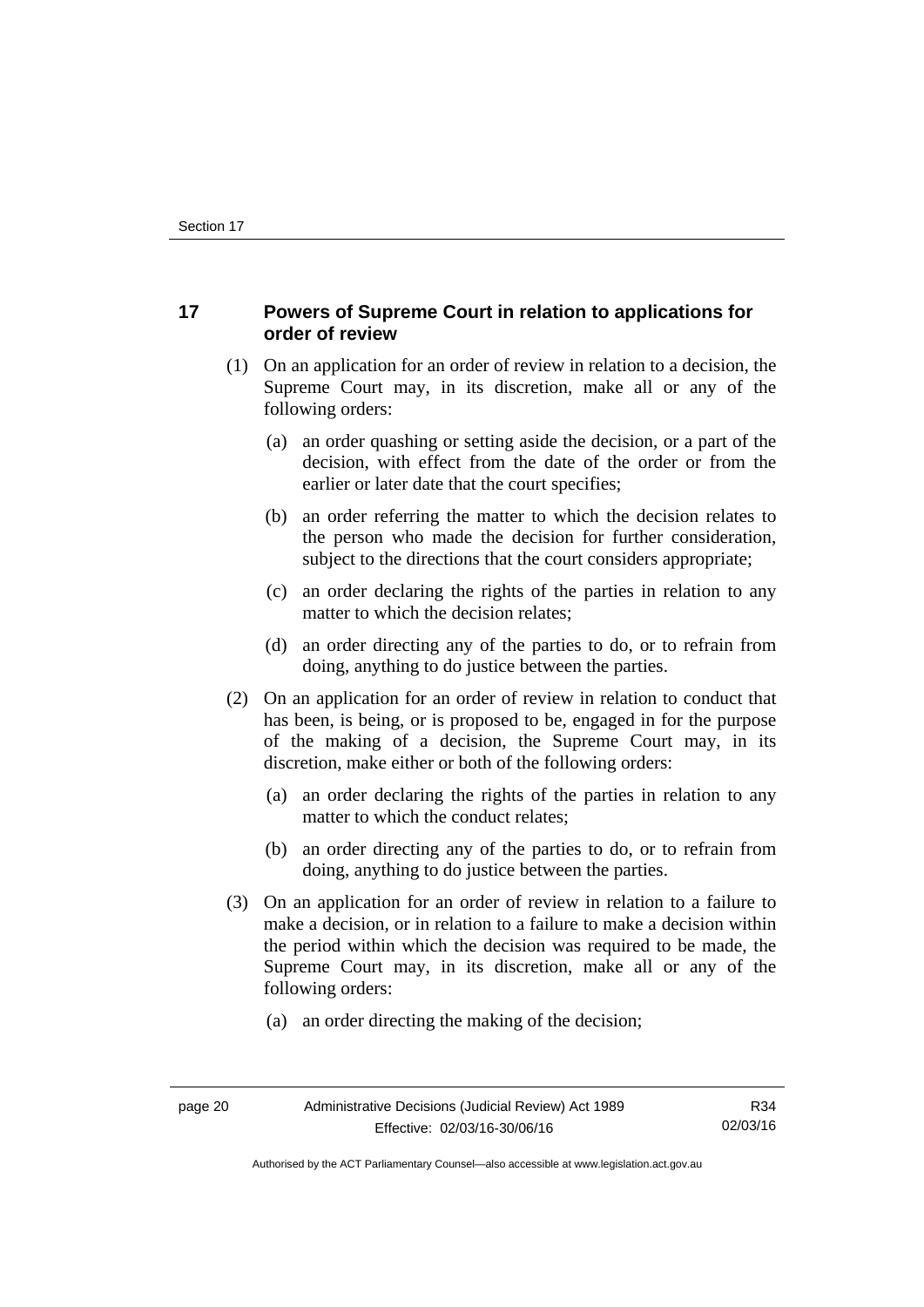- (b) an order declaring the rights of the parties in relation to the making of the decision;
- (c) an order directing any of the parties to do, or to refrain from doing, anything to do justice between the parties.
- (4) The Supreme Court may at any time, on its own initiative or on the application of any party, revoke, vary, or suspend the operation of any order made by it under this section.

## <span id="page-24-0"></span>**18 Change in person holding, or performing the duties of, an office**

- (1) This section applies if—
	- (a) a person has, in the performance of the duties of an office, made a decision in relation to which an application may be made to the Supreme Court under this Act; and
	- (b) the person no longer holds, or, for whatever reason, is not performing the duties of, that office.
- (2) This Act has effect as if the decision had been made by—
	- (a) the person for the time being holding or performing the duties of that office; or
	- (b) if there is no person for the time being holding or performing the duties of that office or that office no longer exists—the person that the Minister administering the enactment under which the decision was made, or a person authorised by that Minister, specifies.

## <span id="page-24-1"></span>**19 Intervention by Minister**

- (1) The Minister may, on behalf of the Territory, intervene in a proceeding before the Supreme Court under this Act.
- (2) If the Minister intervenes in a proceeding—
	- (a) the Minister is taken to be a party to the proceeding; and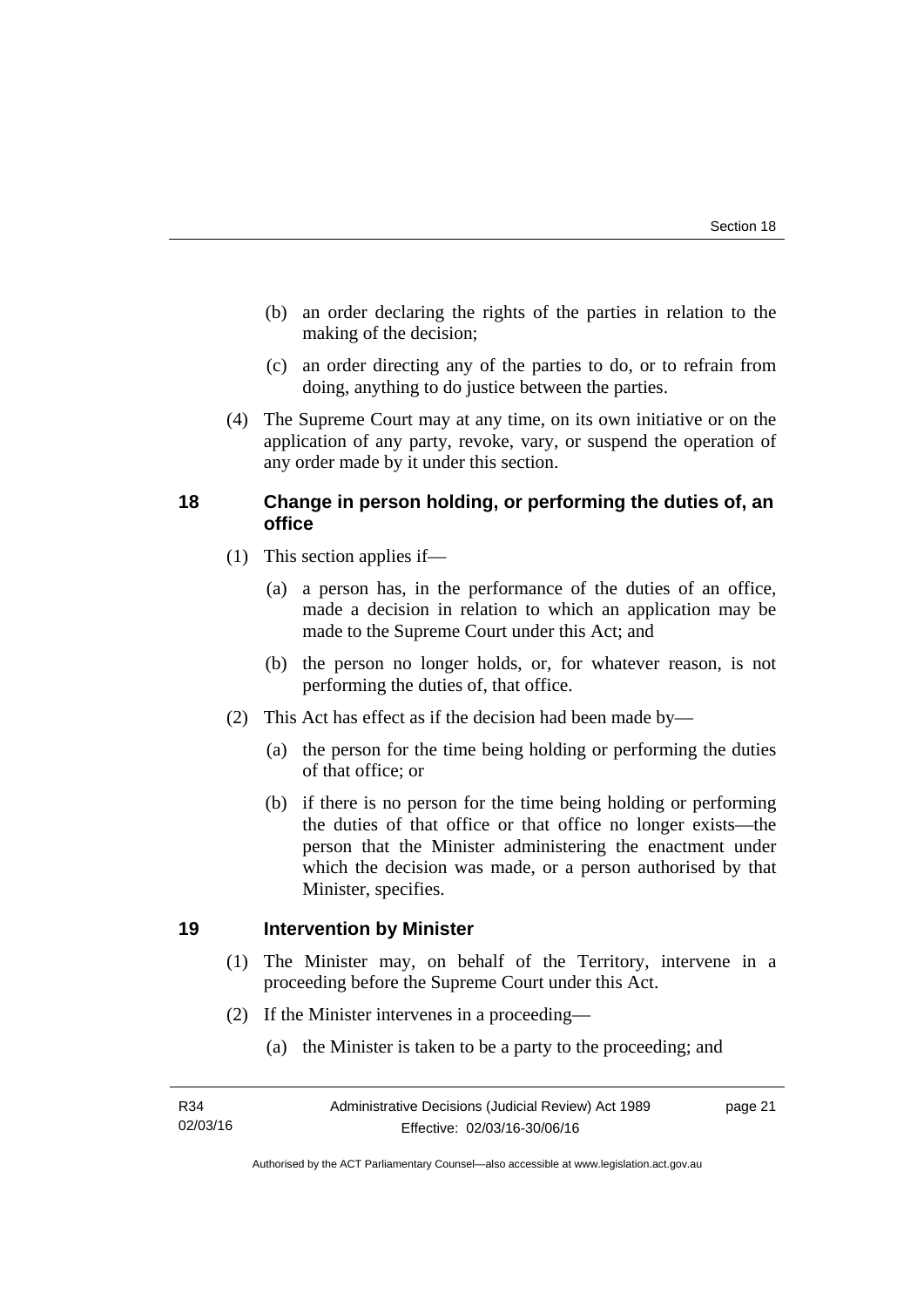(b) the Supreme Court may, in the proceeding, make orders about costs against the Territory that the court considers appropriate.

### <span id="page-25-0"></span>**19A Intervention by other people**

- (1) The Supreme Court may, on application by a party or its own initiative, give leave to a person (an *intervener*) to intervene in a proceeding under this Act.
- (2) In considering whether to give leave, the Supreme Court—
	- (a) must have regard to the following:
		- (i) whether the intervener's contribution is different from the contribution of the parties to the proceeding;
		- (ii) whether the intervener's contribution is likely to be useful to the court;
		- (iii) whether the intervention will unreasonably interfere with the ability of someone who has a private interest in the subject matter of the application to deal with it differently or at all; and
	- (b) may have regard to any other matter the court considers relevant.
- (3) The Supreme Court may give leave subject to conditions.
- (4) There is no right of appeal in relation to a decision of the Supreme Court under this section.

## <span id="page-25-1"></span>**20 Act not to apply to certain decisions**

- (1) A regulation may declare decisions to be decisions that are not subject to judicial review by the Supreme Court under this Act.
- (2) If a regulation is so made in relation to a decision—
	- (a) section 5 does not apply in relation to that decision; and

Authorised by the ACT Parliamentary Counsel—also accessible at www.legislation.act.gov.au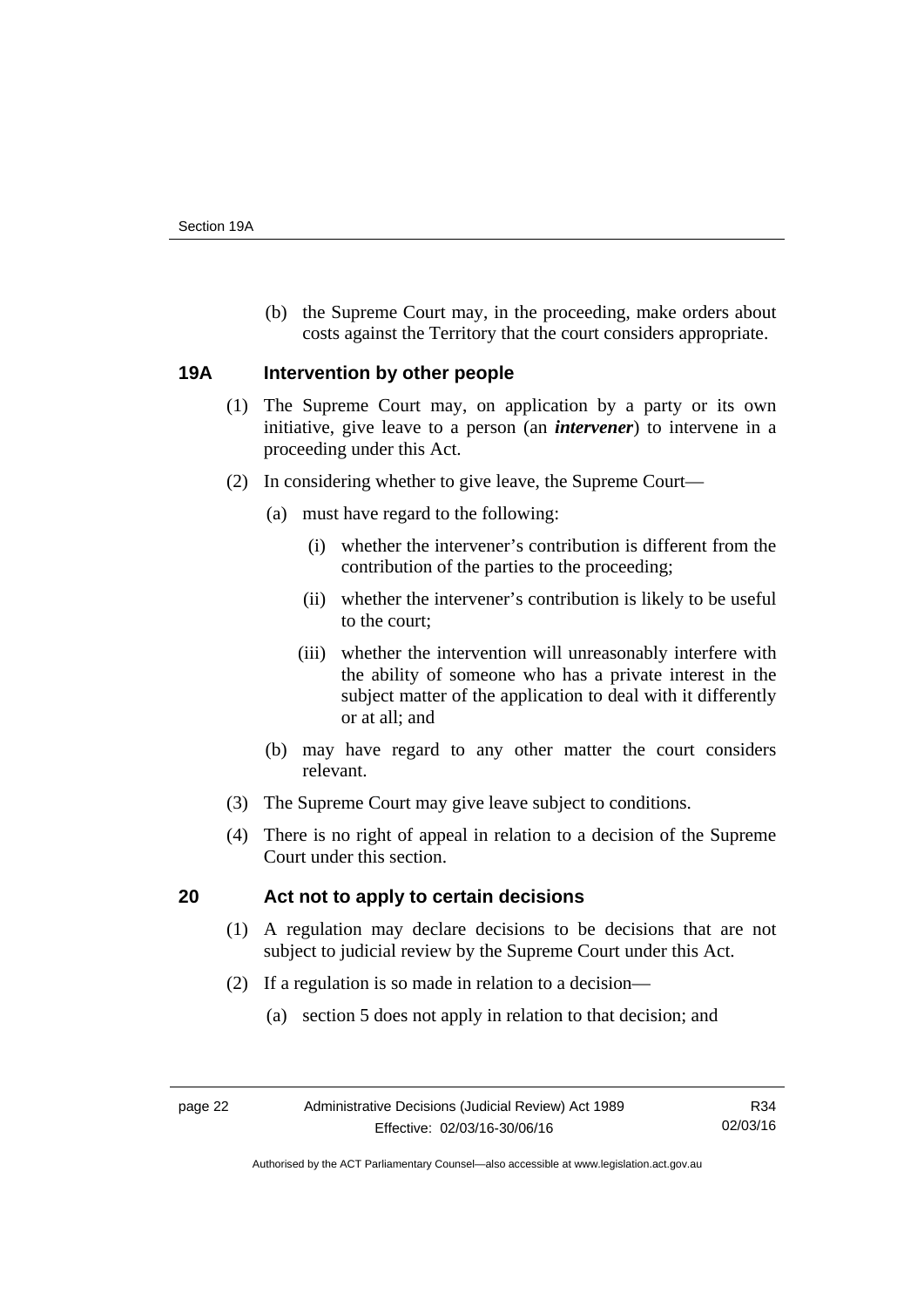- (b) section 6 does not apply in relation to conduct that has been, is being, or is proposed to be, engaged in for the purpose of making that decision; and
- (c) section 7 does not apply in relation to a failure to make that decision.
- (3) A regulation made for subsection (1) applies only in relation to decisions made after the regulation take effect.

## <span id="page-26-0"></span>**21 Regulation-making power**

The Executive may make regulations for this Act.

*Note* A regulation must be notified, and presented to the Legislative Assembly, under the [Legislation Act](http://www.legislation.act.gov.au/a/2001-14).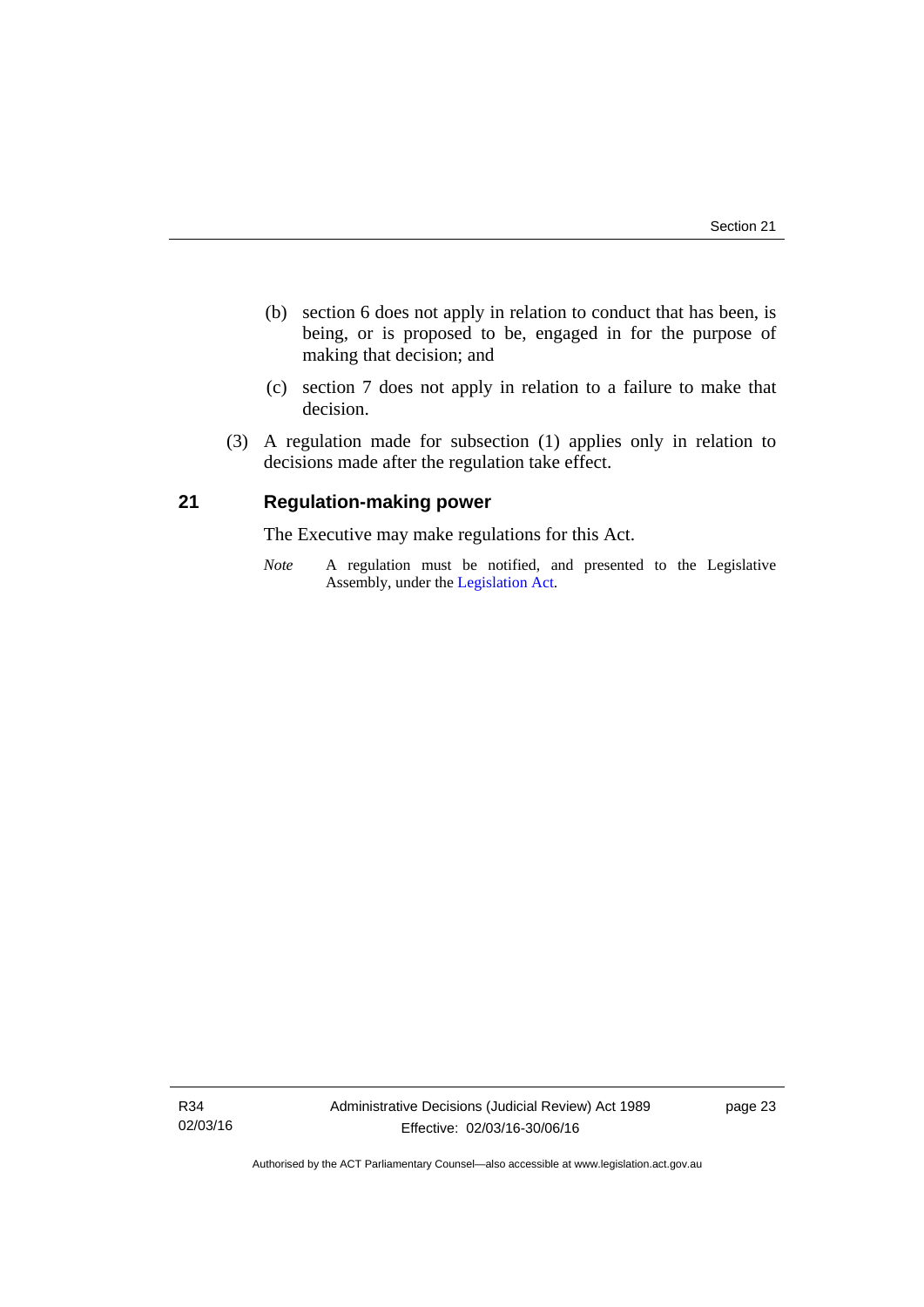## <span id="page-27-0"></span>**Schedule 1 Decisions to which this Act does not apply**

(see dict, def *decision to which this Act applies*)

| column 1<br>item | column <sub>2</sub><br>enactment                               | column 3<br>decision under enactment                                                                                                                                                                                                                                                                                                                                                               |  |
|------------------|----------------------------------------------------------------|----------------------------------------------------------------------------------------------------------------------------------------------------------------------------------------------------------------------------------------------------------------------------------------------------------------------------------------------------------------------------------------------------|--|
| 1                | <b>Building Act 2004</b>                                       | a decision under section 96 (Approval of fidelity<br>$\bullet$<br>fund schemes)                                                                                                                                                                                                                                                                                                                    |  |
|                  |                                                                | a decision under section 107 (Suspension or<br>cancellation of approval of approved scheme)                                                                                                                                                                                                                                                                                                        |  |
| $\overline{2}$   | Confiscation of<br><b>Criminal Assets Act</b><br>2003          | any decision                                                                                                                                                                                                                                                                                                                                                                                       |  |
| 3                | <b>Crimes</b> (Restorative<br>Justice) Act 2004                | any decision                                                                                                                                                                                                                                                                                                                                                                                       |  |
| $\overline{4}$   | <b>Crimes</b> (Sentence<br><b>Administration</b> ) Act<br>2005 | A decision of the director-general under any of the<br>following provisions:<br>section 20 (Directions to escort officers)<br>section 31 (Early release of offender)<br>section 37 (Full-time detention-return<br>from NSW)<br>section 43 (Intensive correction order—<br>alcohol and drug tests)<br>section 50 (Intensive correction orders-<br>community service work—alcohol and<br>drug tests) |  |
|                  |                                                                | section 95 (Community service work—<br>alcohol and drug tests)                                                                                                                                                                                                                                                                                                                                     |  |
|                  |                                                                | section 96 (Community service work-<br>frisk searches).                                                                                                                                                                                                                                                                                                                                            |  |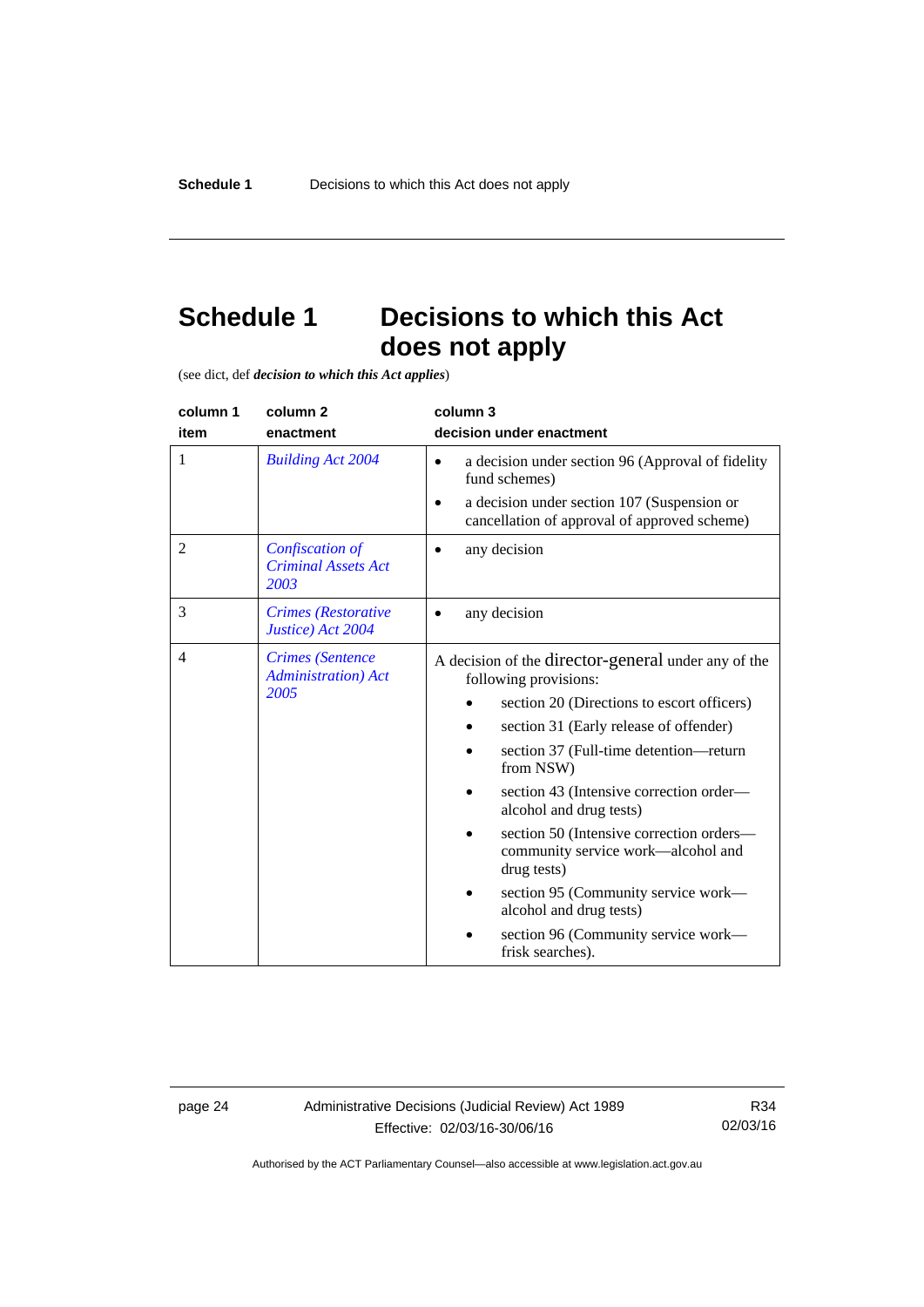| column 1<br>item | column <sub>2</sub><br>enactment                                                                  | column 3<br>decision under enactment                                                                                         |
|------------------|---------------------------------------------------------------------------------------------------|------------------------------------------------------------------------------------------------------------------------------|
| 5                | Duties Act 1999                                                                                   | a decision making or forming part of the process<br>$\bullet$<br>of making, or leading up to the making of, an<br>assessment |
|                  |                                                                                                   | a decision disallowing, completely or partly, an<br>objection to an assessment                                               |
|                  |                                                                                                   | a decision refusing to amend, completely or<br>partly, an assessment                                                         |
| 6                | Electoral Act 1992                                                                                | a decision under part 4 (Electorates)<br>$\bullet$                                                                           |
| 7                | <b>Financial Institutions</b><br>Duty Act 1987 (which<br>has been repealed)                       | a decision making or forming part of the process<br>$\bullet$<br>of making, or leading up to the making, of an<br>assessment |
|                  |                                                                                                   | a decision disallowing, completely or partly, an<br>$\bullet$<br>objection to an assessment                                  |
|                  |                                                                                                   | a decision refusing to amend, completely or<br>partly, an assessment                                                         |
| 8                | <b>Gene Technology (GM</b><br>Crop Moratorium)                                                    | a decision of the Minister under section 7<br>(Moratorium orders)                                                            |
|                  | Act 2004                                                                                          | a decision of the Minister under section 8<br>(Exemptions)                                                                   |
| 9                | <b>Gungahlin Drive</b><br><b>Extension Authorisation</b><br>Act 2004 (which has<br>been repealed) | any decision                                                                                                                 |
| 10               | <b>Health Practitioner</b><br><b>Regulation National</b><br>Law (ACT)                             | any decision                                                                                                                 |
| 11               | <b>Inquiries Act 1991</b>                                                                         | any decision                                                                                                                 |

R34 02/03/16 page 25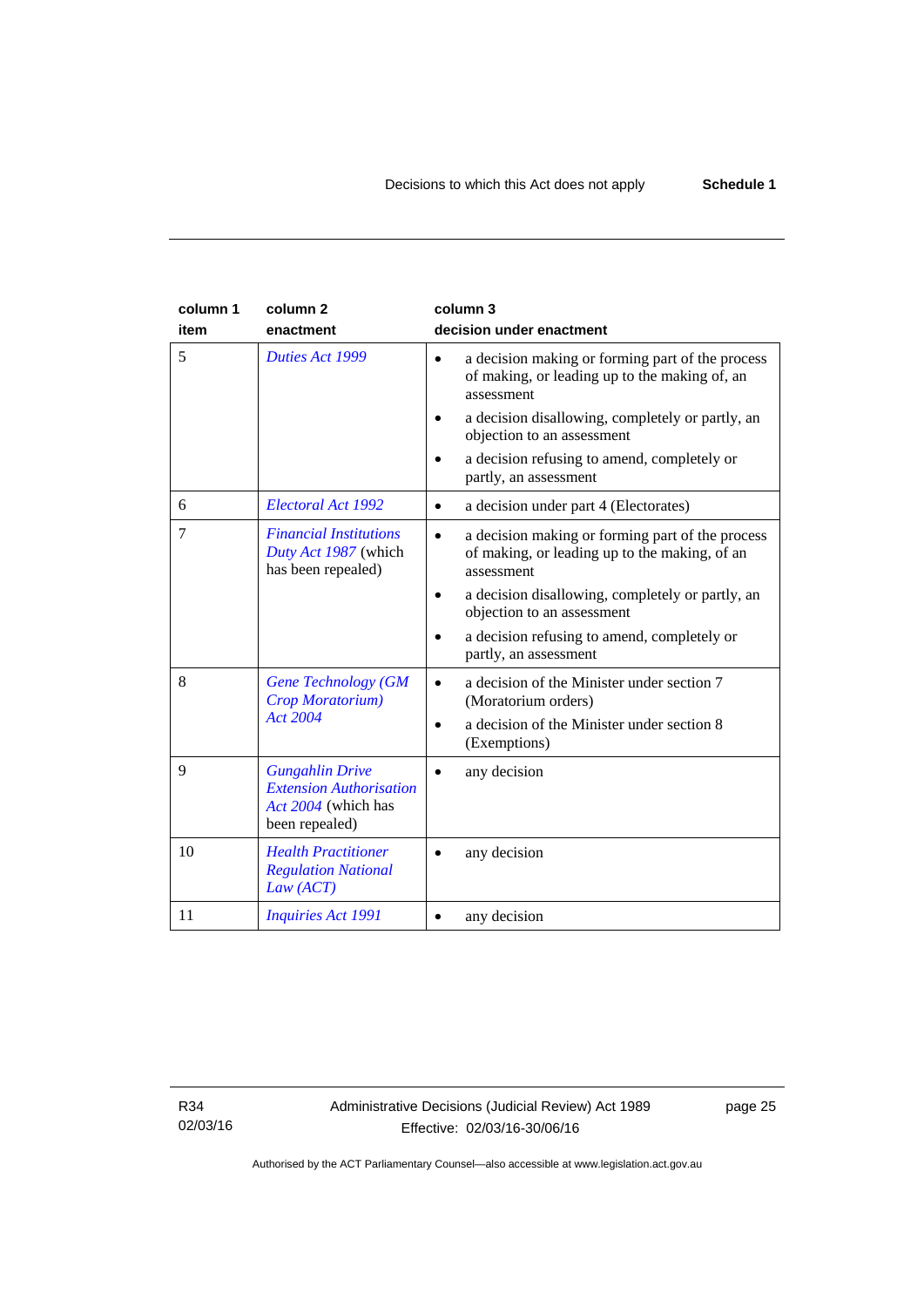| column 1 | column <sub>2</sub>                            | column 3                                                                                                                                                                                                               |
|----------|------------------------------------------------|------------------------------------------------------------------------------------------------------------------------------------------------------------------------------------------------------------------------|
| item     | enactment                                      | decision under enactment                                                                                                                                                                                               |
| 12       | <b>Judicial Commissions</b><br><b>Act 1994</b> | a decision of the Executive under<br>section $5(1)$ , section $16(3)$ or section 18                                                                                                                                    |
|          |                                                | a decision of a member of the Legislative<br>Assembly to propose a motion in accordance<br>with section $14(3)(a)$ or to give notice of the<br>motion to the Attorney-General in accordance<br>with section $14(3)(b)$ |
|          |                                                | a decision of the Attorney-General under<br>section 16 (1), section 17 (1) or section 23 (3)                                                                                                                           |
|          |                                                | a resolution passed by the Legislative Assembly<br>for the examination by a judicial commission of<br>a complaint in relation to a judicial officer                                                                    |
|          |                                                | a decision of a judicial commission                                                                                                                                                                                    |
| 13       | <b>Legislation Act 2001</b>                    | a decision under chapter 5 (Regulatory impact)<br>$\bullet$<br>statements for subordinate laws and disallowable<br>instruments)                                                                                        |
| 14       | Payroll Tax Act 2011                           | a decision making or forming part of the process<br>of making, or leading up to the making, of an<br>assessment                                                                                                        |
|          |                                                | a decision disallowing, completely or partly, an<br>objection to an assessment                                                                                                                                         |
|          |                                                | a decision refusing to amend, completely or<br>partly, an assessment                                                                                                                                                   |

page 26 Administrative Decisions (Judicial Review) Act 1989 Effective: 02/03/16-30/06/16

R34 02/03/16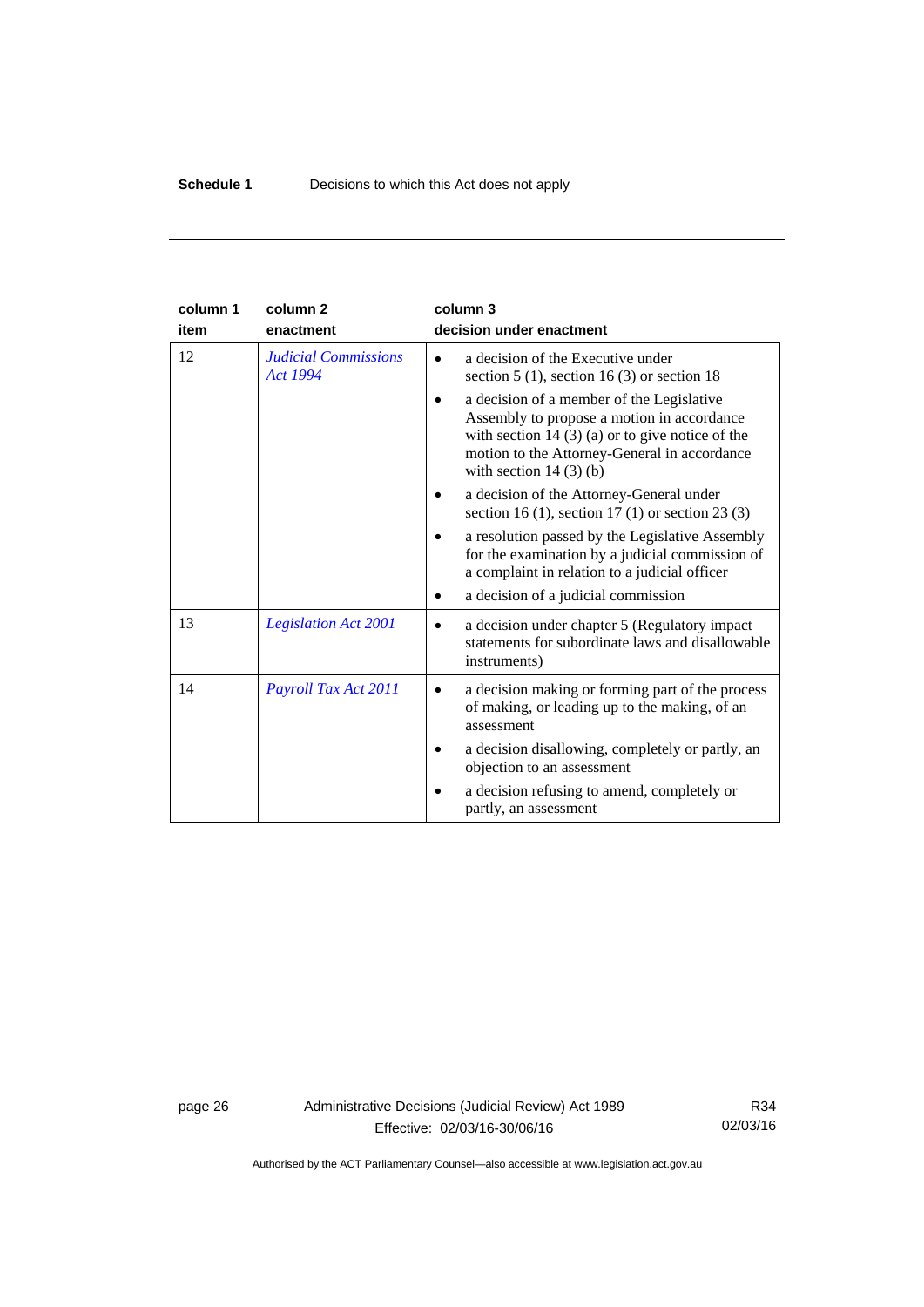| column 1<br>item | column <sub>2</sub><br>enactment                                       | column 3<br>decision under enactment                                                                                                                                                                               |
|------------------|------------------------------------------------------------------------|--------------------------------------------------------------------------------------------------------------------------------------------------------------------------------------------------------------------|
| 15               | <b>Planning and</b><br><b>Development Act 2007</b>                     | a decision in relation to a new development<br>$\bullet$<br>application within the meaning of the<br><b>Development Application (Block 20 Section 23</b><br>Hume) Assessment Facilitation Act 2008<br>(repealed)   |
|                  |                                                                        | a decision in relation to an approval of a new<br>development application within the meaning of<br>the Development Application (Block 20<br><b>Section 23 Hume) Assessment Facilitation</b><br>Act 2008 (repealed) |
|                  |                                                                        | a decision making, or forming part of the process<br>of making, or leading up to the making of, a<br>special variation                                                                                             |
|                  |                                                                        | a decision to make a light rail declaration                                                                                                                                                                        |
|                  |                                                                        | a decision under chapter 7, chapter 8 or chapter 9<br>in relation to a development proposal that is<br>related to light rail, other than a development<br>proposal involving a protected matter                    |
|                  |                                                                        | a decision under chapter 7, chapter 8 or chapter 9<br>in relation to a development proposal to which<br>section 85L applies                                                                                        |
| 16               | <b>Plant Diseases Act</b><br>2002                                      | a decision of the Minister under part 3 (Measures<br>$\bullet$<br>for the control of diseases and pests)                                                                                                           |
| 17               | <b>Royal Commissions Act</b><br>1991                                   | any decision<br>$\bullet$                                                                                                                                                                                          |
| 18               | <b>Stamp Duties and Taxes</b><br>Act 1987 (which has<br>been repealed) | a decision making or forming part of the process<br>$\bullet$<br>of making, or leading up to the making, of an<br>assessment                                                                                       |
|                  |                                                                        | a decision disallowing, completely or partly, an<br>$\bullet$<br>objection to an assessment                                                                                                                        |
|                  |                                                                        | a decision refusing to amend, completely or<br>partly, an assessment                                                                                                                                               |

R34 02/03/16 Administrative Decisions (Judicial Review) Act 1989 Effective: 02/03/16-30/06/16

page 27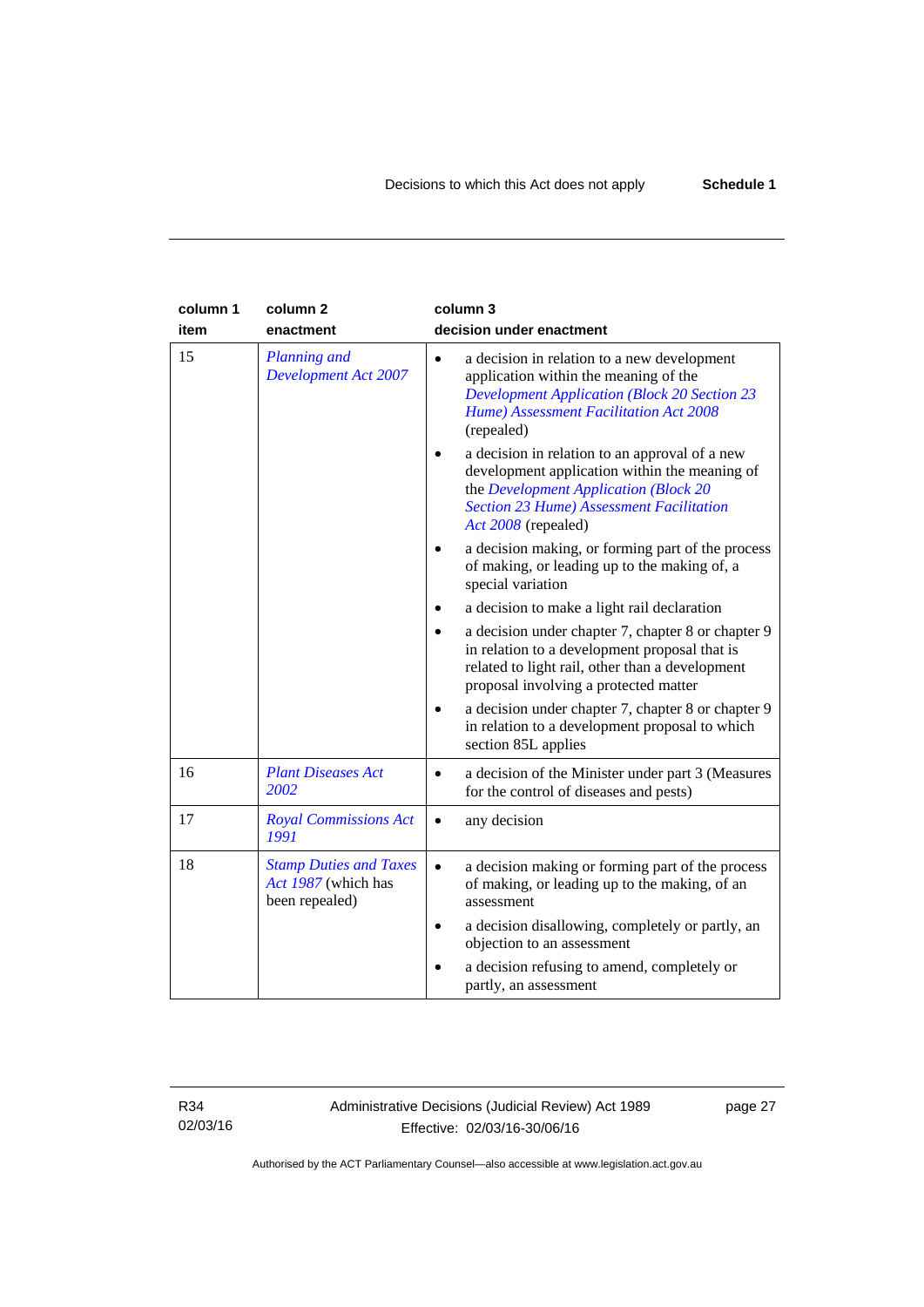### **Schedule 1** Decisions to which this Act does not apply

| column 1<br>item | column 2<br>enactment                                | column 3<br>decision under enactment                                                                                         |
|------------------|------------------------------------------------------|------------------------------------------------------------------------------------------------------------------------------|
| 19               | <b>Taxation</b><br><b>Administration Act</b><br>1999 | a decision making or forming part of the process<br>$\bullet$<br>of making, or leading up to the making, of an<br>assessment |
|                  |                                                      | a decision disallowing, completely or partly, an<br>$\bullet$<br>objection to an assessment                                  |
|                  |                                                      | a decision refusing to amend, completely or<br>$\bullet$<br>partly, an assessment                                            |

page 28 Administrative Decisions (Judicial Review) Act 1989 Effective: 02/03/16-30/06/16

R34 02/03/16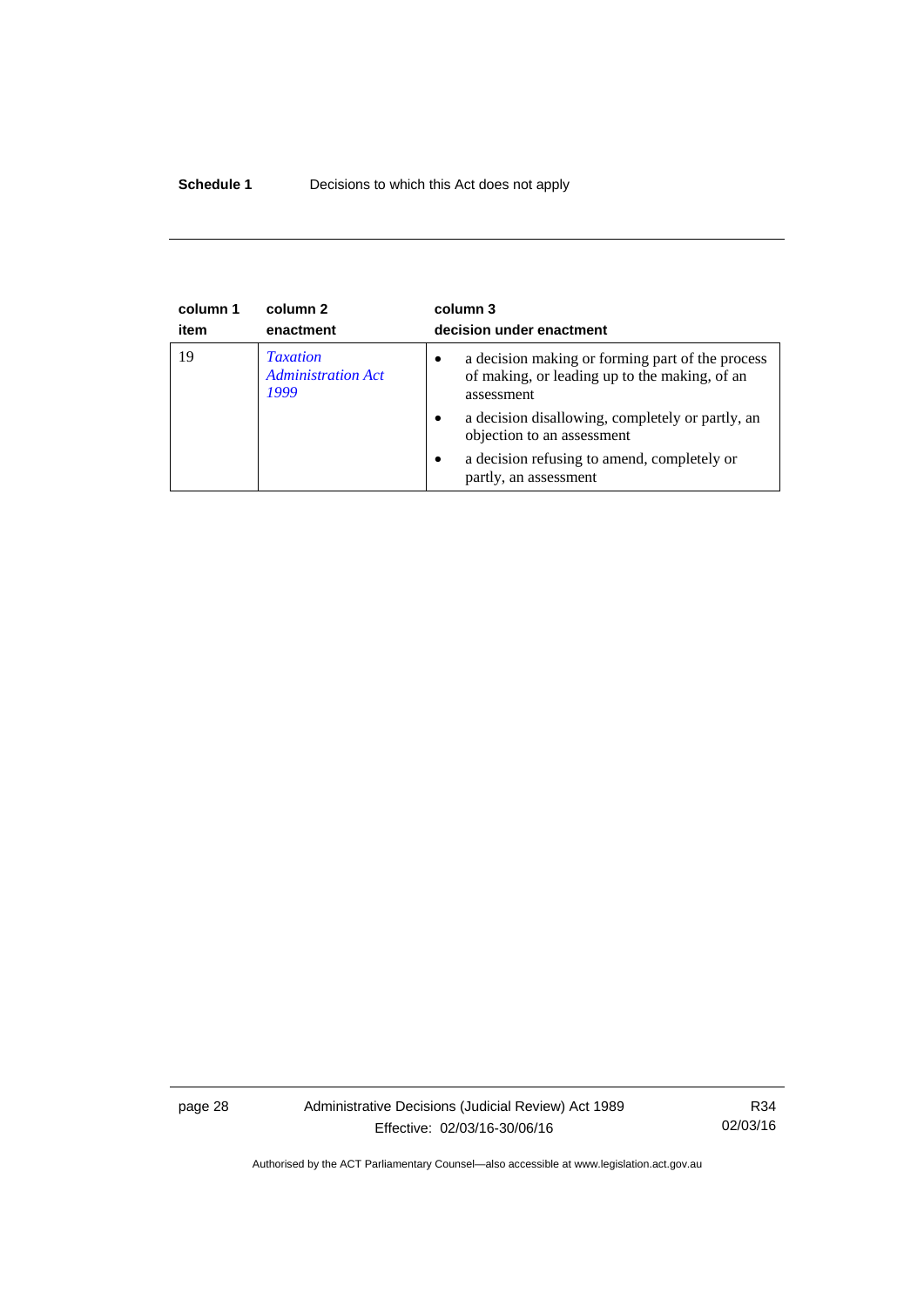## <span id="page-32-0"></span>**Schedule 2 Decisions to which s 13 does not apply**

(see s 13 (13))

## <span id="page-32-1"></span>**2.1 Administration of criminal justice**

A decision relating to the administration of criminal justice and, in particular—

- (a) a decision in relation to the investigation or prosecution of a person for an offence against a law in force in the ACT; and
- (b) a decision in relation to the appointment of an investigator or inspector for the purposes of such an investigation; and
- (c) a decision in relation to the issue of a search warrant under a law in force in the ACT; and
- (d) a decision under a law in force in the ACT requiring the production of a document, the giving of information or the issue of a subpoena or summons to a person as a witness.

## <span id="page-32-2"></span>**2.2 Civil proceedings**

A decision relating to the bringing or conduct of a civil proceeding, including a decision relating to, or that may result, in the bringing of a civil proceeding for the recovery of a financial penalty arising from a contravention of an enactment and, in particular—

- (a) a decision in relation to the investigation of a person for such a contravention; and
- (b) a decision in relation to the appointment of an investigator or inspector for the purposes of such an investigation; and
- (c) a decision in relation to the issue of a search warrant under an enactment; and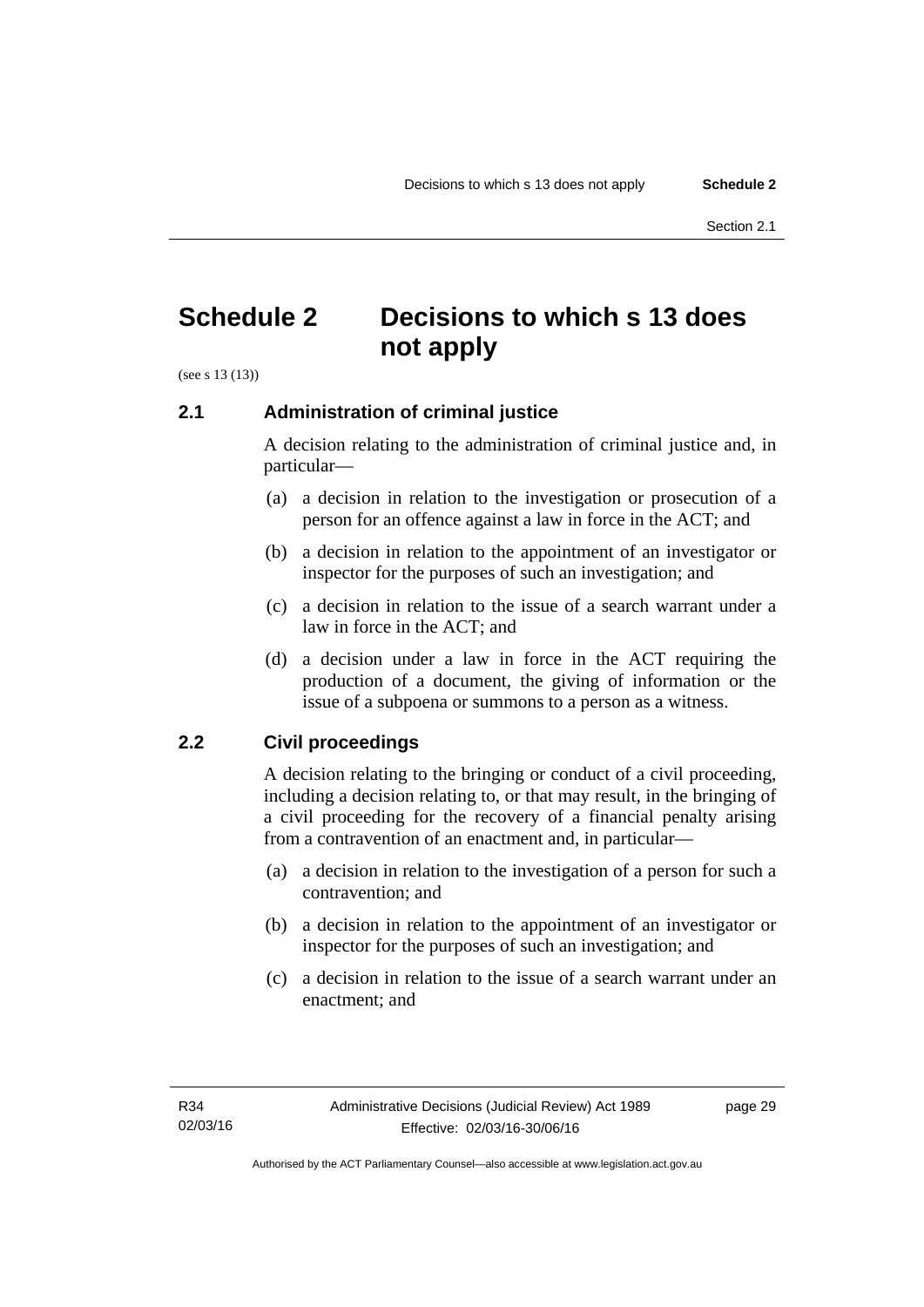#### **Schedule 2** Decisions to which s 13 does not apply

Section 2.3

 (d) a decision under an enactment requiring the production of a document, the giving of information or the issue of a subpoena or summons to a person as a witness.

### <span id="page-33-0"></span>**2.3 Decisions relating to territory finance**

The following decisions:

- (a) a decision authorised by an Act to issue an amount out of the public money of the Territory;
- (b) a decision of the Treasurer under the *[Financial Management](http://www.legislation.act.gov.au/a/1996-22)  [Act 1996](http://www.legislation.act.gov.au/a/1996-22)*—
	- (i) section 18 (Treasurer's advance); or
	- (ii) section 18B (Treasurer's advance—reduction of amounts);
- (c) a decision in relation to the enforcement of a judgment or order for the recovery of an amount by—
	- (i) the Territory; or
	- (ii) a public servant in an official capacity;

## <span id="page-33-1"></span>**2.4 Decisions relating to administration of the public service**

A decision relating to—

- (a) personnel management (including recruitment, training, promotion and organisation) in relation to the public service, other than a decision relating to, and having regard to the particular characteristics of, or other circumstances relating to, a particular person; or
- (b) the promotion, transfer, temporary performance of duties, of or by an individual officer of the public service; or
- (c) the making of an appointment to the public service; or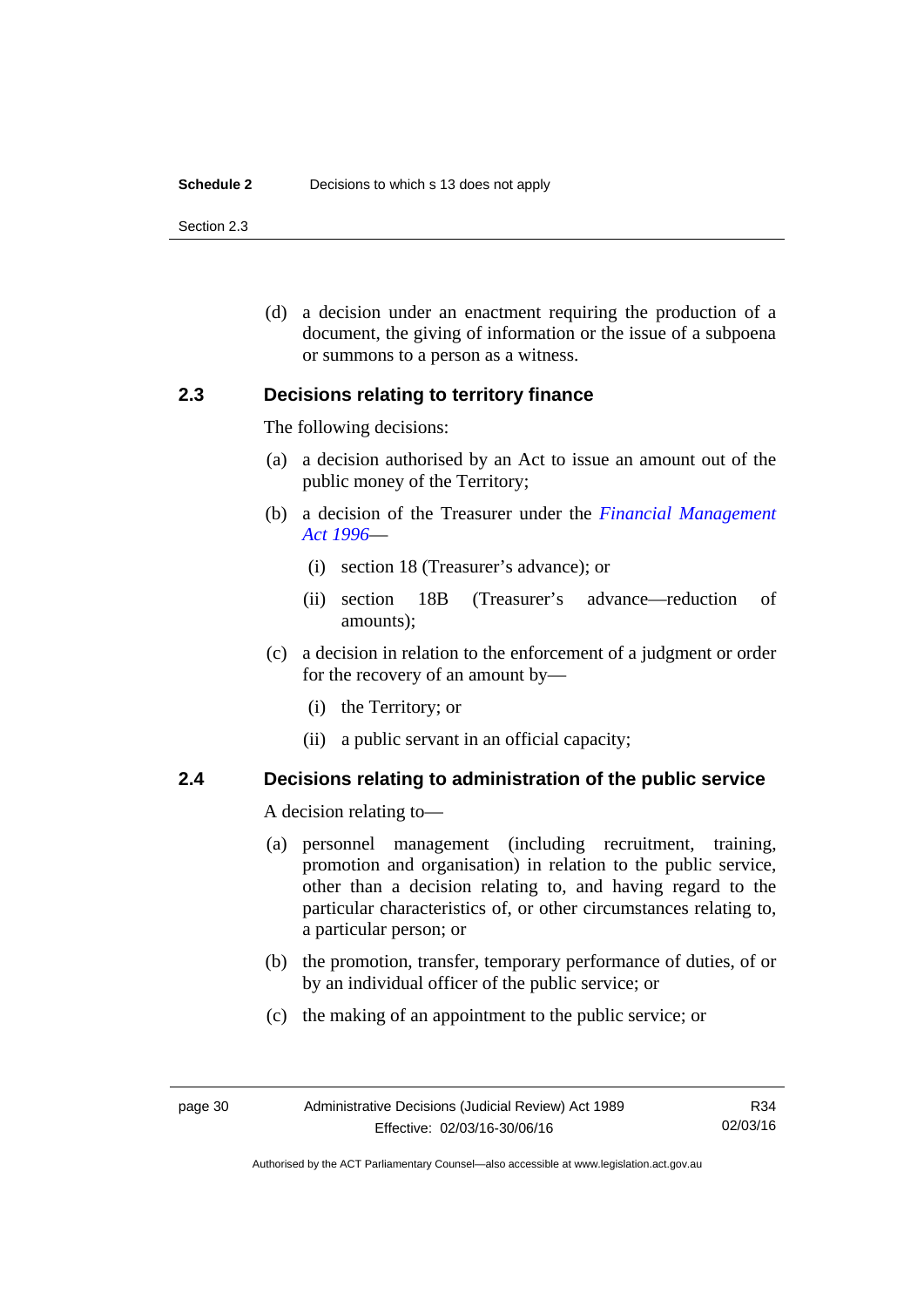- (d) the engagement of a person as an employee under the *[Public](http://www.legislation.act.gov.au/a/1994-37)  [Sector Management Act 1994](http://www.legislation.act.gov.au/a/1994-37)*; or
- (e) the prevention or settlement of an industrial dispute, or otherwise relating to industrial matters, in relation to the public service; or
- (f) the appointment, or ending of the appointment, of a director-general under the *[Public Sector Management](http://www.legislation.act.gov.au/a/1994-37)  [Act 1994](http://www.legislation.act.gov.au/a/1994-37)*.

## <span id="page-34-0"></span>**2.5 Certain other appointment decisions**

A decision relating to—

- (a) the making of an appointment under an enactment or to an office established under an enactment; or
- (b) the appointment, or the ending of the appointment, of the commissioner for public administration; or
- (c) the employment, or the ending of employment, of staff under the *[Legislative Assembly \(Members' Staff\) Act 1989](http://www.legislation.act.gov.au/a/1989-19)*.

## <span id="page-34-1"></span>**2.6 Certain decisions under the Crimes (Sentence Administration) Act**

- (1) A decision by the director-general under any of the following provisions of the *[Crimes \(Sentence Administration\) Act 2005](http://www.legislation.act.gov.au/a/2005-59)*:
	- section 25 (Full-time detention—director-general directions)
	- section 28 (Work and activities by full-time detainee)
	- section 46 (Intensive correction orders—community service work—director-general directions)
	- section 87 (Good behaviour—director-general directions)
	- section 91 (Community service work—director-general directions)
	- section 92 (Community service work—failure to report etc)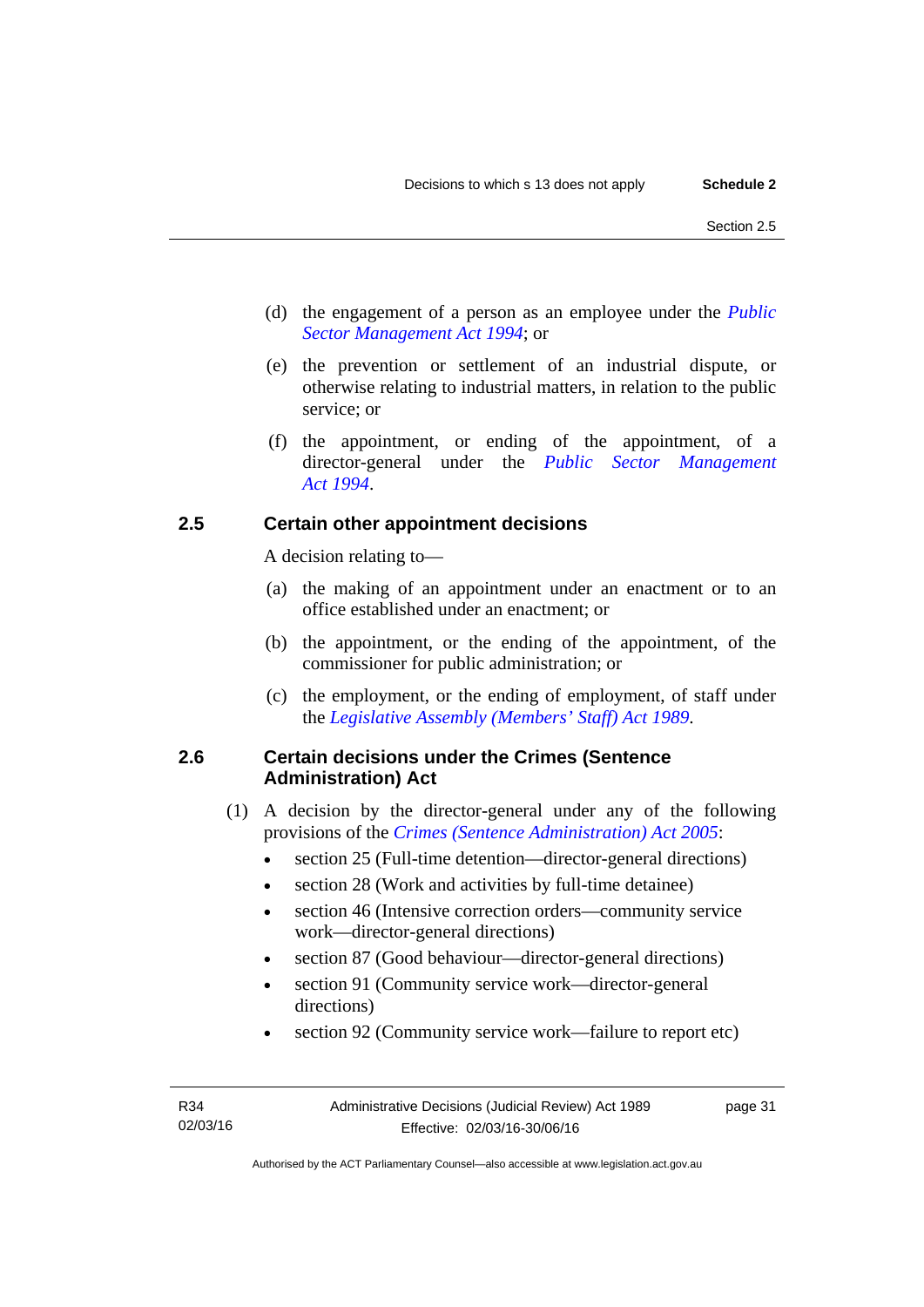#### **Schedule 2** Decisions to which s 13 does not apply

Section 2.7

- section 100 (Rehabilitation programs—director-general directions)
- section 138 (Parole—director-general directions)
- section 302 (Release on licence—director-general directions)
- section 321 (Director-general directions—general).

## <span id="page-35-0"></span>**2.7 Decisions of the ACAT**

A decision of the ACAT.

page 32 Administrative Decisions (Judicial Review) Act 1989 Effective: 02/03/16-30/06/16

R34 02/03/16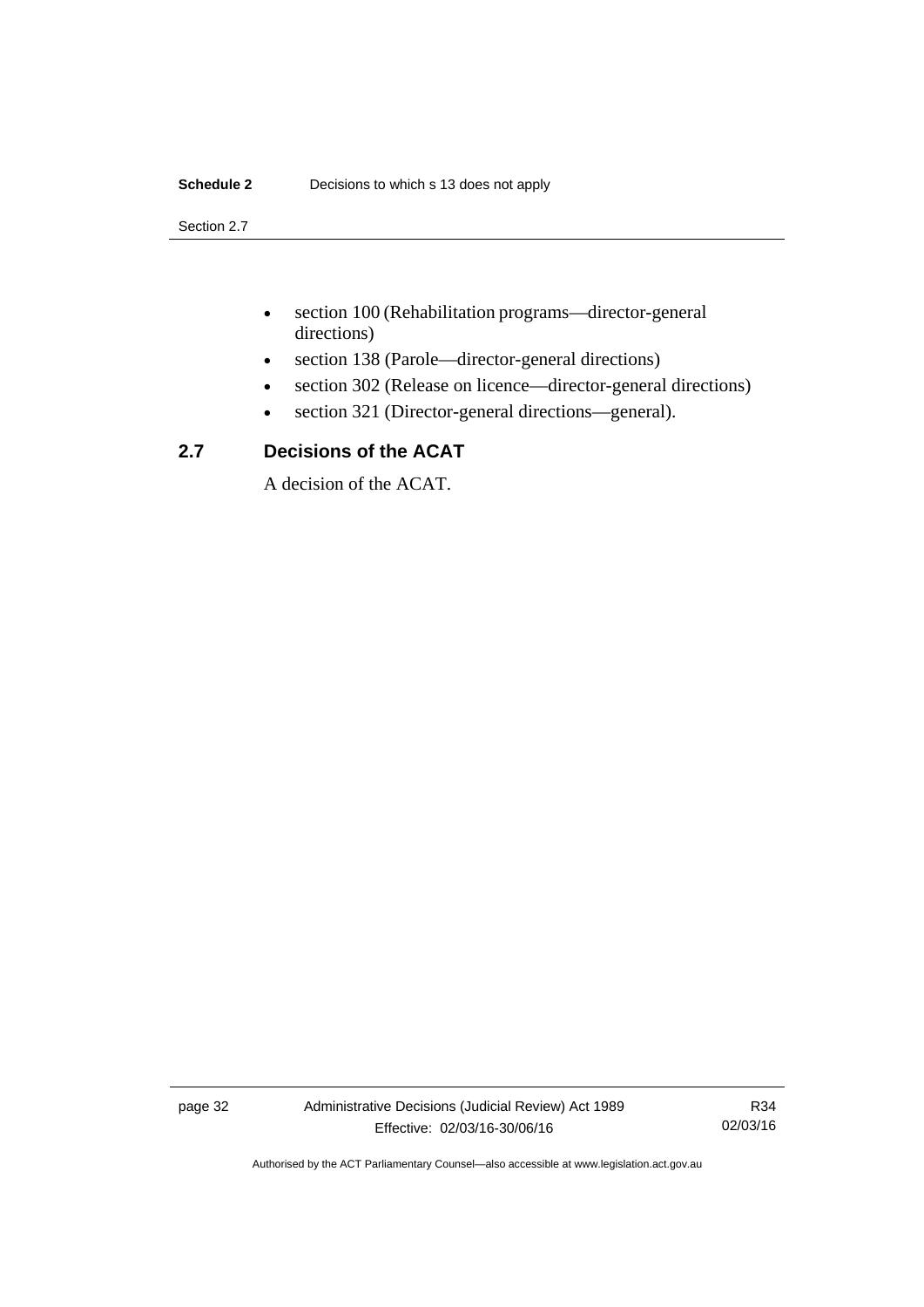## <span id="page-36-0"></span>**Dictionary**

(see s 2)

*Note 1* The [Legislation Act](http://www.legislation.act.gov.au/a/2001-14) contains definitions and other provisions relevant to this Act.

*Note 2* For example, the [Legislation Act,](http://www.legislation.act.gov.au/a/2001-14) dict, pt 1 defines the following terms:

- ACAT
- corporation
- fail
- individual
- judge
- Minister (see s 162)
- regulation
- Supreme Court
- the Territory.

*conduct engaged in* for the purpose of making a decision—see section 3C.

*decision*, of the ACAT—see the *[ACT Civil and Administrative](http://www.legislation.act.gov.au/a/2008-35)  [Tribunal Act 2008](http://www.legislation.act.gov.au/a/2008-35)*, dictionary.

*decision to which this Act applies* means a decision of an administrative character made, proposed to be made or required to be made (whether in the exercise of a discretion or not) under an enactment, other than a decision mentioned in schedule 1.

*duty* includes a duty imposed on a person in his or her capacity as a public employee.

*eligible person*, for an application under this Act, means—

- (a) an individual; or
- (b) a corporation, if the subject matter of the application relates to a matter that happens after the corporation was incorporated or came into existence; or

page 33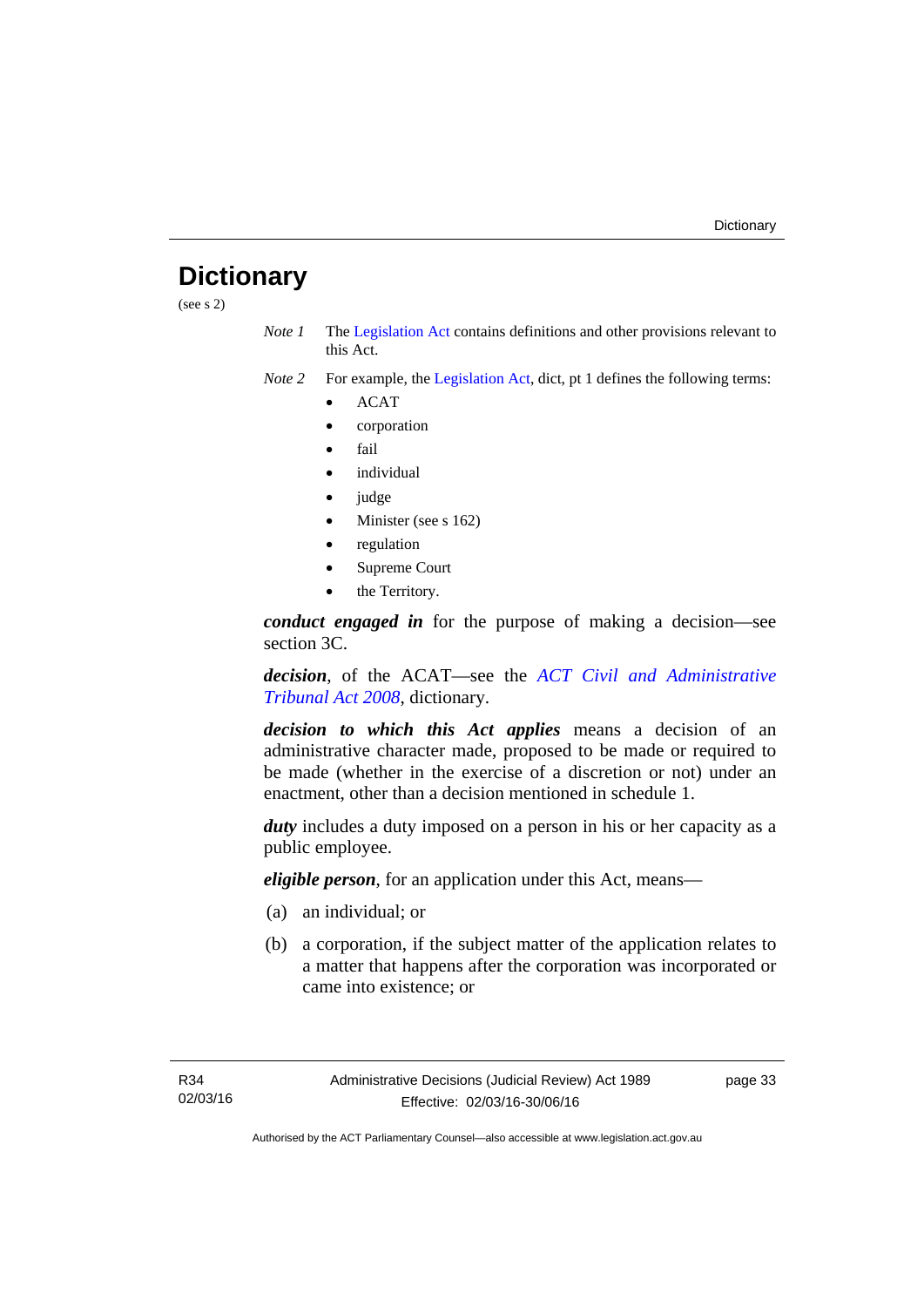- (c) an unincorporated organisation or association if the subject matter of the application relates to a matter that—
	- (i) forms part of the objects or purposes of the organisation or association; and
	- (ii) happens after the organisation or association came into existence.

### *enactment* means—

- (a) an Act or subordinate law; or
- (b) the *[Canberra Water Supply \(Googong Dam\) Act 1974](http://www.comlaw.gov.au/Details/C2008C00317)* (Cwlth).
- *Note* A reference to an Act or subordinate law includes a reference to a provision of an Act or subordinate law (see [Legislation Act](http://www.legislation.act.gov.au/a/2001-14), s 7 and s 8).

*failure to make* a decision—see section 3A.

*making* a decision—see section 3A.

*order of review*, in relation to a decision, in relation to conduct engaged in for the purpose of making a decision or in relation to a failure to make a decision, means an order on an application made under section 5, section 6 or section 7 in relation to the decision, conduct or failure.

*statement of reasons*, for a decision, means a statement—

- (a) of the findings on material questions of fact; and
- (b) referring to the evidence or other material on which the findings were based; and
- (c) giving the reasons for the decision.

R34 02/03/16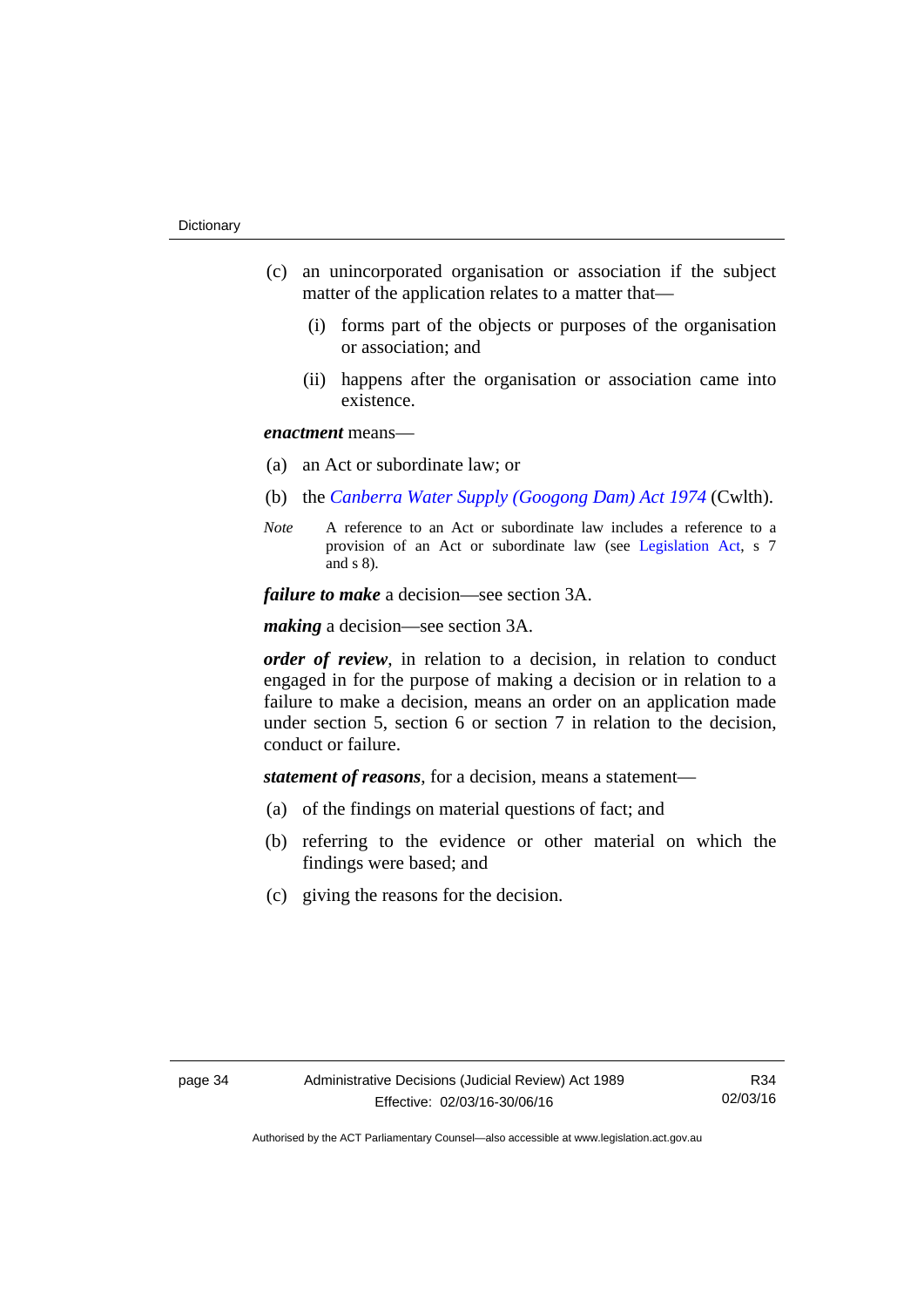## <span id="page-38-0"></span>**Endnotes**

## **1 About the endnotes**

Amending and modifying laws are annotated in the legislation history and the amendment history. Current modifications are not included in the republished law but are set out in the endnotes.

Not all editorial amendments made under the *[Legislation Act 2001](http://www.legislation.act.gov.au/a/2001-14)*, part 11.3 are annotated in the amendment history. Full details of any amendments can be obtained from the Parliamentary Counsel's Office.

Uncommenced amending laws are not included in the republished law. The details of these laws are underlined in the legislation history. Uncommenced expiries are underlined in the legislation history and amendment history.

If all the provisions of the law have been renumbered, a table of renumbered provisions gives details of previous and current numbering.

The endnotes also include a table of earlier republications.

| $A = Act$                                    | $NI = Notifiable$ instrument              |
|----------------------------------------------|-------------------------------------------|
| $AF =$ Approved form                         | $o = order$                               |
| $am = amended$                               | $om = omitted/repealed$                   |
| $amdt = amendment$                           | $ord = ordinance$                         |
| $AR = Assembly resolution$                   | $orig = original$                         |
| $ch = chapter$                               | par = paragraph/subparagraph              |
| $CN =$ Commencement notice                   | $pres = present$                          |
| $def = definition$                           | $prev = previous$                         |
| $DI = Disallowable instrument$               | $(\text{prev}) = \text{previously}$       |
| $dict = dictionary$                          | $pt = part$                               |
| $disallowed = disallowed by the Legislative$ | $r = rule/subrule$                        |
| Assembly                                     | $reloc = relocated$                       |
| $div = division$                             | $renum = renumbered$                      |
| $exp = expires/expired$                      | $R[X]$ = Republication No                 |
| $Gaz = gazette$                              | $RI = reissue$                            |
| $hdg =$ heading                              | s = section/subsection                    |
| $IA = Interpretation Act 1967$               | $sch = schedule$                          |
| ins = inserted/added                         | $sdiv = subdivision$                      |
| $LA =$ Legislation Act 2001                  | $SL = Subordinate$ law                    |
| $LR =$ legislation register                  | $sub =$ substituted                       |
| $LRA =$ Legislation (Republication) Act 1996 | underlining = whole or part not commenced |
| $mod = modified/modification$                | or to be expired                          |
|                                              |                                           |

### <span id="page-38-2"></span>**2 Abbreviation key**

R34 02/03/16 Administrative Decisions (Judicial Review) Act 1989 Effective: 02/03/16-30/06/16

page 35

<span id="page-38-1"></span>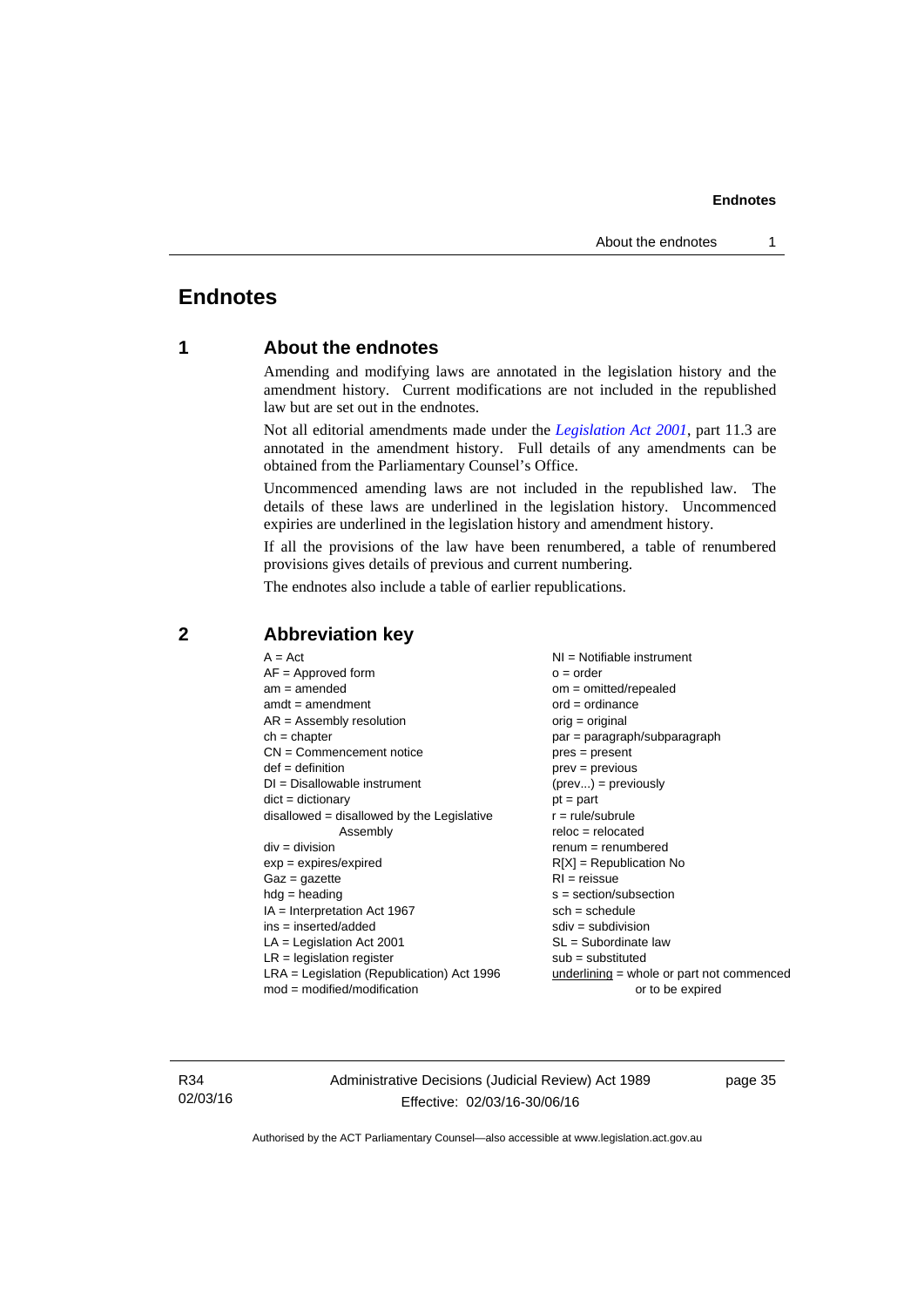3 Legislation history

#### <span id="page-39-0"></span>**3 Legislation history**

This Act was originally a Commonwealth ordinance—the *[Administrative](http://www.legislation.act.gov.au/a/alt_a1989-33co)  [Decisions \(Judicial Review\) Ordinance 1989](http://www.legislation.act.gov.au/a/alt_a1989-33co)* No 33 (Cwlth).

The *[Australian Capital Territory \(Self-Government\) Act 1988](http://www.comlaw.gov.au/Current/C2004A03699)* (Cwlth), s 34 (4) converted most former Commonwealth ordinances in force in the ACT into ACT enactments. This allowed the ACT Legislative Assembly to amend and repeal the laws. This Act was converted into an ACT enactment on 11 May 1989 (selfgovernment day).

As with most ordinances in force in the ACT, the name was changed from *Ordinance* to *Act* by the *[Self-Government \(Citation of Laws\) Act 1989](http://www.legislation.act.gov.au/a/alt_ord1989-21/default.asp)* A1989-21, s 5 on 11 May 1989 (self-government day).

#### **Legislation before becoming Territory enactment**

#### **Administrative Decisions (Judicial Review) Act 1989 A1989-33**

notified 10 May 1989 commenced 11 May 1989 (s 2)

as amended by

#### **Legislation after becoming Territory enactment**

**[Royal Commissions and Inquiries \(Consequential Provisions\) Act](http://www.legislation.act.gov.au/a/1991-3)  [1991](http://www.legislation.act.gov.au/a/1991-3) A1991-3 sch**  notified 1 March 1991 [\(Gaz 1991 No S7](http://www.legislation.act.gov.au/gaz/1991-S7/default.asp)) s 1, s 2 commenced 1 March 1991 (s 2 (1))

sch commenced 1 May 1991 (s 2 (2) and [Gaz 1991 No 16](http://www.legislation.act.gov.au/gaz/1991-16/default.asp))

#### **[Administrative Decisions \(Judicial Review\) \(Amendment\) Act 1991](http://www.legislation.act.gov.au/a/1991-102) A1991-102**

notified 15 January 1992 ([Gaz 1991 No S3\)](http://www.legislation.act.gov.au/gaz/1991-S3/default.asp) s 1, s 2 commenced 15 January 1992 (s 2 (1)) remainder (ss 3-5) commenced 15 July 1992 (s 2 (3))

#### **[Electoral Act 1992](http://www.legislation.act.gov.au/a/1992-71) A1992-71 s 53**

notified 8 December 1992 ([Gaz 1992 No S218\)](http://www.legislation.act.gov.au/gaz/1992-S218/default.asp) s 1, s 2 commenced 8 December 1992 (s 2 (1)) s 53 commenced 21 December 1992 (s 2 (2) and [Gaz 1992 No S243\)](http://www.legislation.act.gov.au/gaz/1992-S243/default.asp)

page 36 Administrative Decisions (Judicial Review) Act 1989 Effective: 02/03/16-30/06/16

R34 02/03/16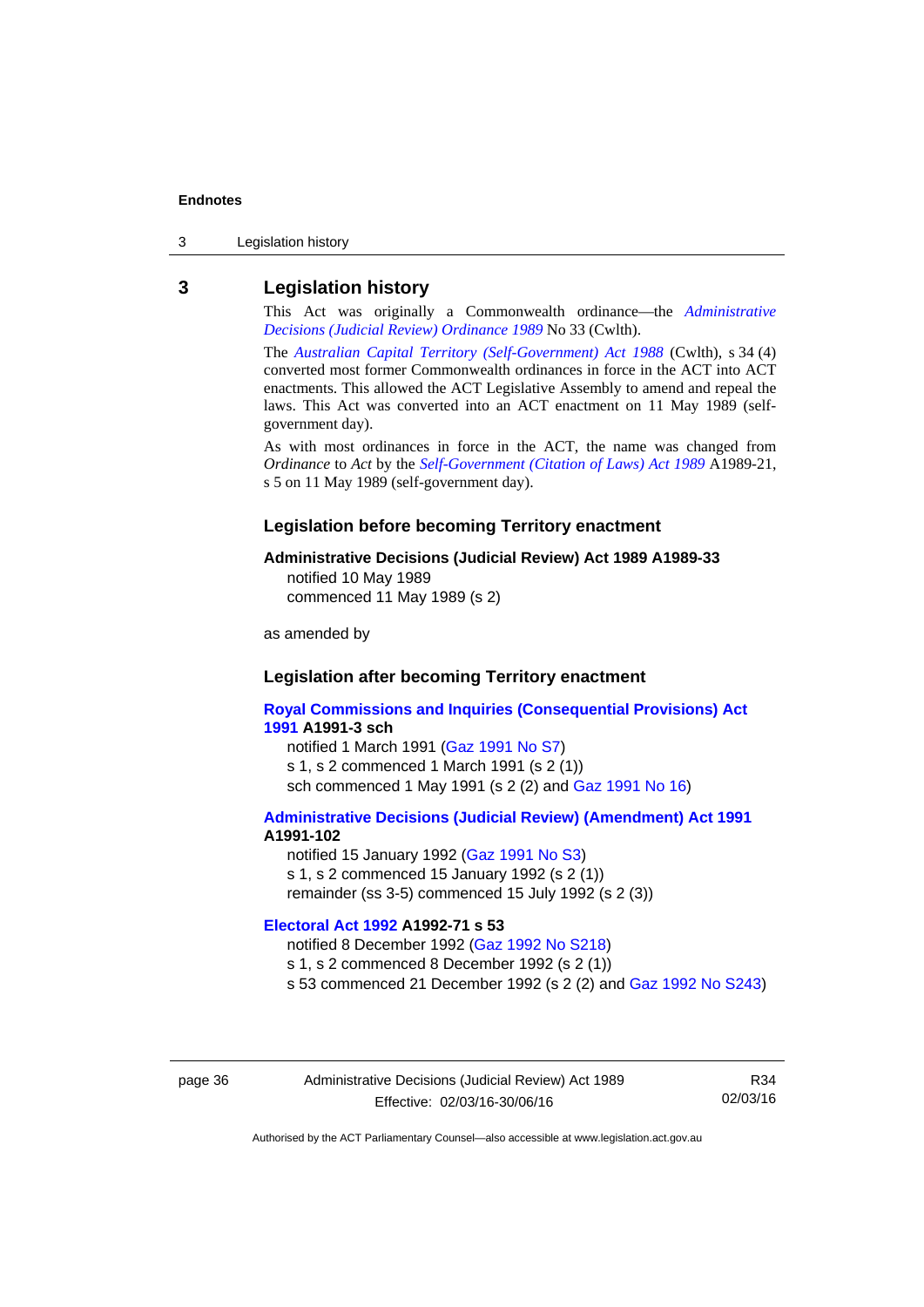#### **[Administrative Decisions \(Judicial Review\) \(Amendment\) Act 1993](http://www.legislation.act.gov.au/a/1993-65) A1993-65**

notified 6 September 1993 [\(Gaz 1993 No S172\)](http://www.legislation.act.gov.au/gaz/1993-S172/default.asp) commenced 6 September 1993 (s 2)

#### **[Supreme Court \(Amendment\) Act \(No 2\) 1993](http://www.legislation.act.gov.au/a/1993-91) A1993-91 sch 3**

notified 17 December 1993 [\(Gaz 1993 No S258](http://www.legislation.act.gov.au/gaz/1993-S258/default.asp)) sch 3 commenced 17 December 1993 (s 2)

#### **[Judicial Commissions \(Consequential Amendments\) Act 1994](http://www.legislation.act.gov.au/a/1994-10) A1994-10 s 4**

notified 14 March 1994 ([Gaz 1994 No S44](http://www.legislation.act.gov.au/gaz/1994-S44/default.asp)) s 4 commenced 14 March 1994 (s 2)

#### **[Public Sector Management \(Consequential and Transitional](http://www.legislation.act.gov.au/a/1994-38)  [Provisions\) Act 1994](http://www.legislation.act.gov.au/a/1994-38) A1994-38 sch 1 pt 3**

notified 30 June 1994 ([Gaz 1994 No S121\)](http://www.legislation.act.gov.au/gaz/1994-S121/default.asp)

s 1, s 2 commenced 30 June 1994 (s 2 (1))

sch 1 pt 3 commenced 1 July 1994 (s 2 (2) and [Gaz 1994 No S142](http://www.legislation.act.gov.au/gaz/1994-S142/default.asp))

#### **[Financial Management and Audit \(Consequential and Transitional](http://www.legislation.act.gov.au/a/1996-26)  [Provisions\) Act 1996](http://www.legislation.act.gov.au/a/1996-26) A1996-26 sch pt 1**

notified 1 July 1996 [\(Gaz 1996 No S130](http://www.legislation.act.gov.au/gaz/1996-S130/default.asp)) sch pt 1 commenced 1 July 1996 (s 2)

#### **[Land \(Planning and Environment\) \(Amendment\) Act \(No 3\) 1996](http://www.legislation.act.gov.au/a/1996-85) A1996-85 s 88**

notified 24 December 1996 [\(Gaz 1996 No S345](http://www.legislation.act.gov.au/gaz/1996-S345/default.asp)) s 1, s 2 commenced 24 December 1996 (s 2 (1)) s 88 commenced 24 June 1997 (s 2 (3))

#### **[Tobacco Licensing \(Amendment\) Act 1998](http://www.legislation.act.gov.au/a/1998-18) A1998-18 sch 1**

notified 10 July 1998 ([Gaz 1998 No S190\)](http://www.legislation.act.gov.au/gaz/1998-S190/default.asp) commenced 10 July 1998 (s 2)

#### **[Taxation Administration \(Consequential and Transitional Provisions\)](http://www.legislation.act.gov.au/a/1999-5)  [Act 1999](http://www.legislation.act.gov.au/a/1999-5) A1999-5 sch 2**

notified 1 March 1999 [\(Gaz 1999 No S8](http://www.legislation.act.gov.au/gaz/1999-S8/default.asp)) s 1, s 2 commenced 1 March 1999 (s 2 (1)) sch 2 commenced 1 March 1999 (s 2 (2))

R34 02/03/16 Administrative Decisions (Judicial Review) Act 1989 Effective: 02/03/16-30/06/16

page 37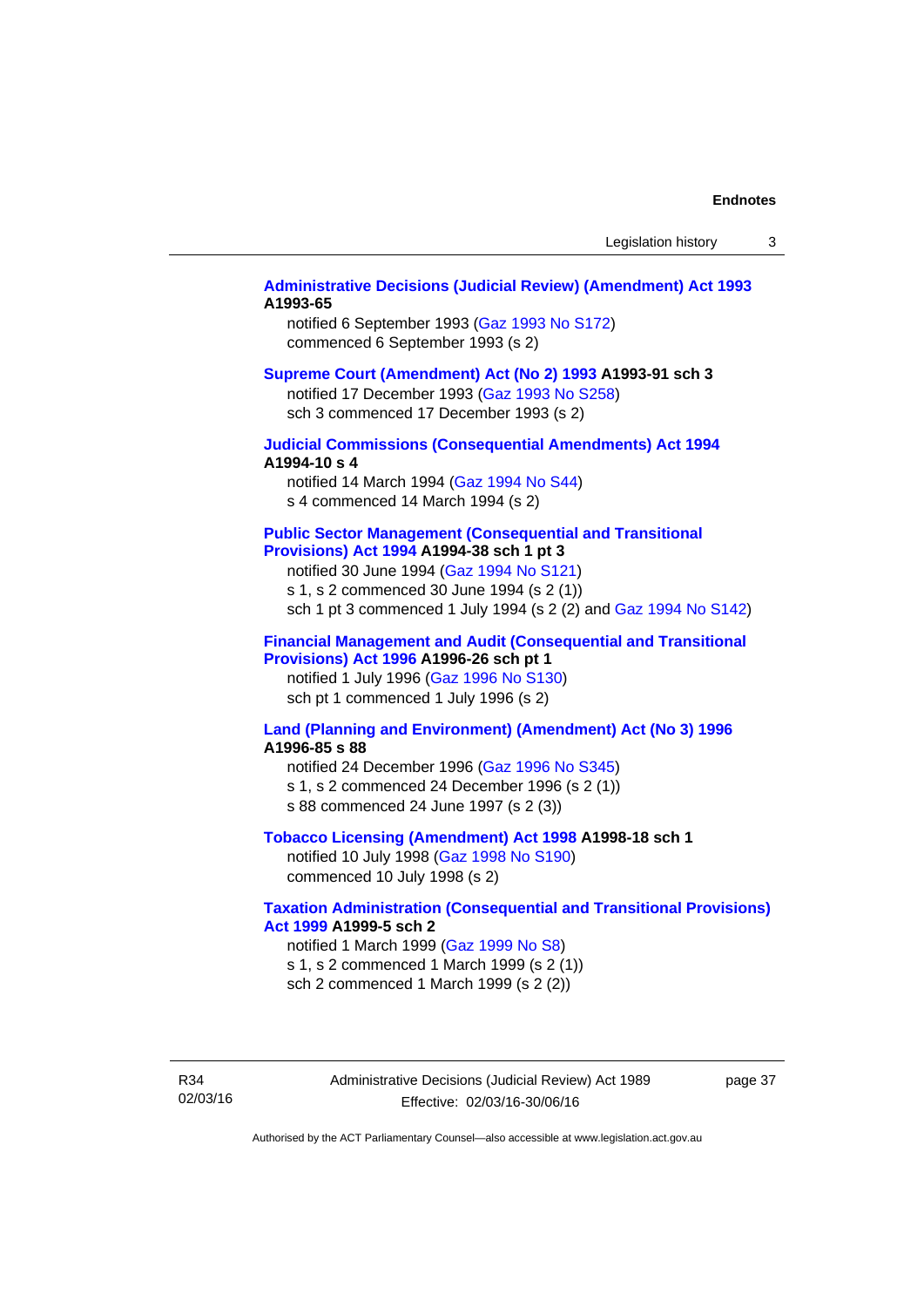| -3 | Legislation history |  |
|----|---------------------|--|
|----|---------------------|--|

**[Duties \(Consequential and Transitional Provisions\) Act 1999](http://www.legislation.act.gov.au/a/1999-8) A1999-8 s 33** 

notified 1 March 1999 [\(Gaz 1999 No S8](http://www.legislation.act.gov.au/gaz/1999-S8/default.asp)) ss 1-3 commenced 1 March 1999 (s 2 (1)) s 33 commenced 1 March 1999 (s 2 (2) and see [Duties Act 1999](http://www.legislation.act.gov.au/a/1999-7) A1999-7, s 2 (2) and [Gaz 1999 No S8\)](http://www.legislation.act.gov.au/gaz/1999-S8/default.asp)

#### **[Law Reform \(Miscellaneous Provisions\) Act 1999](http://www.legislation.act.gov.au/a/1999-66) A1999-66 sch 3**  notified 10 November 1999 [\(Gaz 1999 No 45](http://www.legislation.act.gov.au/gaz/1999-45/default.asp))

commenced 10 November 1999 (s 2)

#### **[Tobacco Amendment Act 2000](http://www.legislation.act.gov.au/a/2000-16) A2000-16 sch 3 pt 1**

notified 20 April 2000 [\(Gaz 2000 No 16\)](http://www.legislation.act.gov.au/gaz/2000-16/default.asp) s 1, s 2 commenced 20 April 2000 (s 2 (1)) sch 3 pt 1 commenced 1 July 2000 (s 2 (3))

#### **[Subordinate Laws Amendment Act 2000](http://www.legislation.act.gov.au/a/2000-71) A2000-71 sch 2**

notified 21 December 2000 [\(Gaz 2000 No S69\)](http://www.legislation.act.gov.au/gaz/2000-S69/default.asp) s 1, s 2 commenced 21 December 2000 (IA s 10B) sch 2 commenced 21 June 2001 (IA s 10E)

#### **[Legislation \(Consequential Amendments\) Act 2001](http://www.legislation.act.gov.au/a/2001-44) A2001-44 pt 6**

notified 26 July 2001 ([Gaz 2001 No 30\)](http://www.legislation.act.gov.au/gaz/2001-30/default.asp)

s 1, s 2 commenced 26 July 2001 (IA s 10B)

pt 6 commenced 12 September 2001 (s 2 and see [Gaz 2001 No S65\)](http://www.legislation.act.gov.au/gaz/2001-S65/default.asp)

#### **[Building Amendment Act 2002](http://www.legislation.act.gov.au/a/2002-15) A2002-15 s 14**

notified LR 17 May 2002

- s 1, s 2 commenced 17 May 2002 (LA s 75)
- s 14 commenced 18 May 2002 (s 2)

#### **[Plant Diseases Act 2002](http://www.legislation.act.gov.au/a/2002-42) A2002-42 s 44**

notified LR 2 December 2002 s 1, s 2 commenced 2 December 2002 (LA s 75 (1)) s 44 commenced 2 June 2003 (s 2 and LA s 79)

**[Confiscation of Criminal Assets Act 2003](http://www.legislation.act.gov.au/a/2003-8) A2003-8 sch 1 pt 1.1** 

notified LR 27 March 2003 s 1, s 2 commenced 27 March 2003 (LA s 75 (1)) sch 1 pt 1.1 commenced 15 August 2003 (s 2 and [CN2003-7](http://www.legislation.act.gov.au/cn/2003-7/default.asp))

page 38 Administrative Decisions (Judicial Review) Act 1989 Effective: 02/03/16-30/06/16

R34 02/03/16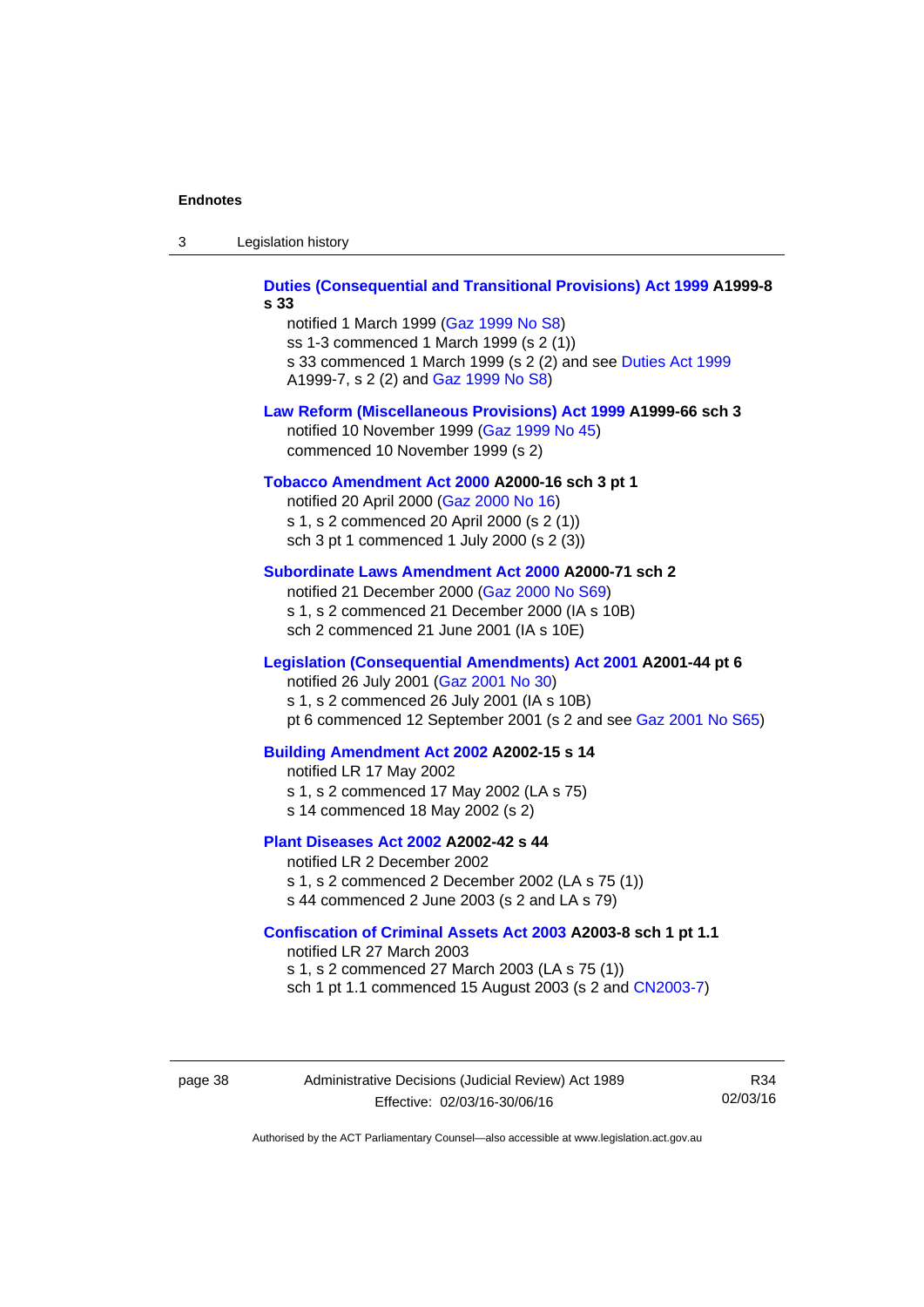### **[Construction Occupations Legislation Amendment Act 2004](http://www.legislation.act.gov.au/a/2004-13)  [A2004-13](http://www.legislation.act.gov.au/a/2004-13) sch 2 pt 2.1**

notified LR 26 March 2004

s 1, s 2 commenced 26 March 2004 (LA s 75 (1)) sch 2 pt 2.1 commenced 1 September 2004 (s 2 and see [Construction](http://www.legislation.act.gov.au/a/2004-12)  [Occupations \(Licensing\) Act 2004](http://www.legislation.act.gov.au/a/2004-12) A2004-12, s 2 and [CN2004-8\)](http://www.legislation.act.gov.au/cn/2004-8/default.asp)

#### **[Gungahlin Drive Extension Authorisation Act 2004](http://www.legislation.act.gov.au/a/2004-27) A2004-27 s 15**

notified LR 26 May 2004

- s 1, s 2 commenced 26 May 2004 (LA s 75 (1))
- s 15 commenced 27 May 2004 (s 2)

#### **[Gene Technology \(GM Crop Moratorium\) Act 2004](http://www.legislation.act.gov.au/a/2004-40) A2004-40 s 40**

notified LR 9 July 2004

- s 1, s 2 commenced 9 July 2004 (LA s 75 (1)) s 40 commenced 10 July 2004 (s 2)
- 

## **[Heritage Act 2004](http://www.legislation.act.gov.au/a/2004-57) A2004-57 sch 1 pt 1.2**

notified LR 9 September 2004 s 1, s 2 commenced 9 September 2004 (LA s 75 (1)) sch 1 pt 1.2 commenced 9 March 2005 (s 2 and LA s 79)

#### **[Court Procedures \(Consequential Amendments\) Act 2004](http://www.legislation.act.gov.au/a/2004-60) A2004-60 sch 1 pt 1.3**

notified LR 2 September 2004 s 1, s 2 commenced 2 September 2004 (LA s 75 (1)) sch 1 pt 1.3 commenced 10 January 2005 (s 2 and see [Court](http://www.legislation.act.gov.au/a/2004-59)  [Procedures Act 2004](http://www.legislation.act.gov.au/a/2004-59) A2004-59, s 2 and [CN2004-29\)](http://www.legislation.act.gov.au/cn/2004-29/default.asp)

#### **[Crimes \(Restorative Justice\) Act 2004](http://www.legislation.act.gov.au/a/2004-65) A2004-65 s 76**

notified LR 6 September 2004 s 1, s 2 commenced 6 September 2004 (LA s 75 (1)) s 76 commenced 31 January 2005 (s 2 and [CN2004-28](http://www.legislation.act.gov.au/cn/2004-28/default.asp))

#### **[Statute Law Amendment Act 2005 \(No 2\)](http://www.legislation.act.gov.au/a/2005-62) A2005-62 sch 3 pt 3.1**

notified LR 21 December 2005 s 1, s 2 commenced 21 December 2005 (LA s 75 (1)) sch 3 pt 3.1 commenced 11 January 2006 (s 2 (1))

R34 02/03/16 page 39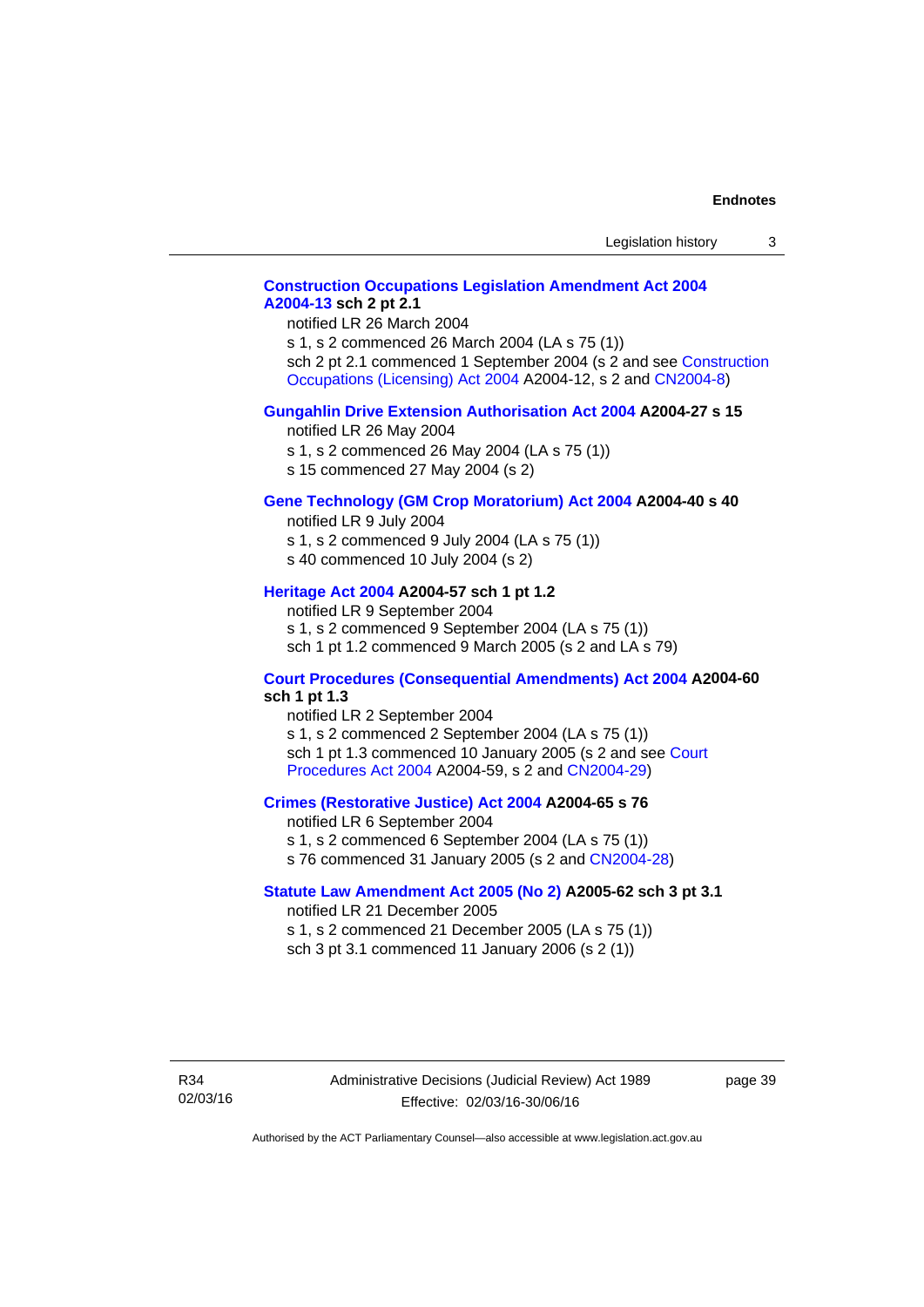| $\sqrt{2}$<br>- 3 | Legislation history |  |
|-------------------|---------------------|--|
|-------------------|---------------------|--|

## **[Sentencing Legislation Amendment Act 2006](http://www.legislation.act.gov.au/a/2006-23) A2006-23 sch 1 pt 1.1**

notified LR 18 May 2006

s 1, s 2 commenced 18 May 2006 (LA s 75 (1)) sch 1 pt 1.1 commenced 2 June 2006 (s 2 (1) and see [Crimes](http://www.legislation.act.gov.au/a/2005-59)  [\(Sentence Administration\) Act 2005](http://www.legislation.act.gov.au/a/2005-59) A2005-59 s 2, [Crimes](http://www.legislation.act.gov.au/a/2005-58)  [\(Sentencing\) Act 2005](http://www.legislation.act.gov.au/a/2005-58) A2005-58, s 2 and LA s 79)

#### **[Justice and Community Safety Legislation Amendment Act 2006](http://www.legislation.act.gov.au/a/2006-40) A2006-40 sch 2 pt 2.3**

notified LR 28 September 2006 s 1, s 2 commenced 28 September 2006 (LA s 75 (1)) sch 2 pt 2.3 commenced 29 September 2006 (s 2 (1))

### **[Water Resources Act 2007](http://www.legislation.act.gov.au/a/2007-19) A2007-19 s 208**

notified LR 20 June 2007 s 1, s 2 commenced 20 June 2007 (LA s 75 (1)) s 208 commenced 1 August 2007 (s 2 and [CN2007-8](http://www.legislation.act.gov.au/cn/2007-8/default.asp))

#### **[Planning and Development \(Consequential Amendments\) Act 2007](http://www.legislation.act.gov.au/a/2007-25) A2007-25 sch 1 pt 1.2**

notified LR 13 September 2007

s 1, s 2 commenced 13 September 2007 (LA s 75 (1)) sch 1 pt 1.2 commenced 31 March 2008 (s 2 and see Planning and [Development Act 2007](http://www.legislation.act.gov.au/a/2007-24) A2007-24, s 2 and [CN2008-1](http://www.legislation.act.gov.au/cn/2008-1/default.asp))

#### **[ACT Civil and Administrative Tribunal Legislation Amendment](http://www.legislation.act.gov.au/a/2008-36)  [Act 2008](http://www.legislation.act.gov.au/a/2008-36) A2008-36 sch 1 pt 1.2**

notified LR 4 September 2008

s 1, s 2 commenced 4 September 2008 (LA s 75 (1))

sch 1 pt 1.2 commenced 2 February 2009 (s 2 and see [ACT Civil and](http://www.legislation.act.gov.au/a/2008-35)  [Administrative Tribunal Act 2008](http://www.legislation.act.gov.au/a/2008-35) A2008-35, s 2 and [CN2009-2\)](http://www.legislation.act.gov.au/cn/2009-2/default.asp)

### **[Development Application \(Block 20 Section 23 Hume\) Assessment](http://www.legislation.act.gov.au/a/2008-52)  [Facilitation Act 2008](http://www.legislation.act.gov.au/a/2008-52) A2008-52 s 12**

notified LR 16 December 2008

- s 1, s 2 commenced 16 December 2008 (LA s 75 (1))
- s 12 commenced 17 December 2008 (s 2)

R34 02/03/16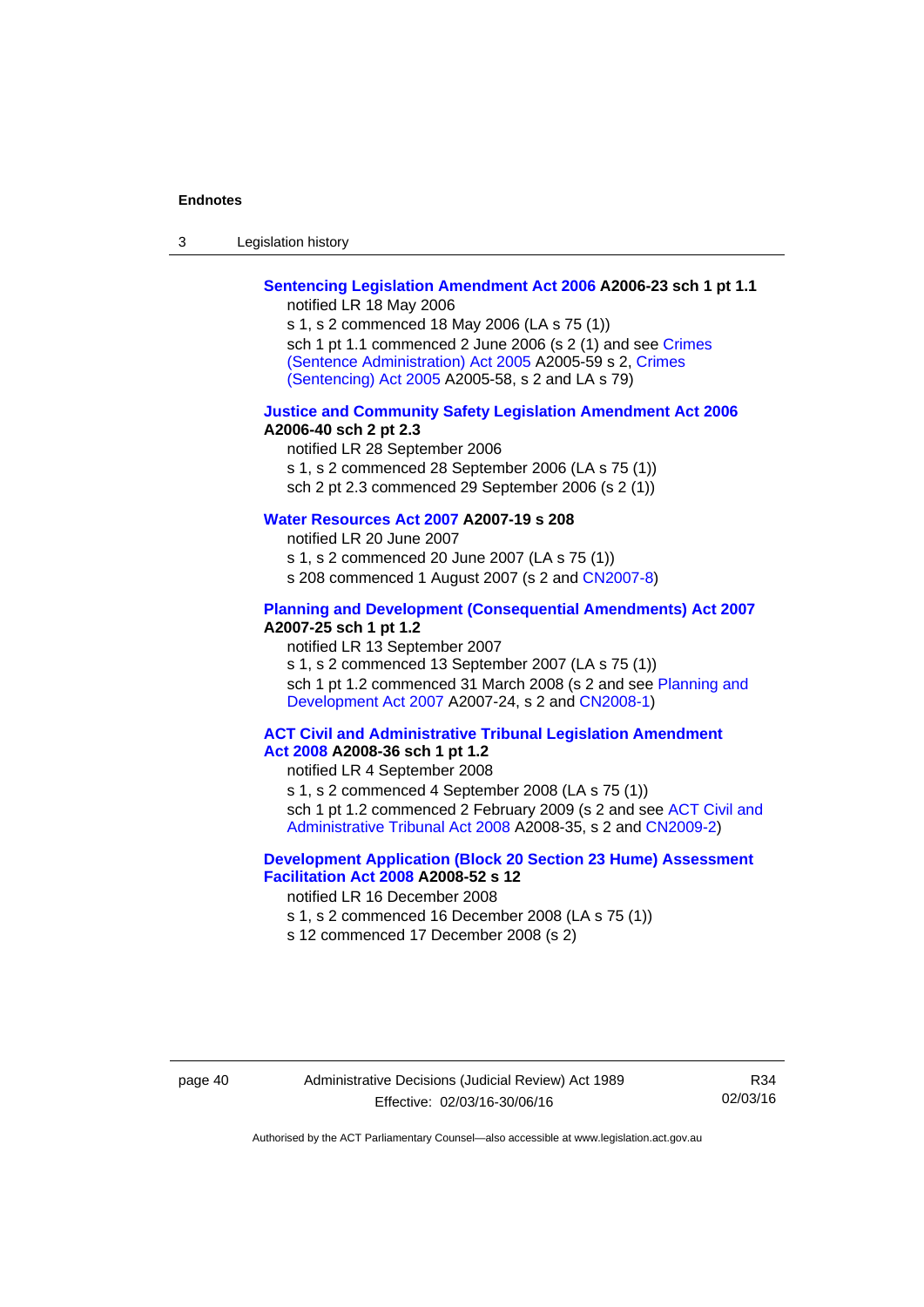Legislation history 3

#### **[Health Practitioner Regulation National Law \(ACT\) Act 2010](http://www.legislation.act.gov.au/a/2010-10) A2010-10 sch 2 pt 2.1**

notified LR 31 March 2010 s 1, s 2 commenced 31 March 2010 (LA s 75 (1)) sch 2 pt 2.1 commenced 1 July 2010 (s 2 (1) (a))

#### **[Payroll Tax Act 2011](http://www.legislation.act.gov.au/a/2011-18) A2011-18 sch 4 pt 4.1**

notified LR 30 June 2011 s 1, s 2 commenced 30 June 2011 (LA s 75 (1)) sch 4 pt 4.1 commenced 1 July 2011 (s 2)

#### **[Administrative \(One ACT Public Service Miscellaneous Amendments\)](http://www.legislation.act.gov.au/a/2011-22)**

#### **[Act 2011](http://www.legislation.act.gov.au/a/2011-22) A2011-22 sch 1 pt 1.4**

notified LR 30 June 2011 s 1, s 2 commenced 30 June 2011 (LA s 75 (1)) sch 1 pt 1.4 commenced 1 July 2011 (s 2 (1))

#### **[Justice and Community Safety Legislation Amendment Act 2012](http://www.legislation.act.gov.au/a/2012-13)**

#### **A2012-13 sch 1 pt 1.2**

notified LR 11 April 2012 s 1, s 2 commenced 11 April 2012 (LA s 75 (1)) sch 1 pt 1.2 commenced 12 April 2012 (s 2 (1))

#### **[Statute Law Amendment Act 2013](http://www.legislation.act.gov.au/a/2013-19) A2013-19 sch 3 pt 3.1**

notified LR 24 May 2013 s 1, s 2 commenced 24 May 2013 (LA s 75 (1)) sch 3 pt 3.1 commenced 14 June 2013 (s 2)

#### **[Administrative Decisions \(Judicial Review\) Amendment Act 2013](http://www.legislation.act.gov.au/a/2013-37) A2013-37**

notified LR 25 September 2013 s 1, s 2 commenced 25 September 2013 (LA s 75 (1)) remainder commenced 26 September 2013 (s 2)

#### **[Planning and Development \(Symonston Mental Health Facility\)](http://www.legislation.act.gov.au/a/2014-26)  [Amendment Act 2014](http://www.legislation.act.gov.au/a/2014-26) A2014-26 sch 1 pt 1.1**

notified LR 12 June 2014 s 1, s 2 commenced 12 June 2014 (LA s 75 (1)) sch 1 pt 1.1 commenced 13 June 2014 (s 2)

R34 02/03/16 Administrative Decisions (Judicial Review) Act 1989 Effective: 02/03/16-30/06/16

page 41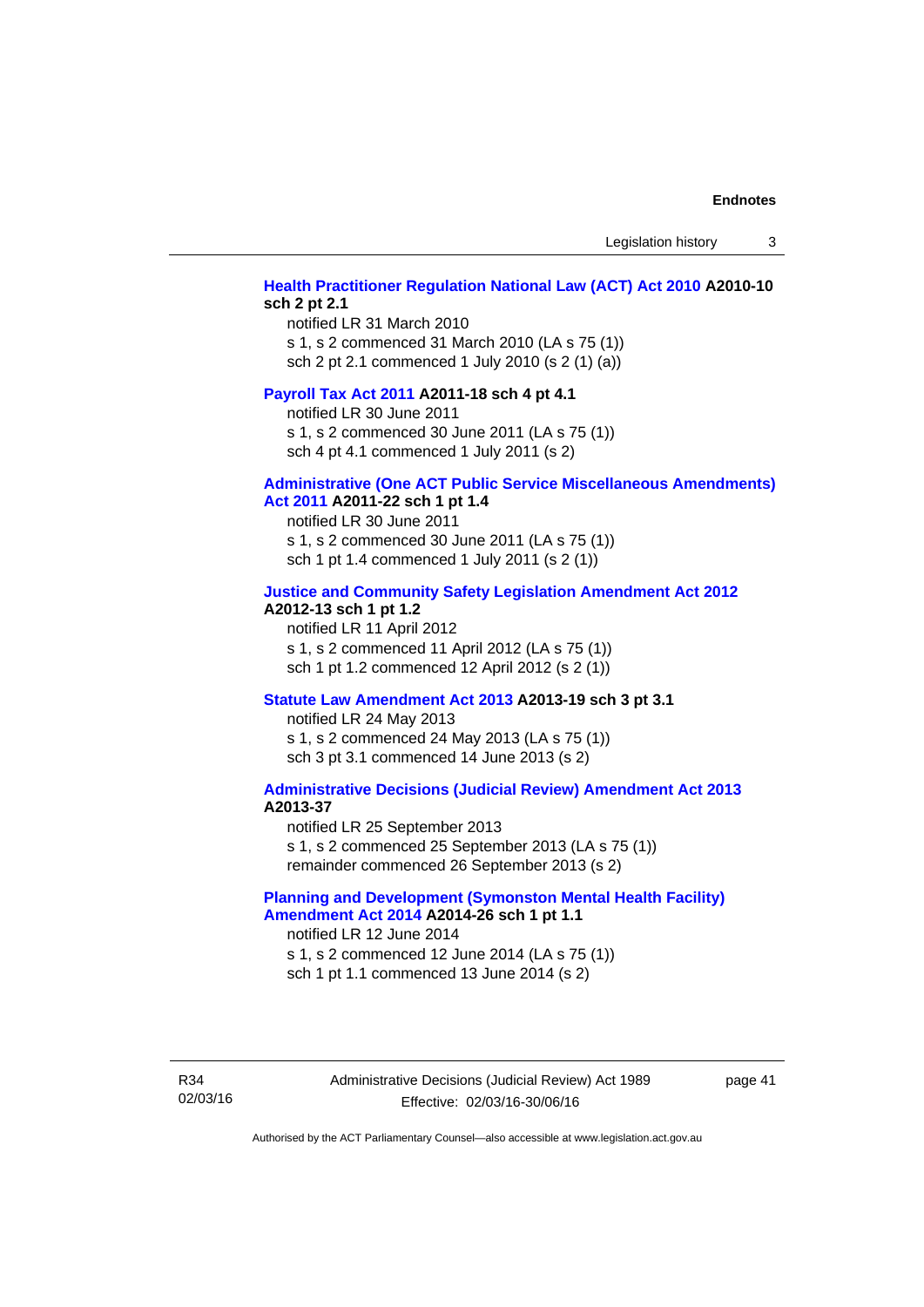| 3 | Legislation history |  |
|---|---------------------|--|
|---|---------------------|--|

#### **[Judicial Commissions Amendment Act 2015](http://www.legislation.act.gov.au/a/2015-1) A2015-1 sch 1 pt 1.1 (as am by A2015-52 s 28)**

notified LR 25 February 2015

s 1, s 2 commenced 25 February 2015 (LA s 75 (1))

sch 1 pt 1.1 awaiting commencement (s 2 (as am by [A2015-52](http://www.legislation.act.gov.au/a/2015-52) s 28))

*Note* default commencement under s 2 (2): 1 February 2017 (LA s 79 does not apply to this Act)

#### **[Planning and Development \(Capital Metro\) Legislation Amendment](http://www.legislation.act.gov.au/a/2015-2)  [Act 2015](http://www.legislation.act.gov.au/a/2015-2) A2015-2 pt 2**

notified LR 25 February 2015

s 1, s 2 commenced 25 February 2015 (LA s 75 (1))

s 5 commenced 2 April 2015 (s 2 (1) and see [Planning and](http://www.legislation.act.gov.au/a/2014-41/default.asp) 

[Development \(Bilateral Agreement\) Amendment Act 2014](http://www.legislation.act.gov.au/a/2014-41/default.asp) A2014-41, s 2 and LA s 79)

pt 2 remainder commenced 2 April 2015 (s 2 (2) and [CN2015-2](http://www.legislation.act.gov.au/cn/2015-2/default.asp))

### **[Financial Management Amendment Act 2015](http://www.legislation.act.gov.au/a/2015-34/default.asp) A2015-34 sch 1 pt 1.1**

notified LR 30 September 2015 s 1, s 2 commenced 30 September 2015 (LA s 75 (1)) sch 1 pt 1.1 amdt 1.2 commences 1 July 2016 (s 2 (1)) sch 1 pt 1.1 remainder commenced 1 October 2015 (s 2 (2))

#### **[Courts Legislation Amendment Act 2015 \(No 2\)](http://www.legislation.act.gov.au/a/2015-52/default.asp) A2015-52 pt 10**

notified LR 26 November 2015

s 1, s 2 commenced 26 November 2015 (LA s 75 (1))

pt 10 (s 28) commenced 10 December 2015 (s 2 (2))

*Note* Pt 10 (s 28) only amends the [Judicial Commissions](http://www.legislation.act.gov.au/a/2015-1)  [Amendment Act 2015](http://www.legislation.act.gov.au/a/2015-1) A2015-1

#### **[Crimes \(Sentencing and Restorative Justice\) Amendment Act 2016](http://www.legislation.act.gov.au/a/2016-4/default.asp) A2016-4 sch 1 pt 1.1**

notified LR 24 February 2016

s 1, s 2 commenced 24 February 2016 (LA s 75 (1))

sch 1 pt 1.1 commenced 2 March 2016 (s 2 (1))

R34 02/03/16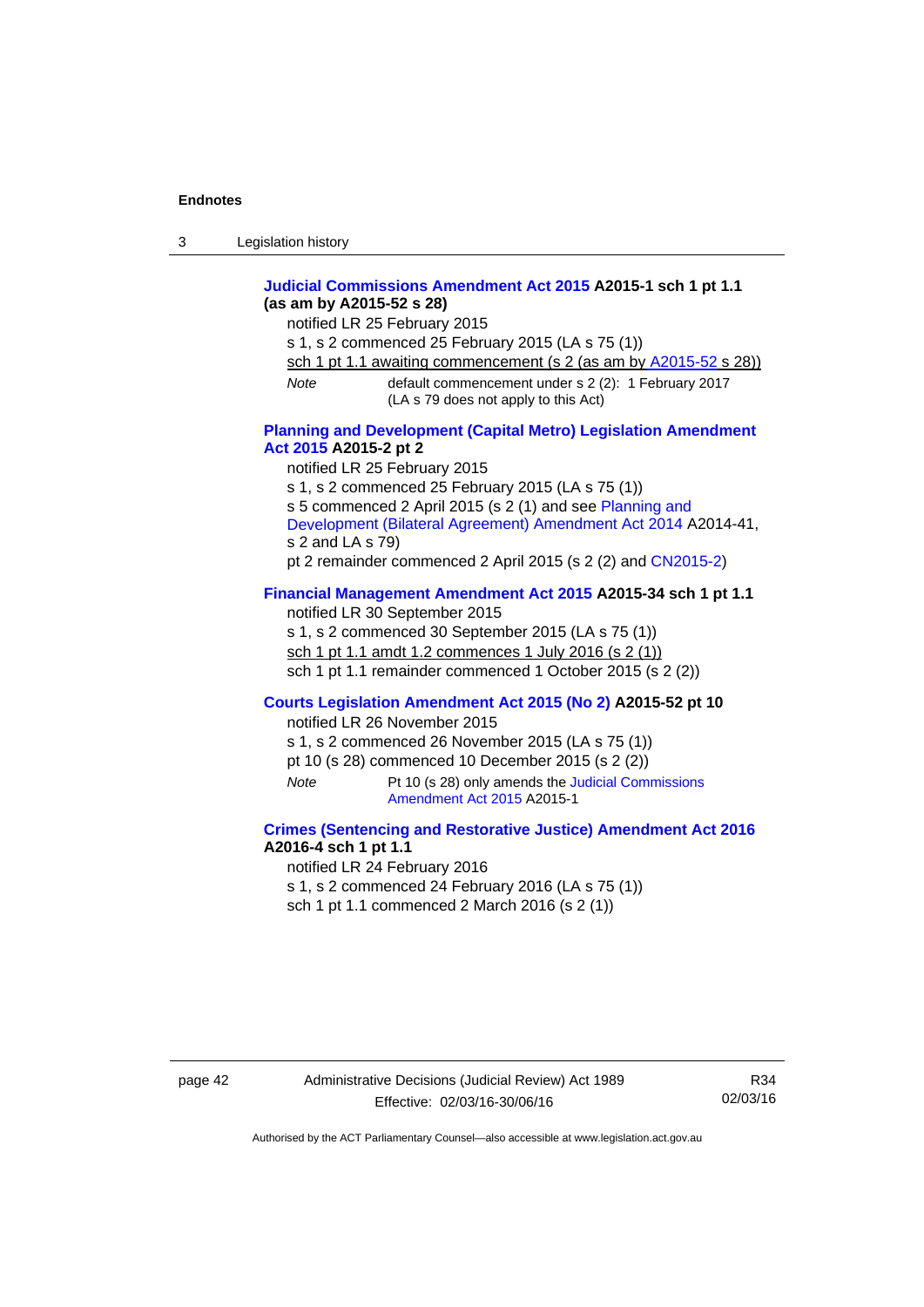<span id="page-46-0"></span>

| 4               | <b>Amendment history</b>                                               |                                                                                                                                                                                                                                                                                                             |  |  |
|-----------------|------------------------------------------------------------------------|-------------------------------------------------------------------------------------------------------------------------------------------------------------------------------------------------------------------------------------------------------------------------------------------------------------|--|--|
|                 | <b>Dictionary</b><br>s 2                                               | om A2001-44 amdt 1.42<br>ins A2005-62 amdt 3.5<br>am A2013-37 s 4                                                                                                                                                                                                                                           |  |  |
|                 | <b>Notes</b><br>s 3                                                    | am A1991-102 s 4; A1993-65 s 4; A1996-85 s 88; A2001-44<br>amdts 1.43-1.45<br>defs reloc to dict A2005-62 amdt 3.4<br>sub A2005-62 amdt 3.5<br>def <i>failure</i> om A2005-62 amdt 3.2<br>def judge om A2005-62 amdt 3.2<br>def rules of court am A1993-91 sch 3<br>om A2004-60 amdt 1.7                    |  |  |
|                 | s 3A                                                                   | Meaning of <i>making</i> and <i>failure to make</i> a decision<br>ins A2005-62 amdt 3.6                                                                                                                                                                                                                     |  |  |
|                 | Meaning of person aggrieved<br>s 3B                                    | ins A2005-62 amdt 3.6<br>om A2013-37 s 5                                                                                                                                                                                                                                                                    |  |  |
|                 | s 3C                                                                   | Meaning of conduct engaged in for purpose of making decision<br>ins A2005-62 amdt 3.6                                                                                                                                                                                                                       |  |  |
|                 | s 4                                                                    | Act to operate despite anything in existing laws<br>am A2005-62 amdt 3.7                                                                                                                                                                                                                                    |  |  |
|                 | Who may make an application under this Act<br>s 4A<br>ins A2013-37 s 6 |                                                                                                                                                                                                                                                                                                             |  |  |
|                 | Applications for review of decisions<br>s 5                            | am A2005-62 amdts 3.8-3.15; A2012-13 amdt 1.12; A2013-37<br>s <sub>7</sub>                                                                                                                                                                                                                                  |  |  |
|                 | s 6                                                                    | Applications for review of conduct related to making of decisions<br>am A2005-62 amdts 3.16-3.23; A2013-37 s 8                                                                                                                                                                                              |  |  |
|                 | s 7 hdg<br>s 7                                                         | Applications for failures to make decisions<br>sub A2005-62 amdt 3.24<br>am A2005-62 amdts 3.25-3.30; A2013-37 s 9, s 10                                                                                                                                                                                    |  |  |
|                 | <b>Effect of Act on other rights</b><br>s 8                            | orig s 8 om A2005-62 amdt 3.31<br>(prev s 9) am A1991-102 s 5; A1993-65 s 5; A1999-66 sch 3;<br>A2004-57 amdt 1.3; A2005-62 amdts 3.32-3.34<br>renum A2005-62 amdt 3.35<br>am A2006-40 amdt 2.47; A2007-25 amdt 1.11, amdt 1.12<br>(4)-(6) exp 30 September 2008 (s 8 (6) (LA s 88 declaration<br>applies)) |  |  |
| R34<br>02/03/16 |                                                                        | Administrative Decisions (Judicial Review) Act 1989<br>page 43<br>Effective: 02/03/16-30/06/16                                                                                                                                                                                                              |  |  |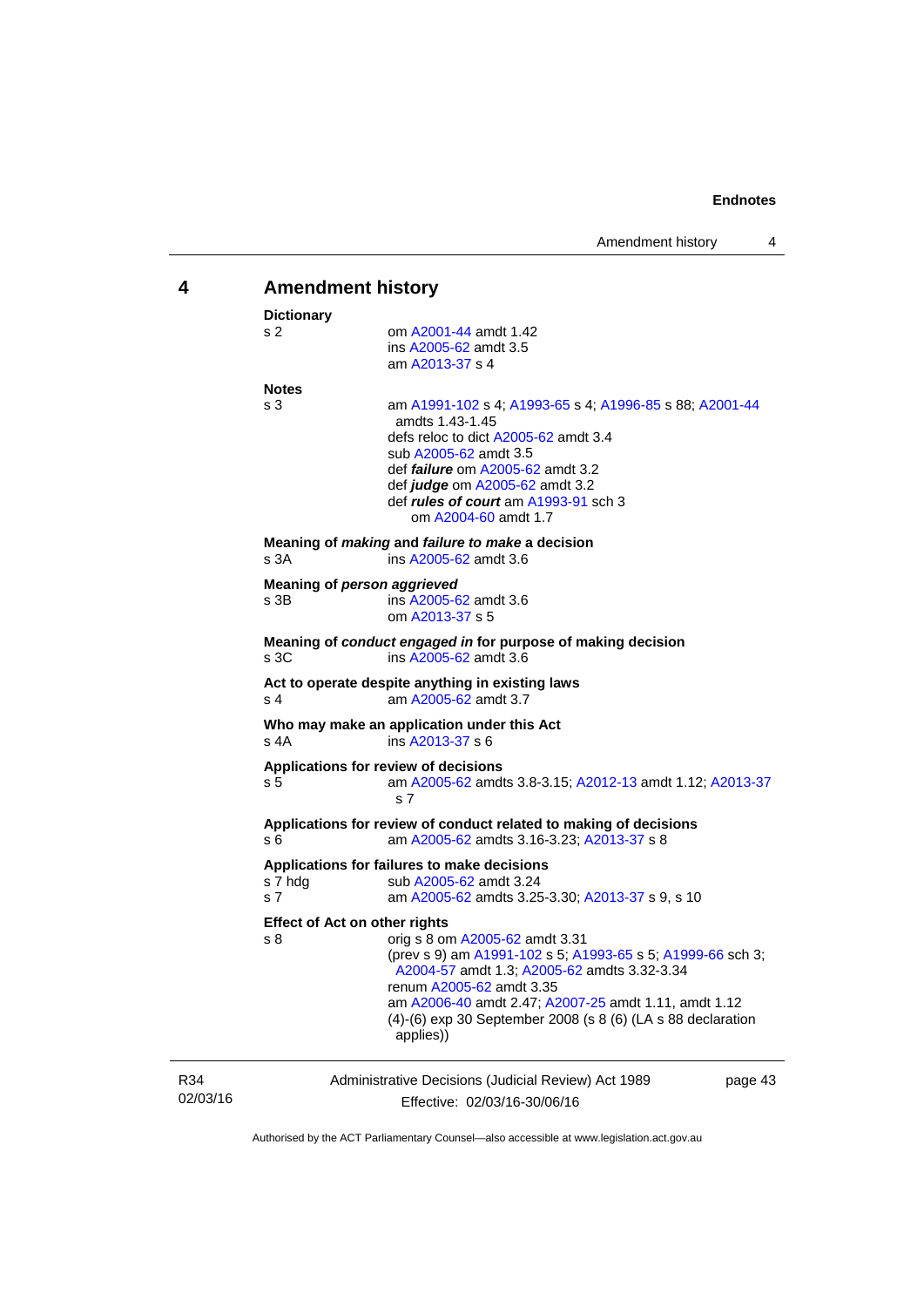4 Amendment history **Applications for order of review must set out grounds**  s 9 hdg (prev s 10 hdg) sub [A2005-62](http://www.legislation.act.gov.au/a/2005-62) amdt 3.36 s 9 orig s 9 renum as s 8 (prev s 10 hdg) am [A2004-60](http://www.legislation.act.gov.au/a/2004-60) amdt 1.8; ss and pars renum R13 LA (see [A2004-60](http://www.legislation.act.gov.au/a/2004-60) amdt 1.9); [A2005-62](http://www.legislation.act.gov.au/a/2005-62) amdt 3.37, amdt 3.38 renum [A2005-62](http://www.legislation.act.gov.au/a/2005-62) amdt 3.39 **Period in which application for order of review must be made**  s 10 orig s 10 renum as s 9 ins [A2005-62](http://www.legislation.act.gov.au/a/2005-62) amdt 3.40; [A2013-19](http://www.legislation.act.gov.au/a/2013-19) amdt 3.1 **Application for order of review not limited to grounds in application**  s 11 sub [A2005-62](http://www.legislation.act.gov.au/a/2005-62) amdt 3.40 **Application to be made a party to a proceeding**  s 12 am [A2013-37](http://www.legislation.act.gov.au/a/2013-37) s 11 **Reasons for decision may be obtained**  s 13 am [A2005-62](http://www.legislation.act.gov.au/a/2005-62) amdt 3.41, amdt 3.42, amdt 3.44, amdt 3.45, amdt 3.47; ss renum [A2005-62](http://www.legislation.act.gov.au/a/2005-62) amdt 3.43, amdt 3.46; [A2008-36](http://www.legislation.act.gov.au/a/2008-36) amdt 1.13 **Certain information not required to be disclosed**<br>s 14 am A2005-62 amdts 3.48-3.51 am [A2005-62](http://www.legislation.act.gov.au/a/2005-62) amdts 3.48-3.51 **Ministerial certificate about disclosure of information**  s 15 hdg sub [A2005-62](http://www.legislation.act.gov.au/a/2005-62) amdt 3.52 s 15 am [A2005-62](http://www.legislation.act.gov.au/a/2005-62) amdts 3.53-3.55; ss renum [A2005-62](http://www.legislation.act.gov.au/a/2005-62) amdt 3.56 **Stay of proceedings**  s 16 am [A1999-66](http://www.legislation.act.gov.au/a/1999-66) sch 3; [A2005-62](http://www.legislation.act.gov.au/a/2005-62) amdt 3.57, amdt 3.58 **Powers of Supreme Court in relation to applications for order of review**  s 17 hdg sub [A2005-62](http://www.legislation.act.gov.au/a/2005-62) amdt 3.59 s 17 am [A2005-62](http://www.legislation.act.gov.au/a/2005-62) amdt 3.60-3.62 **Change in person holding, or performing the duties of, an office**  s 18 **am [A2005-62](http://www.legislation.act.gov.au/a/2005-62)** amdt 3.63; ss renum R17 LA **Intervention by Minister**  s 19 sub [A2005-62](http://www.legislation.act.gov.au/a/2005-62) amdt 3.64

> **Intervention by other people**  s 19A ins [A2013-37](http://www.legislation.act.gov.au/a/2013-37) s 12 **Act not to apply to certain decisions**  s 20 am [A2005-62](http://www.legislation.act.gov.au/a/2005-62) amdt 3.65; ss renum [A2005-62](http://www.legislation.act.gov.au/a/2005-62) amdt 3.66 **Regulation-making power**

s 21 sub [A2001-44](http://www.legislation.act.gov.au/a/2001-44) amdt 1.46

page 44 Administrative Decisions (Judicial Review) Act 1989 Effective: 02/03/16-30/06/16

R34 02/03/16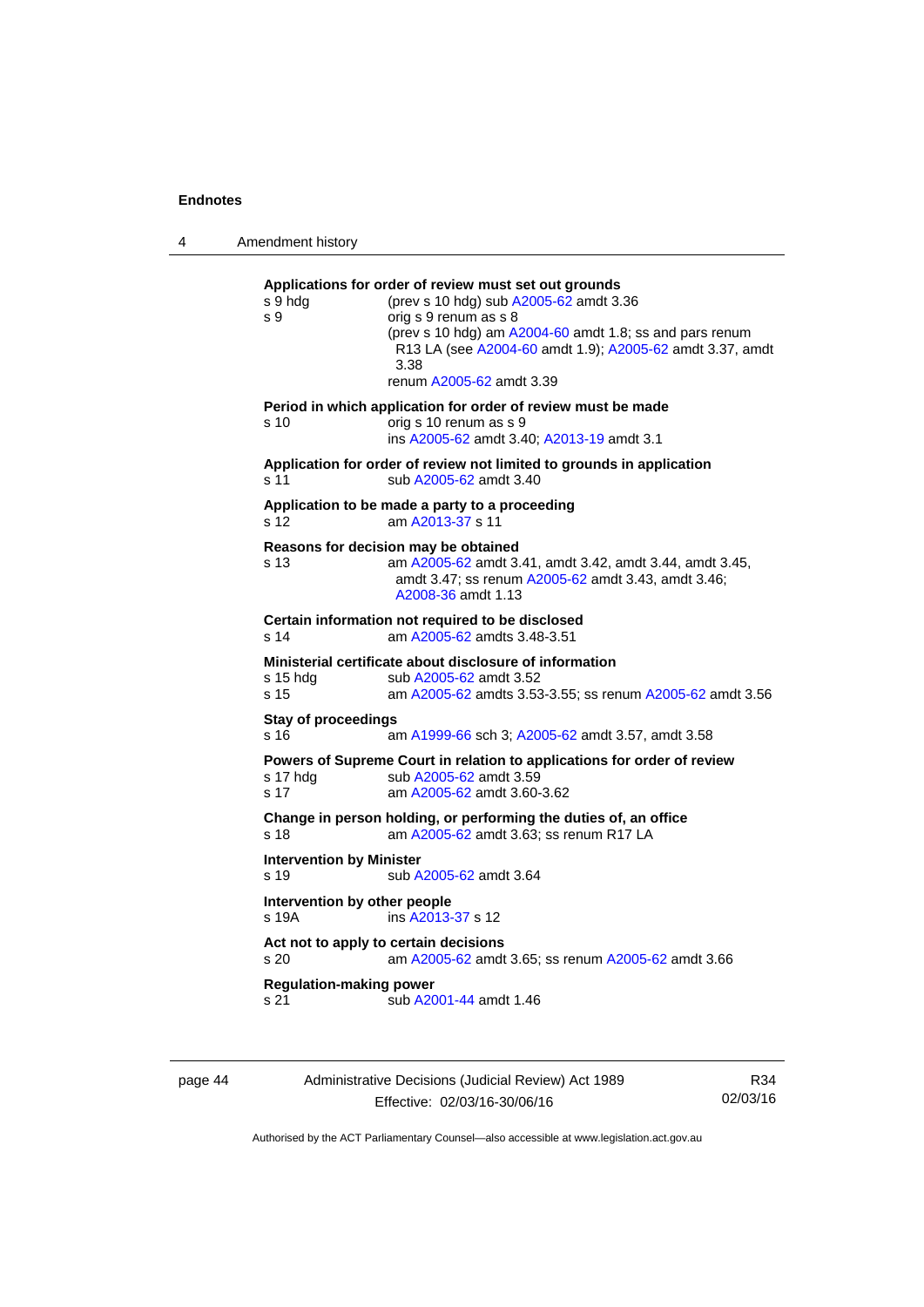| s 22              | ins A2004-13 amdt 2.1                                                                                                                                                                                                                                                                                                                                                                                                                                                                                                                               |
|-------------------|-----------------------------------------------------------------------------------------------------------------------------------------------------------------------------------------------------------------------------------------------------------------------------------------------------------------------------------------------------------------------------------------------------------------------------------------------------------------------------------------------------------------------------------------------------|
|                   | exp 1 July 2005 (s 22 (2))                                                                                                                                                                                                                                                                                                                                                                                                                                                                                                                          |
|                   | Decisions to which this Act does not apply                                                                                                                                                                                                                                                                                                                                                                                                                                                                                                          |
| sch 1             | am A1991-3 sch; A1992-71 s 53; A1994-10 s 4; A1998-18<br>sch 1; A1999-5 sch 2; A1999-8 s 33; A2000-16 sch 3 pt 1;<br>A2001-44 amdt 1.47; A2002-15 s 14; A2002-42, s 44;<br>A2003-8 amdt 1.1; A2004-13 amdt 2.2; A2004-27 s 15;<br>A2004-40 s 40; A2004-65 s 76<br>sub A2005-62 amdt 3.67<br>am A2006-23 amdt 1.1; items renum A2006-23 amdt 1.2;<br>A2007-19 s 208; A2008-52 s 12; items renum R23 LA;<br>A2010-10 amdt 2.1; items renum R25 LA; A2011-18<br>amdt 4.1; A2011-22 amdt 1.18; A2014-26 amdt 1.1; A2015-2<br>s 4, s 5; A2016-4 amdt 1.1 |
|                   | Decisions to which s 13 does not apply                                                                                                                                                                                                                                                                                                                                                                                                                                                                                                              |
| sch 2             | am A1994-38 sch 1 pt 3; A1996-26 sch                                                                                                                                                                                                                                                                                                                                                                                                                                                                                                                |
|                   | sub A2005-62 amdt 3.68                                                                                                                                                                                                                                                                                                                                                                                                                                                                                                                              |
|                   | am A2006-23 amdt 1.3; A2008-36 amdt 1.14; A2011-22<br>amdt 1.19, amdt 1.20; A2015-34 amdt 1.1; A2016-4 amdt<br>1.2, amdt 1.3                                                                                                                                                                                                                                                                                                                                                                                                                        |
| <b>Dictionary</b> |                                                                                                                                                                                                                                                                                                                                                                                                                                                                                                                                                     |
| dict              | ins A2005-62 amdt 3.69                                                                                                                                                                                                                                                                                                                                                                                                                                                                                                                              |
|                   | am A2008-36 amdt 1.15; A2013-37 s 13                                                                                                                                                                                                                                                                                                                                                                                                                                                                                                                |
|                   | def conduct engaged in ins A2005-62 amdt 3.69                                                                                                                                                                                                                                                                                                                                                                                                                                                                                                       |
|                   | def decision ins A2008-36 amdt 1.16                                                                                                                                                                                                                                                                                                                                                                                                                                                                                                                 |
|                   | def decision to which this Act applies reloc from s 3<br>A2005-62 amdt 3.4                                                                                                                                                                                                                                                                                                                                                                                                                                                                          |
|                   | def <i>duty</i> am A1994-38 sch 1 pt 3                                                                                                                                                                                                                                                                                                                                                                                                                                                                                                              |
|                   | reloc from s 3 A2005-62 amdt 3.4                                                                                                                                                                                                                                                                                                                                                                                                                                                                                                                    |
|                   | def eligible person ins A2013-37 s 14                                                                                                                                                                                                                                                                                                                                                                                                                                                                                                               |
|                   | def enactment am A1999-66 sch 3                                                                                                                                                                                                                                                                                                                                                                                                                                                                                                                     |
|                   | sub A2005-62 amdt 3.1                                                                                                                                                                                                                                                                                                                                                                                                                                                                                                                               |
|                   | reloc from s 3 A2005-62 amdt 3.4                                                                                                                                                                                                                                                                                                                                                                                                                                                                                                                    |
|                   | def <i>failure to make</i> ins A2005-62 amdt 3.69                                                                                                                                                                                                                                                                                                                                                                                                                                                                                                   |
|                   | def making ins A2005-62 amdt 3.69                                                                                                                                                                                                                                                                                                                                                                                                                                                                                                                   |
|                   | def order of review am A2005-62 amdt 3.3                                                                                                                                                                                                                                                                                                                                                                                                                                                                                                            |
|                   | reloc from s 3 A2005-62 amdt 3.4                                                                                                                                                                                                                                                                                                                                                                                                                                                                                                                    |
|                   | def person aggrieved ins A2005-62 amdt 3.69                                                                                                                                                                                                                                                                                                                                                                                                                                                                                                         |
|                   | om A2013-37 s 15<br>def statement of reasons ins A2005-62 amdt 3.69                                                                                                                                                                                                                                                                                                                                                                                                                                                                                 |
|                   |                                                                                                                                                                                                                                                                                                                                                                                                                                                                                                                                                     |

R34 02/03/16 Administrative Decisions (Judicial Review) Act 1989 Effective: 02/03/16-30/06/16

page 45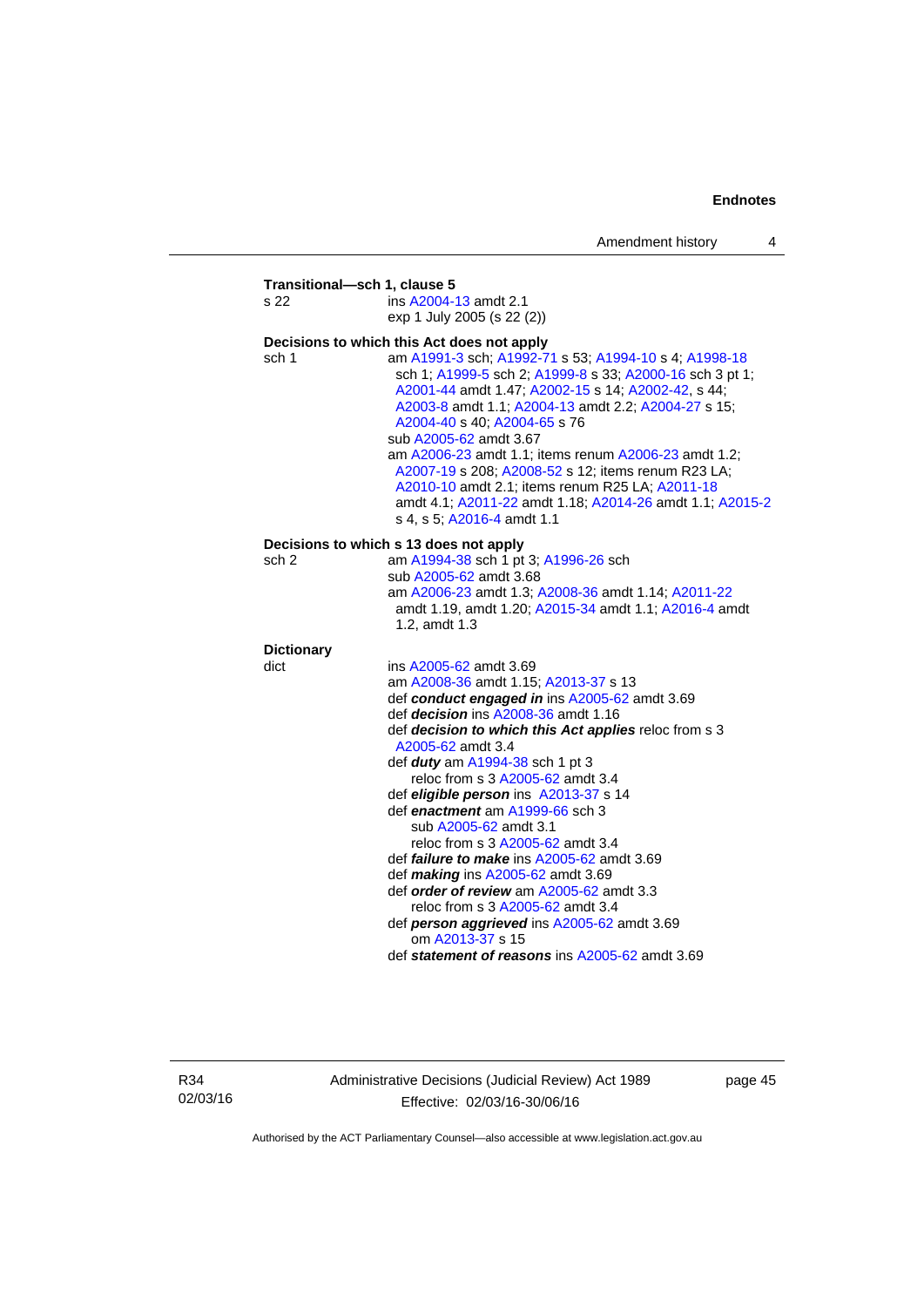5 Earlier republications

## <span id="page-49-0"></span>**5 Earlier republications**

Some earlier republications were not numbered. The number in column 1 refers to the publication order.

Since 12 September 2001 every authorised republication has been published in electronic pdf format on the ACT legislation register. A selection of authorised republications have also been published in printed format. These republications are marked with an asterisk (\*) in column 1. Electronic and printed versions of an authorised republication are identical.

| <b>Republication No</b> | <b>Amendments to</b> | <b>Republication date</b> |
|-------------------------|----------------------|---------------------------|
| 1                       | A1991-102            | 15 July 1992              |
| $\overline{2}$          | A1993-91             | 31 January 1994           |
| 3                       | A1994-38             | 31 January 1995           |
| 4                       | A1996-26             | 30 November 1996          |
| 5                       | A1999-8              | 1 March 1999              |
| 6                       | A2001-44             | 18 October 2001           |
| 7                       | A2002-15             | 20 May 2002               |
| 8                       | A2003-8              | 2 June 2003               |
| 9                       | A2003-8              | 15 August 2003            |
| 10                      | A2004-27             | 27 May 2004               |
| 11                      | A2004-40             | 10 July 2004              |
| 12                      | A2004-40             | 1 September 2004          |
| 13                      | A2004-65             | 10 January 2005           |
| 14                      | A2004-65             | 31 January 2005           |
| 15                      | A2004-65             | 9 March 2005              |
| 16                      | A2004-65             | 2 July 2005               |
| $17*$                   | A2005-62             | 11 January 2006           |
| 18                      | A2006-23             | 2 June 2006               |
| 19                      | A2006-40             | 29 September 2006         |
| 20                      | A2007-19             | 1 August 2007             |
| 21                      | A2007-25             | 31 March 2008             |
| 22                      | A2008-36             | 1 October 2008            |
|                         |                      |                           |

page 46 Administrative Decisions (Judicial Review) Act 1989 Effective: 02/03/16-30/06/16

R34 02/03/16